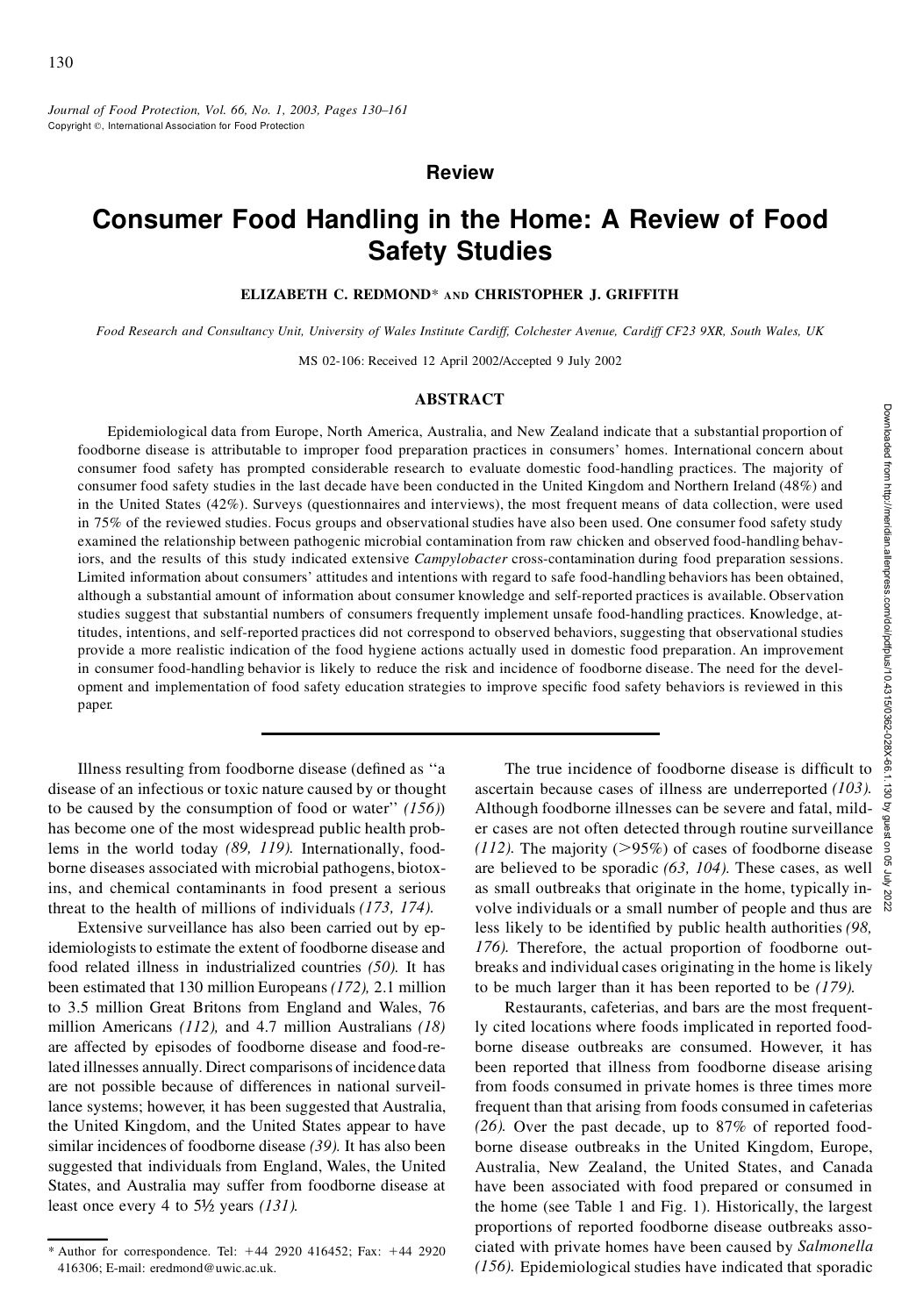TABLE 1.*International and national incidences of foodborne disease originating in consumers' homes*

| Country                  | Year(s) of<br>data collection | Incidence                                                                                                                                                 |
|--------------------------|-------------------------------|-----------------------------------------------------------------------------------------------------------------------------------------------------------|
| Australia                | 1999                          | 20–40% of foodborne illness suggested to arise from private homes $(18)$                                                                                  |
| Canada                   | 1982                          | 14% of incidents (outbreaks and cases) caused by mishandling of foods in homes (157)                                                                      |
| <b>England and Wales</b> | 1992-1993                     | 17% of general foodborne outbreaks of infectious intestinal disease associated with food<br>prepared in private homes and served elsewhere $(41)$         |
|                          | 1993-1998                     | 12% of general outbreaks of foodborne disease attributed to food consumed in private<br>homes $(156)$                                                     |
|                          | 1970-1979                     | 20% of general and family outbreaks of food poisoning associated with family homes<br>as the place of consumption or origin of food incriminated $(140)$  |
| France                   | 1993-1997                     | 40% of foodborne disease outbreaks (microbiologically confirmed and suspected) asso-<br>ciated with private homes (where food was eaten) $(156)$          |
| Germany                  | 1993-1998                     | 36% of foodborne disease outbreaks associated with private homes (where food was<br>eaten) $(156)$                                                        |
| Ireland                  | 1997-1998                     | 10% of foodborne disease outbreaks associated with private homes (where food was<br>eaten) $(156)$                                                        |
| New Zealand              | 1997                          | $~\sim$ 50% of cases of foodborne illness reported to be caused by poor food-handling tech-<br>niques in domestic kitchens $(24)$                         |
| Scotland                 | 1996-1998                     | 9% of foodborne disease outbreaks occurring in private homes (156)                                                                                        |
| Spain                    | 1993-1998                     | 49% of foodborne disease outbreaks associated with private homes (where food was<br>eaten or acquired) $(156)$                                            |
| Sweden                   | 1992-1997                     | 19-22% of outbreaks and single cases attributed to food consumed in private homes<br>(106)                                                                |
| Switzerland              | 1993-1998                     | Downloaded from http://meridian.allenpress.com/doi/<br>11% of foodborne disease outbreaks associated with private homes (where food was<br>eaten) $(156)$ |
| <b>United States</b>     | 1993-1997                     | 20% of reported bacterial foodborne disease outbreaks originating from place where<br>food was eaten $(125)$                                              |



FIGURE 1. Incidence of reported foodborne disease outbreaks associated with private homes in Europe (156). \* Outbreaks of foodborne disease caused by food eaten or contaminated in private homes. \*\* Outbreaks of foodborne disease for which food was eaten or acquired in private homes. \*\*\* Outbreaks of foodborne disease for which food was prepared or contaminated in private homes.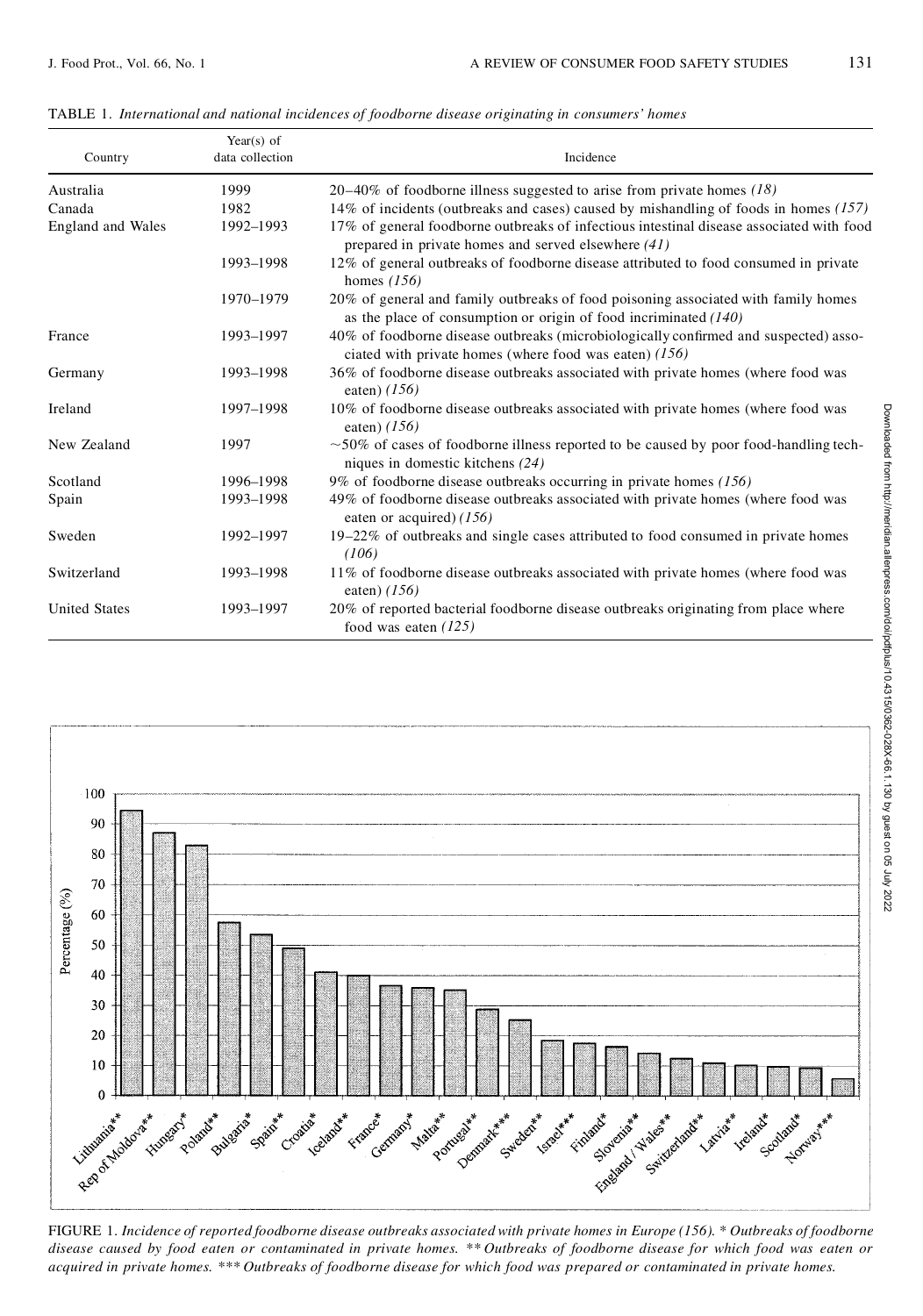cases or small outbreaks in homes account for the majority of food poisoning incidents *(176).* Many cases of illnesses caused by *Campylobacter* are thought to be sporadic, and *Campylobacter* is known to cause more cases of foodborne disease than *Salmonella.* It has been estimated that private homes in the United Kingdom have accounted for more outbreaks of foodborne illness than have all other reported locations combined *(85).*

The importance of the home as a point of origin for foodborne disease has prompted surveys to evaluate aspects of bacterial contamination in the domestic environment. The persistence of microorganisms, presence and density of pathogens, and the potential spread of microbial contaminants from contaminated foods in the home have been reported *(72).* Rusin et al. *(142)* found the kitchen environment to be more heavily contaminated with fecal and total coliforms than the bathroom, suggesting that the risk of spreading infection in the home is highest in the kitchen environment. Microbial surveys of domestic kitchens have found significant contamination with a variety of bacterial contaminants, including fecal coliforms, *Escherichia coli, Campylobacter,* and *Salmonella (93).* Pathogens such as *Campylobacter* and *Salmonella* have also been detected in commercial and domestic kitchens after food preparation *(37, 45, 80, 138).* Pathogenic and nonpathogenic organisms are continually introduced into the home by people, food, water, pets, and insects and sometimes through the air *(25).* Indeed, the domestic kitchen is not a dedicated food production environment and may serve as a laundry, a workroom, and even living quarters for family pets *(78).* Nevertheless, it has been suggested that the implementation of appropriate hygiene practices can virtually eliminate the risk of transmission of foodborne pathogens *(96).* The safety measures taken by consumers play a critical role in the prevention of foodborne illnesses because they constitute the final step in the food preparation process (178), and safe food handling by the consumer in the domestic kitchen is considered to be "the final line of defense" *(70)*.

The prevention of foodborne disease involves cooperation of all stages in the food chain *(72, 84, 171)*; no one stage carries the sole blame or responsibility *(2).* Effective food safety strategies require a dual approach integrating education and regulation *(94)* for the minimization of the risks of pathogenic contamination *(70, 73, 158).* Internationally, government agencies have prioritized the implementation of regulatory efforts for all sectors of the various food industries and the development of educational initiatives for consumers. In the United Kingdom, the Food Standards Agency's primary aims include the protection of public health and the interests of consumers with regard to food *(62).* The Food Standards Agency is considered to be independent and is responsible for the formulation and implementation of policies on all aspects of food safety and standards *(20),* and the protection of the consumer through effective enforcement is of primary importance *(61).* Similarly, in the United States, the food safety system is based on interactions between federal organizations such as the U.S. Department of Agriculture, the Food and Drug Administration, the Food Safety and Inspection Service, the

Department of Health and Human Services, the Environmental Protection Agency, and the Animal and Plant Health Inspection Service. In Australia and New Zealand, an independent organization known as ANZFA (Australia and New Zealand Food Authority) collaborates with other authorities to ''protect the health and safety of people through maintenance of a safe food supply" (19). ANZFA is a partnership between Australia's commonwealth state and territory governments and the New Zealand government.

Reflecting the recognition of their responsibility for food safety, governments have set up national food safety initiatives accounting for all stages of the food chain with the overall aim of reducing foodborne disease. In the United Kingdom, the ''Farm to Fork'' approach has been introduced to examine food safety and standards *(61)* and enable the identification of the need for the implementation of prethe identification of the need for the implementation of preventative measures at key stages of the food production approcess from the agricultural supply sector to the consumer  $(20)$ . In the United States, the "From Far process from the agricultural supply sector to the consumer *(20).* In the United States, the ''From Farm to Table'' initiative was set up in 1997 with the overall goal of reducing the incidence of foodborne illness to the greatest extent feasible *(162).* Similarly, in Australia, a ''Paddock to Plate'' approach has been launched to coordinate activities across the full spectrum of the food production process *(39).*

Multiple food safety responsibilities are required by  $\frac{8}{9}$  sumers, because consumers not only purchase and re-<br>e products but also process and provide foods for them-<br>es and for others (39). The implementation of pro consumers, because consumers not only purchase and receive products but also process and provide foods for themselves and for others *(39).* The implementation of proper food-handling practices can prevent cases of foodborne disease *(162),* and the way in which consumers handle food in the kitchen affects the risk of pathogen multiplication, cross-contamination to other products, and the destruction of pathogens by thorough cooking procedures. Foodborne pathogens such as *Salmonella* spp., *Campylobacter* spp., *Listeria* spp., and *E. coli* O157:H7 are associated with a range of raw foods that are regularly prepared in the domestic environment, and transmission of these pathogens within the household is therefore seen as inevitable *(92).* Raw food sold to the public may or may not be contaminated with pathogens; however, some foods, such as poultry and poultry products, are more likely to be contaminated than others *(78).* Numerous studies assessing *Campylobacter* and *Salmonella* contamination rates for poultry have determined that 7 to 48% of poultry is contaminated with *Salmonella* and 28 to 80% is contaminated with *Campylobacter* (81, 131). These figures illustrate the potential risk associated with the preparation of raw chicken in the domestic environment.

Studies detailing the food preparation and consumption patterns of U.K. consumers have found that at least 85% of the population prepare food in their homes at least once every day *(131).* Considering that 90 to 95% of the population have been reported to eat and purchase fresh meat *(64, 88),* the potential for contamination and subsequent infection is significant. Therefore, during the daily preparation of potentially contaminated foods in domestic kitchens, it is imperative that consumers apply hygiene procedures to achieve the reduction in the number of viable or-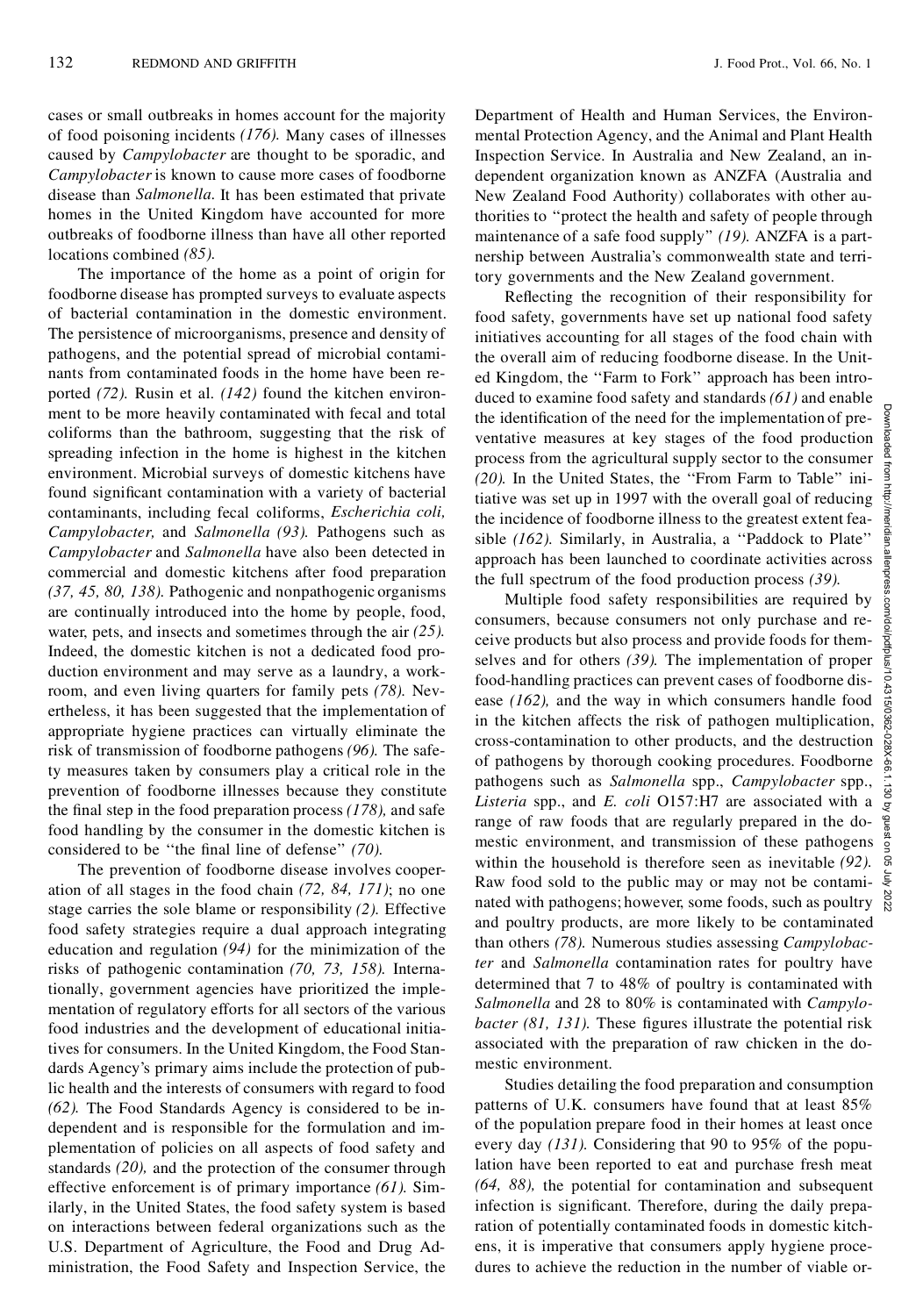ganisms to a level that no longer constitutes a threat to health *(85).*

The importance of adequate consumer food-handling practices is widely acknowledged *(62, 71, 127, 148).* A great deal of research has been carried out on manufacturing, processing, and distribution processes in the food industry. However, the consumer remains the least studied link in the food chain, and information available about the consumer has been considered to be largely anecdotal *(43).* A considerable amount of food preparation and handling occurs in the domestic environment, so research and consumer education regarding the risk of unsafe food-handling practices is an essential element of the prevention of foodborne disease *(94).*

Information about domestic food-handling practices comes from two main sources: analyses of food poisoning outbreaks and consumer-based research studies *(78).* Internationally, numerous consumer-based research studies have been conducted to evaluate the food safety practices of consumers. Different approaches have been adopted, including questionnaires and interview surveys, focus group discussions, and observational studies. Epidemiological studies provide quantitative data regarding contributory unsafe food-handling practices that have resulted in cases of food poisoning. However, a retrospective analysis of food poisoning provides limited information about consumer food safety behavior. The accuracy and availability of data are limited because it is often difficult for people to recall exact food consumption details and handling practices that may have taken place some time before the illness was reported.

The purpose of consumer food safety studies is to ascertain how consumers handle food in their homes and to determine what consumers know about food safety and why some safe food-handling practices are or are not implemented. General food safety and hygiene knowledge has been determined by several investigators *(113, 151, 153, 159),* and other workers have sought to obtain an understanding and an awareness of specific food safety issues *(21, 55, 76, 121, 131, 169).* Many studies have assessed consumers' self-reported practices *(7, 30, 53, 91, 113, 168),* whereas others have assessed actual food-handling behaviors *(15–17, 74–76, 80, 87, 131, 135, 138, 175, 176).* Some studies have investigated general attitudes about aspects of food safety *(60, 64, 65, 91, 131),* and a few investigations have used the constructs of psychological theories to attempt to understand the relationships between knowledge, attitudes, intentions, and behaviors with regard to food safety practices *(76, 120).* The overall aim of the majority of the studies reviewed in this paper was to provide information for the development of effective communication strategies to promote safe food handling *(7, 55, 131, 144, 164, 168).*

The measurement of consumer knowledge, attitudes, and behaviors can provide a basis for the formulation of health promotion programs *(166).* Foster and Kaferstein *(67)* have stated that only when existing attitudes and practices regarding food safety are known is it possible to plan effective strategies to encourage and strengthen desirable behaviors and discourage unsuitable ones. The use of social cognition models for health-related issues has enabled the identification of the relationship between attitudes, beliefs, and behaviors and behavioral change *(47).*

The aim of the present review paper is to critically analyze 88 consumer food safety studies. The review will provide information regarding similarities and disparities between knowledge, attitudes, intentions, self-reported practices, and actual behaviors from studies on domestic food preparation. Following a detailed discussion of the social cognitive determinants influencing food safety behaviors in the domestic environment, areas in which information is lacking will be identified. Findings will be discussed in the context of government targets and strategies for reducing foodborne disease and the development of future be evaluated in terms of the research method implemented for data collection, the study size, the country of origin, and the year of study completion.

#### **MATERIALS AND METHODS**

consumer food safety initiatives. In addition, studies will<br>be evaluated in terms of the research method implemented<br>for data collection, the study size, the country of origin,  $\frac{8}{3}$ <br>and the year of study completion.<br> An extensive search of previous literature was conducted to locate published and unpublished consumer food safety studies. Electronic searches of computerized library databases and the screening of reference lists from relevant research papers and re ports facilitated the identification of many published studies. Internet browsers were used to search the World Wide Web, and responses from the Foodsafe listserv were used to obtain many unpublished internationalstudies. Attendance at internationalfood safety–related conferences and personal communication with ex-

perts in the field resulted in the acquisition of additional studies.  $\frac{8}{80}$ <br>Consumer food safety studies were examined according to  $\frac{80}{80}$ Consumer food safety studies were examined according to social cognitive components, observed behaviors, and food safety findings. The grouping of food safety issues and concepts provided a more complete picture of what food safety behaviors consumers perform and why they may ndings. The grouping of food safety issues and concepts provided a more complete picture of what food safety behaviors consumers perform and why they may do so. Although objective comparisons have been made between findings of different studcomparisons have been made between findings of different stud-<br>ies, it is important to make allowances for the interpretation of  $\frac{a}{2}$ <br>responses to survey questions in the context of the question type,  $\frac{a}{2}$ <br>the r responses to survey questions in the context of the question type, the research method used, and cultural effects.

**Inclusion and exclusion criteria for reviewed consumer food safety studies.** Studies included in the present review evaluated consumers' knowledge, attitudes, intentions, self-reported practices, and actual hygiene behaviors relating specifically to food preparation in the domestic kitchen. Only studies that assessed individual consumers and targeted consumer groups were included for review. Persons classed as consumers included any one who prepared food on a regular basis and was not a professional food handler. All research methods for data collection, such as surveys, interviews, focus groups, and actual observations, were included and analyzed for review purposes. Research has indicated that actual observed food preparation behaviors of trained food handlers from food service environments are safer than those of consumers *(80),* and therefore results of studies involving trained food industry workers were excluded to alleviate any bias of common findings and conclusions within the review. Additional studies that were excluded were those predominantly based on risk perceptions of other aspects of food safety, such as pesticide residues or bovine spongiform encephalopathy, as well as those evaluating hygiene behaviorsin less developed countries.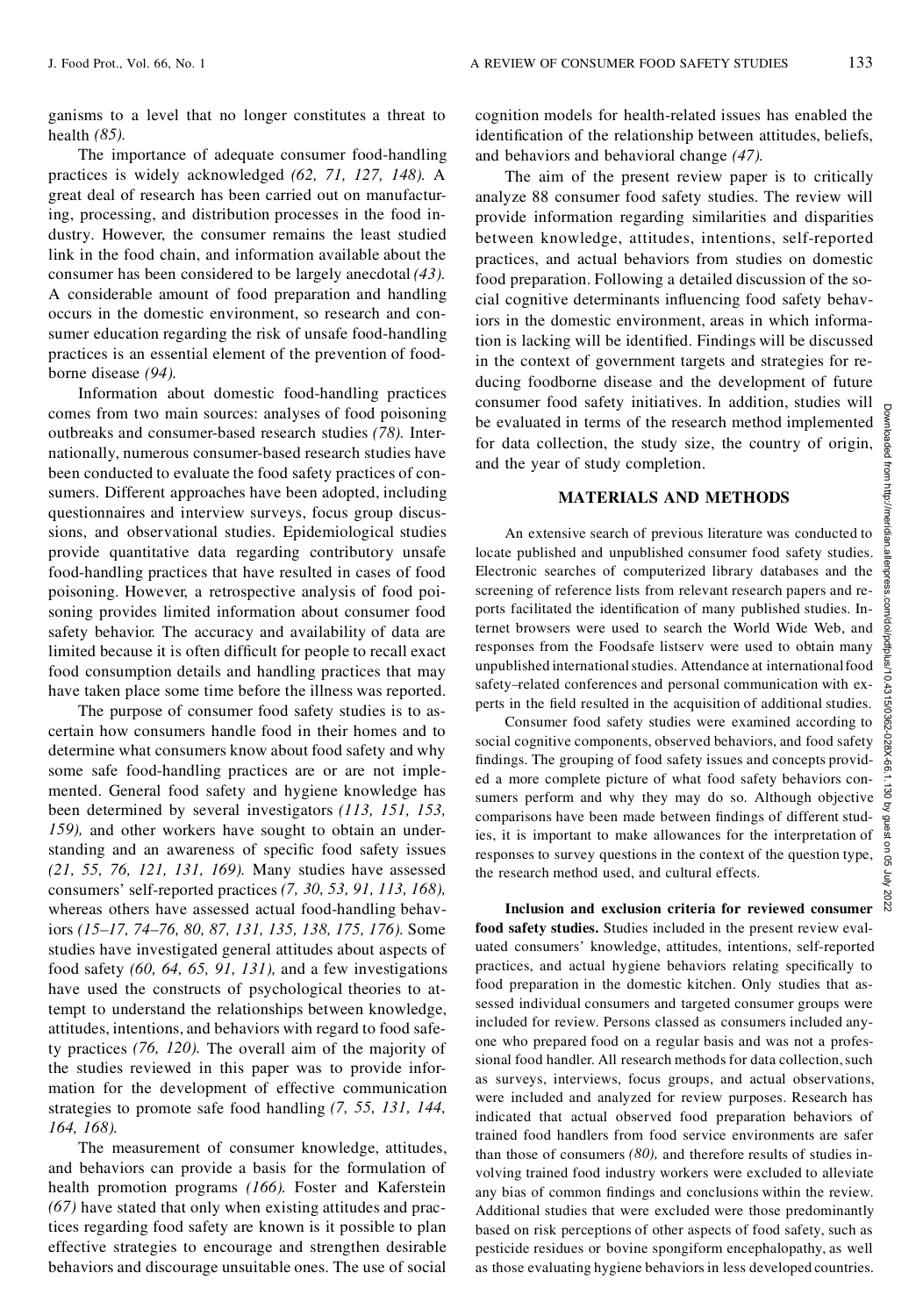TABLE 2. *Years in which consumer food safety studies were completed*

| Years     | No. $(\%)$ of studies<br>completed $(n = 88)$ |
|-----------|-----------------------------------------------|
| 1975–1979 | 1(1)                                          |
| 1980-1984 | 1(1)                                          |
| 1985–1989 | 2(2)                                          |
| 1990–1994 | 11(13)                                        |
| 1995-1999 | 46 (52)                                       |
| 2000–2002 | 27(31)                                        |
|           |                                               |

## **RESULTS AND DISCUSSION**

**Breakdown of consumer food safety studies.** Over the past 26 years, at least 88 consumer food safety studies have been carried out. The earliest study obtained for this review was undertaken in the late 1970s, and the most recent was undertaken in 2002 (see Table 2). Few surveys were carried out during the 1980s, when, although safe food production was a priority, the importance of the consumer's role in the food production process was not so widely recognized. During the 1980s and the early 1990s, the international incidence of foodborne disease increased considerably, and a variety of media ''food scares'' brought food safety issues to the attention of the consumer. As a consequence of these factors, it was recognized that there was significant potential for foodborne disease to be acquired from the domestic kitchen. This realization prompted more interest in the consumer's role in the production of safe food. Consequently, many different organizations, research institutions, and government agencies investigated aspects of safe food preparation in the domestic environment. In the early 1990s, several studies and reports emphasized that very little was known about the knowledge, attitudes, and actions of consumers with regard to safe food-handling practices and microbial contamination *(2, 78)* and that there was a need for further research. From 1990 to 1999, more than 55 studies were completed, the majority (81%) of which were undertaken between 1995 and 1999. Since 2000, there have been an additional 26 studies completed. Reflecting the trend of increasing incidence of illness resulting from foodborne disease, there has been an increase in the collection of data detailing consumers' food preparation practices from all over the world. In addition to the studies reviewed, it is probable that during the past 25 years

TABLE 3.*Countries of origin where reviewed consumer safety studies were completed*

| Countries of origin                 | No. $(\%)$ of studies<br>completed $(n = 88)$ |
|-------------------------------------|-----------------------------------------------|
| United Kingdom and Northern Ireland | 42 (48)                                       |
| <b>United States</b>                | 37(42)                                        |
| Canada                              | 1(1)                                          |
| Southern Ireland                    | 1(1)                                          |
| Italy                               | 1(1)                                          |
| Australia                           | 2(2)                                          |
| New Zealand                         | 4(5)                                          |





*in* the United Kingdom and Northern Ireland  $(n = 42)$ .

many more unpublished studies on the food-handling practices of consumers have been conducted.

**Origins of consumer food safety studies.** Data presented in Table 3 show the origins of all of the reviewed consumer food safety studies. The majority of the studies collected for review were undertaken in the United Kingdom and Northern Ireland (48%). More than half of the studies reviewed were collected from the United States (42%), Australia and New Zealand (7%), Europe (2%), and Canada (1%). Of the studies completed in the United Kingdom and Northern Ireland, 19 (46%) involved Wales, 16 (38%) involved the whole United Kingdom and Northern Ireland, 1 (2%) involved Northern Ireland only, 1 (2%) in-Ireland, 1 (2%) involved Northern Ireland only, 1 (2%) in-<br>volved England and Wales, and 5 (12%) involved England  $\frac{8}{9}$ (see Fig. 2).

**Research methods used for consumer food safety** studies. Research methods used for data collection in the  $\frac{8}{6}$ studies reviewed include self-completion questionnaires and interviews (collectively known as surveys), focus groups, and observational studies. Table 4 shows the pro-

TABLE 4. *Methods of data collection used in reviewed consumer food safety studies*  $(n = 88)$ 

| Method of<br>data collection   | No. $(\%)$ of studies<br>using method |
|--------------------------------|---------------------------------------|
| Self-completion questionnaires | 23(26)                                |
| Postal                         | 9(11)                                 |
| Self-administered              | 12(14)                                |
| Online                         | 2(2)                                  |
| <b>Interviews</b>              | 43 (49)                               |
| Telephone                      | 19(22)                                |
| Face-to-face                   | 24 (27)                               |
| Focus group                    | 7(8)                                  |
| Observation                    | 15(17)                                |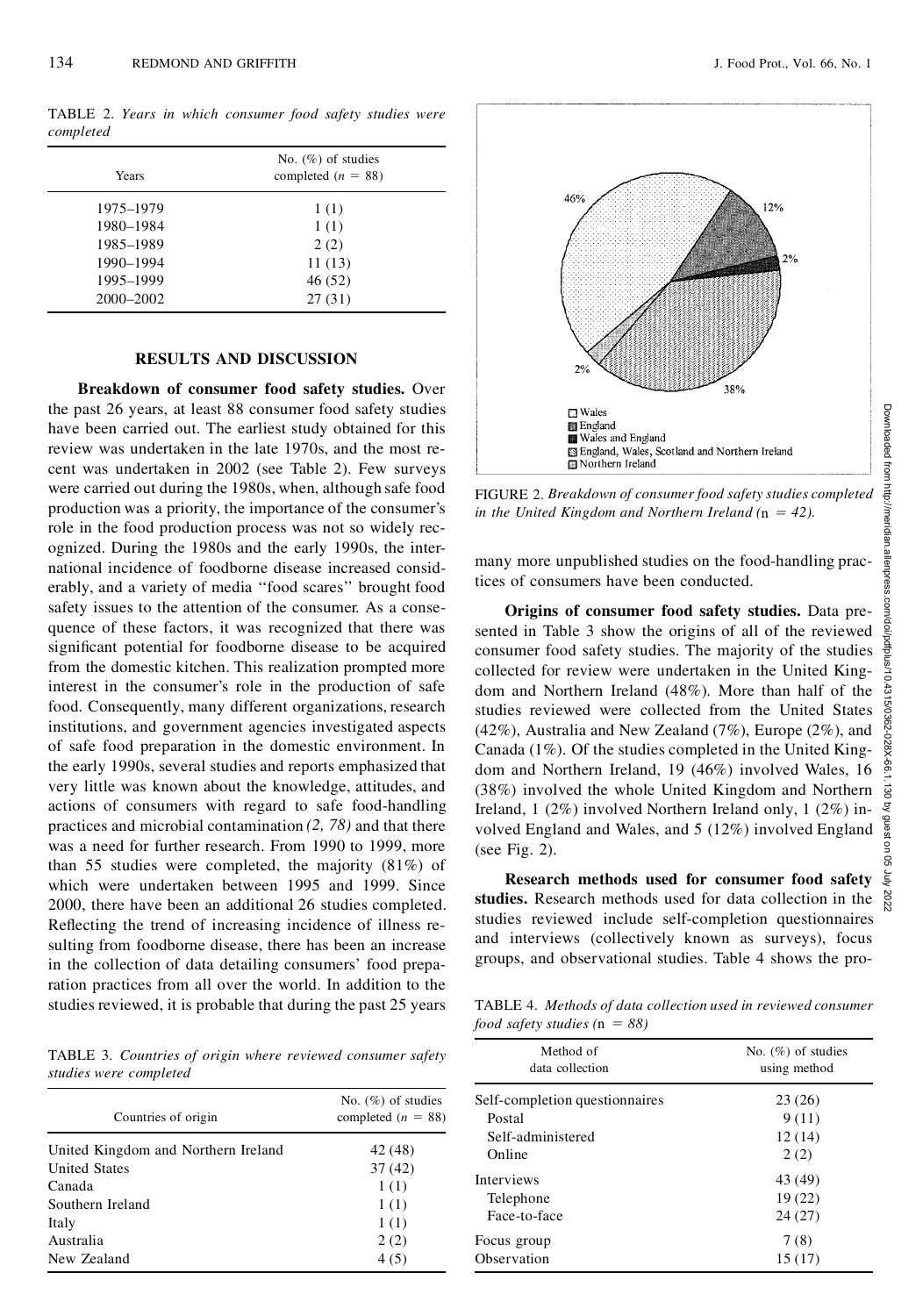portion of the studies in which each research method was used. Interviews were found to be the most common method for obtaining information on consumer food safety (used in 49% of the studies), followed by self-completion questionnaires (used in 26% of the studies). Focus groups were used in 8% of the studies, and the direct-observation technique was used in 17% of the studies.

Social surveys involve a quantitative method for collecting information from a population sample, usually by personal interviews or by self-completion questionnaires. Survey methods like interviews and questionnaires have been used for the assessment of participants' knowledge of food-handling practices, foods at risk for transmitting infection, and foodborne pathogens, for the determination of food safety perceptions, and for the measurement of psychological influences on food safety behaviors. Discrepancies between what is reported by participants and the actual behavior of these participants have previously been described *(42, 71, 87, 154).* Studies using questionnaires and interviews to assess hygiene behaviors have found evidence of a tendency for participants to overreport behaviors perceived to be ''good'' *(42, 109, 154).*

Focus groups, although more recently adopted, are relatively underused as a means for obtaining consumer food safety information. The focus group research method involves carefully planned group discussions designed to ascertain attitudes and perceptions regarding a defined area of interest *(101).* Focus groups are known to be particularly effective in providing information about why people think or feel the way they do, and group interaction provides more insight into why certain opinions are held *(100).*

Various methods, such as personal direct observation and observation through video recordings, have been used to collect information about consumers' actual food safety behaviors. Fifteen observational studies of consumer food safety practices were obtained for this review. Data were collected for 47% (7 of 15) of these studies by direct observation, whereby an observer openly watched participants prepare meals in home kitchens and concurrently recorded the steps used in the preparation of these meals. Forty three percent (3 of 7) of these direct-observation studies were conducted in South Wales *(120, 131, 176),* 43% (3 of 7) were conducted in the United States *(15–17),* and 14% (1 of 7) were conducted in England *(76).* Video camera recording has been used to observe consumers' food-handling practices in the United Kingdom, Australia, and the United States. The majority (67%) of widely reported observational studies have been undertaken by the Food Research and Consultancy Unit in Cardiff, South Wales, whereby closedcircuit TV has been used to observe consumers' food preparation practices in a model domestic kitchen. A number of studies have been carried out to determine the repeatability and reproducibility of consumers' food safety behaviors *(75, 135)*. Quantification of food safety behaviors of a cross section of the population by using notational analysis and a risk-based assessment *(74, 75)* has been completed. Additional studies have evaluated food safety behaviors of targeted groups of individuals and have associated the actual microbiological isolation of *Campylobacter* and *Salmonella* with observed unsafe practices *(138).* Moreover, the relationship between actual observed behavior and psychological variables, such as knowledge, attitudes, beliefs, and intentions, has also been investigated in an attempt to understand why consumers implement some food safety behaviors and do not implement others. In a study undertaken in Australia *(87),* time lapse video was used to monitor food safety behaviors from single mounted cameras in home kitchens for periods of 1 or 2 weeks. In an American study *(14),* portable video cameras were used to record the practices involved in the preparation of one meal in participants' home kitchens.

Sample sizes used for consumer food safety studies ranged from 40 to more than 13 million respondents. Telephone interviews were used for the consumer food safety studies involving the largest numbers of consumers, with 100 to 13,221,007 respondents being reached. Face-to-face  $\frac{3}{8}$ interviews were used to reach 84 to 10,172 respondents, postal questionnaires were used to reach 82 to 869 respondents, and self-administered questionnaires were used to  $\frac{4}{5}$  reach 62 to 824 respondents. Focus group studies and obreach 62 to 824 respondents. Focus group studies and observational studies involved far fewer participants than did survey studies, largely because the focus group and observation methods may be more time-consuming and expensive. Redmond and Griffith (133) have discussed the validsurvey studies, largely because the focus group and observation methods may be more time-consuming and expensive. Redmond and Griffith (133) have discussed the validity and reliability of research methods used for consume food safety studies.

**Content analysis of consumer food safety surveys.** Different types of questions have been asked in interviews and questionnaires to obtain a better understanding of why  $\frac{5}{60}$  individuals perform a variety of food safety behaviors. Questions to identify social cognitive factors (attitudes, inindividuals perform a variety of food safety behaviors. Questions to identify social cognitive factors (attitudes, intentions, and knowledge) affecting food safety behaviors  $\frac{1}{5}$ have been included in a considerable proportion of surveys,  $\frac{1}{8}$ as have questions about self-reported practices (Table 5). Cognitive factors determine whether or not an individual  $\frac{6}{8}$ practices health behaviors, and these factors are relevant to aspects of health promotion, because they mediate the effects of other factors such as social and demographic variables in attempts to change health behaviors *(40).* In the majority of consumer food safety research studies, it is not possible to make direct observations of actual food preparation practices, so, as an alternative, questions are often asked of respondents to obtain self-reports of food-handling practices. Data from reviewed food safety surveys will be discussed in the context of food safety concerns, awareness, knowledge, attitudes, intentions, and self-reported practices.

A breakdown of the types of questions included in the surveys analyzed can be found in Table 5. A content analysis of the 66 food safety surveys (questionnaires and interviews) reviewed revealed that 13 (20%) surveys included only questions on self-reported practices. Only 1 (1%) survey was found to investigate only consumer attitudes, 2 (3%) surveys investigated only knowledge, and no surveys investigated only consumer intentions. Only 3 (5%) of the surveys reviewed assessed self-reported practices, attitudes, knowledge, and intentions. The majority of the surveys (41%) investigated self-reported practices along with atti-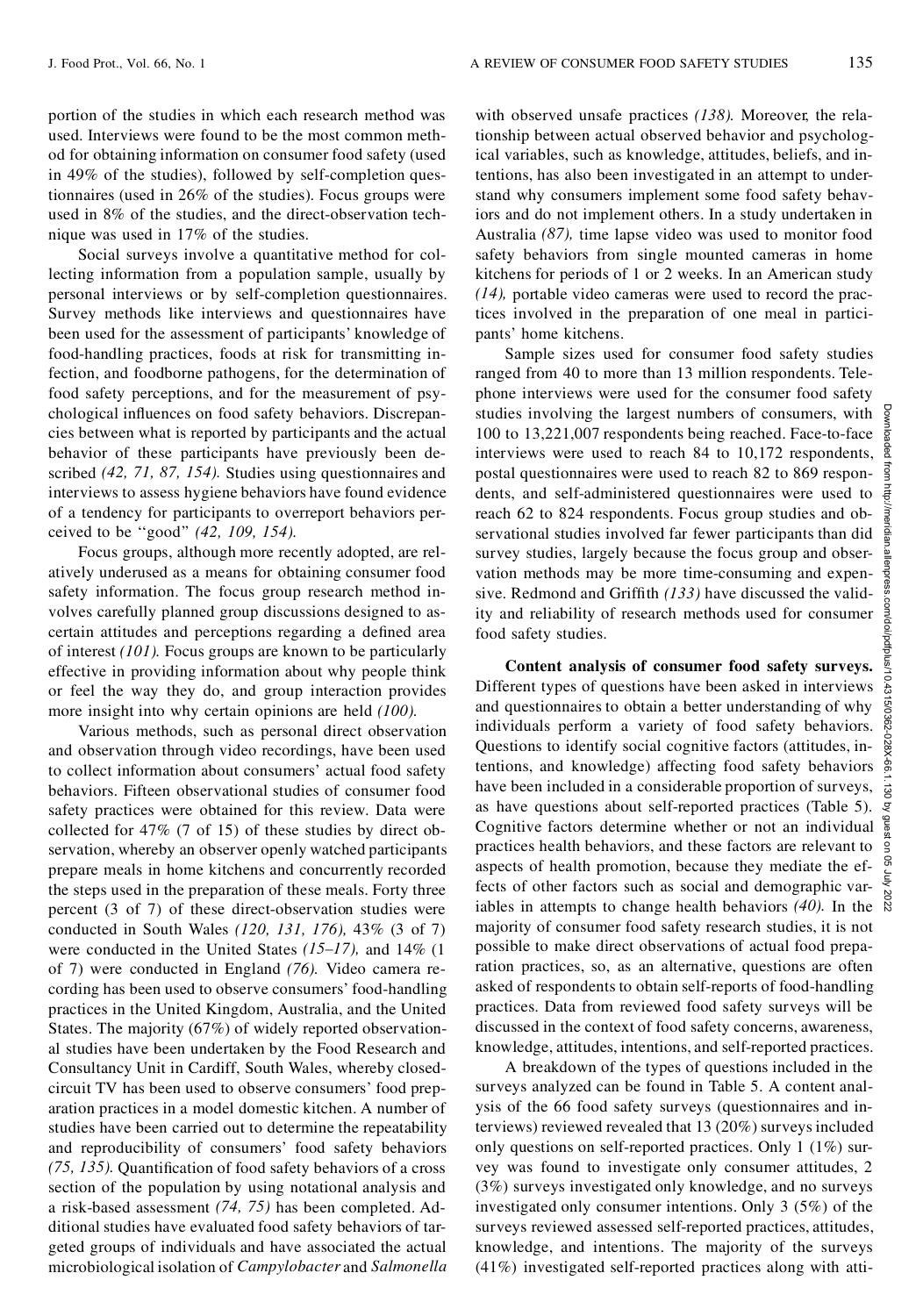TABLE 5. Content of food safety surveys  $(n = 66)^a$ 

| Inclusion of cognitive component<br>Self-reported<br>practice | No. $(\%)$ of<br>survey studies<br>including<br>cognitive<br>component<br>combination |   |   |              |
|---------------------------------------------------------------|---------------------------------------------------------------------------------------|---|---|--------------|
| X                                                             | X                                                                                     | X | X | 3(5)         |
| X                                                             | X                                                                                     | X |   | 27(41)       |
|                                                               | X                                                                                     | X | X | 1(1)         |
| X                                                             |                                                                                       | X | X | 3(5)         |
| X                                                             | X                                                                                     |   | X | $\mathbf{0}$ |
| X                                                             | X                                                                                     |   |   | 2(3)         |
|                                                               |                                                                                       | X | X | $\mathbf{0}$ |
| X                                                             |                                                                                       |   | X | $\mathbf{0}$ |
|                                                               | X                                                                                     | X |   | 1(1)         |
| X                                                             |                                                                                       | X |   | 13 (20)      |
|                                                               | X                                                                                     |   | X | $\theta$     |
| X                                                             |                                                                                       |   |   | 13 (20)      |
|                                                               | X                                                                                     |   |   | 1(1)         |
|                                                               |                                                                                       | X |   | 2(3)         |
|                                                               |                                                                                       |   | X | 0            |

*<sup>a</sup>* Self-reported practice questions were used in 61 survey studies (92%), attitude questions were used in 35 (53%), knowledge questions were used in 50 (76%), and intention questions were used in 7 (11%).

tudes and knowledge about food safety, 20% of the surveys examined self-reported practices along with knowledge, and 20% examined only self-reported practices. In the following discussion, food safety findings from consumer food safety survey studies are compared with those from focus group studies. Comparable and contrasting knowledge levels, attitudes, intentions, and self-reported practices are detailed.

**Consumer knowledge, awareness, and understanding of food safety issues.** Assessment of consumer knowledge featured in 75% of the surveys reviewed. Determination of knowledge is relatively straightforward, and information obtained in a survey is likely to accurately represent respondents' knowledge on the issue in question. Before a food safety education initiative is implemented, it is sometimes necessary to use a survey to determine consumers' baseline level of knowledge regarding behaviors targeted by the initiative to ensure that a suitable level of education is provided. Furthermore, determination of consumer knowledge has been used to evaluate the effectiveness of health promotion initiatives after they have been implemented *(107).*

Research on health-related behaviors has suggested that individuals make rational decisions about such behaviors when they are aware of and have some knowledge about the associated health problems *(111).* However, the acquisition of knowledge alone does not automatically produce the corresponding behavior, nor will it necessarily lead to appropriate changes in behavior *(1).* Nevertheless, knowledge allows consumers to make informed choices regarding their actions, so the accuracy and extent of a person's knowledge can be of major significance.

It has been found that consumers have a high level of concern about food safety issues *(13).* A survey from the United States found that 89% of consumers considered issues regarding food safety more important than issues regarding safe drinking water, crime prevention, health and nutrition, and the environment *(35).* Similarly, Bruhn and Schultz (30) reported that more U.S. consumers were concerned about bacterial contamination of food than pesticide residues; mercury, aluminum, or lead contamination; or irradiated food. Levels of consumer concern about food safety have been thought to be largely incident driven *(36).* Recent food poisoning outbreaks and coverage of food safety issues in the media have been reported to have improved public awareness about the consequences of consuming unsafe food *(24).* However, despite media attention and concern expressed by consumers, it has been reported that many consumers still lack sufficient levels of awareness *(90)* of the practices required for safe food preparation.

The majority (80%) of consumers think themselves to be adequately informed regarding food safety, and they  $\frac{3}{5}$ have been found to be aware of some safe food-handling practices while lacking knowledge of others *(30).* Levels of consumer knowledge determined in food safety surveys have differed, although the majority of the survey studies reviewed concluded that consumer knowledge of food safereviewed concluded that consumer knowledge of food safe-<br>ty is inadequate and requires improvement. Inadequate  $\frac{8}{3}$ <br>knowledge may lead to implementation of common unsafe<br>food preparation practices that contribute to knowledge may lead to implementation of common unsafe food preparation practices that contribute to foodborne disease *(96).* Responses to survey questions about consumers' failure to implement appropriate food preparation behaviors and have shown that 40% of consumers did not know or were  $\frac{5}{60}$  not consciously aware that they were using unsafe practices  $(17)$ . Generally, consumers' kn have shown that 40% of consumers did not know or were not consciously aware that they were using unsafe practices *(17).* Generally, consumers' knowledge has been found to be insufficient to ensure that food preparation in the home is performed so that the risk of illness is minimized *(88).* Many surveys have identified gaps in or a lack of such knowledge *(7, 10, 13, 21, 24, 83, 88, 144, 169, 170).* In addition, Beddows *(21)* found that practices necessary to prevent food poisoning appear to be largely unknown or misunderstood. Similarly, a more recent survey carried out by Albrecht *(7)* indicated that consumers did not clearly understand or implement safe food-handling practices. It has been found that knowledge of food safety practices does not always result in the correct implementation of food safety behaviors. Redmond *(131)* found that 73% of consumers surveyed in the United Kingdom reported practicing all of the food hygiene precautions they knew during food preparation, suggesting that more than a quarter of consumers do not always implement food safety practices that they reportedly know. Knowledge concerning key food-handling concepts such as cross-contamination, temperature control, causative agents, and contributory factors for foodborne disease has been investigated. A summary of findings regarding such knowledge is presented in Table 6.

**Understanding of terms of reference.** Surveys have shown that many consumers appear to lack a clear understanding of basic food safety terms *(53).* The survey results presented in Table 6 show that misunderstandings of key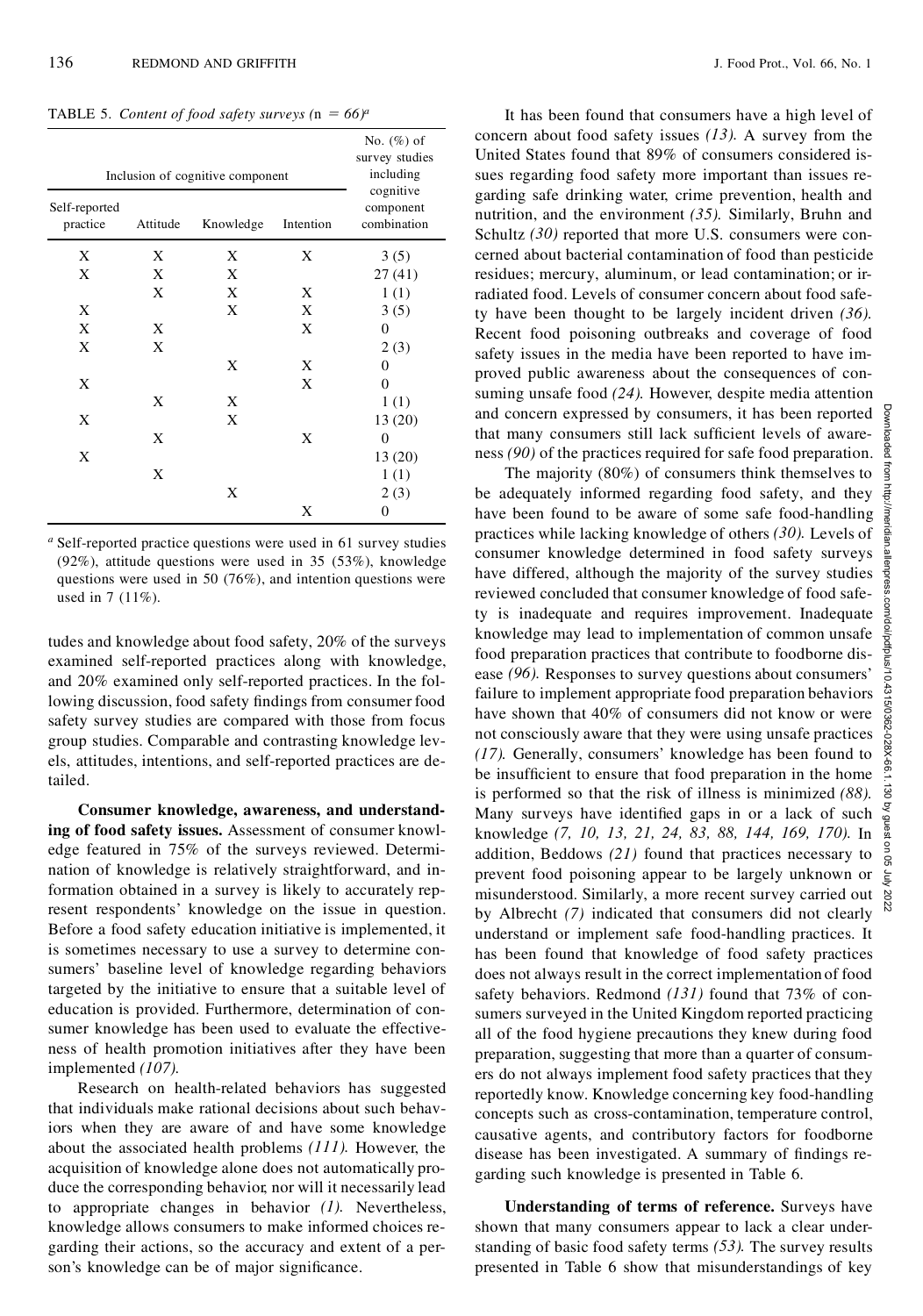terms and concepts used in health promotion initiatives are prevalent among consumers. Such misunderstandings could nullify the impact of attempts to educate consumers. Survey results have shown that up to 75% of consumers lack familiarity with the term *cross-contamination* and principles associated with cross-contamination. However, such a term is frequently used in food safety education intervention materials, e.g., as part of the ''Fight-Bac'' campaign in the United States *(128)* and Foodlink activities in the United Kingdom *(66).* It is therefore possible that substantial proportions of consumers may not fully comprehend food safety education messages. It is suggested that food safety initiatives include explanations of terms to ensure that messages are effectively communicated.

**Knowledge of pathogens.** Consumer knowledge of pathogens was assessed in 12% of the surveys reviewed. As expected, survey questions containing the names of pathogens generated more responses indicating knowledge of those pathogens than did questions that did not mention pathogen names. For example, 79% unprompted consumers could name *Salmonella (58)*; however, when prompted, 80 to 97% of consumers indicated that they had heard of *Salmonella (8, 88, 110, 164).* Survey results also indicated that only ,5 to 21% of consumers had heard of *Campylobacter (8, 88, 110).* One reason for consumers being more aware of *Salmonella* and *Listeria* (see Table 6) than of *Campylobacter* may be the sensationalized media food scares of the mid-1980s. It is disconcerting to realize that large proportions of consumers from the United Kingdom, the United States, and Australia still lack knowledge of *Campylobacter. Campylobacter* has been found to be responsible for the majority of cases of foodborne disease in England and Wales, the United States *(141),* and Australia *(38)* in recent years, and its minimum infective dose is also known to be lower than those of other pathogens. Moreover, experimental investigations have suggested that *Campylobacter* may have more potential to spread during consumer food handling than other pathogens do *(139),* thus increasing the potential risk of cross-contamination. It has been suggested that knowledge of the microbiology of foodborne pathogens may motivate consumers to use safe food storage, preparation, and cooking procedures *(8).* However, research detailing risk perceptions and willingness to change unsafe behaviors has indicated that consumers with an awareness of specific pathogens and food safety procedures are not any more willing to change their behavior than those lacking awareness *(111).*

Focus groups of mothers with young children and 60 to 75-year-old women commonly referred to all bacteria as "germs" (136, 138). These groups also acknowledged the invisible nature and inherent presence of bacteria; for example, one respondent commented, ''you can't see them, but they are there'' *(136).* Most U.S. consumers demonstrated an understanding that bacteria and improper handling of food are causes of foodborne illness *(55).* However, misconceptions about the nature of foodborne pathogens appear to persist; for example, one respondent commented, ''that is where the germs are, in the air'' *(138).*

**Knowledge of hand-washing and -drying practices.** The determination of knowledge about hand-washing practices has largely concentrated on the importance of hand washing in decreasing foodborne disease or the timing of hand washing during food preparation. As expected, the majority (75 to 100%) of respondents recognized that hand washing is a necessary food safety practice *(8, 24, 31, 76, 87, 102, 110).* Although data have suggested that consumers know the correct procedure for adequate hand washing and drying *(76),* study results have also indicated that nearly a fifth of the sampled population from the United Kingdom and the United States are unfamiliar with desirable hand-washing and -drying procedures (see Table 7). None of the consumer food safety surveys reviewed evaluated consumer knowledge of the specific procedures required for effective hand washing and drying during domestic food preparation. Although the drying process is deemed to be of critical importance in maximizing the reduction of transient and resident bacteria *(23, 115, 118),* consumers' knowledge of specific hand-drying procedures was not specifically determined in any of the reviewed consumer food safety surveys.

**Knowledge of separation of raw and cooked foods during food preparation.** The microbiological risks associated with the contamination of ready-to-eat (RTE) foods appropared with unclean utensils previously used for the preparation of raw meat and poultry are considered high or very high (138). A lack of knowledge of appropr prepared with unclean utensils previously used for the preparation of raw meat and poultry are considered high or very high *(138).* A lack of knowledge of appropriate food safety practices to circumvent such risks could result in the contamination of cooked foods and potentially give rise to illness. As was the case for hand washing, many international  $\frac{5}{8}$ surveys assessed this aspect of safe food handling, and the  $\frac{8}{8}$ results were comparable. While surveys have sometimes reported that high percentages of people have such knowledge, large numbers of consumers (albeit small percentages) lack the appropriate knowledge. Indeed, it has been suggested that up to 36% of UK consumers and up to 22% of U.S. consumers do not recognize the importance of using  $\bar{g}$ separate or adequately cleaned utensils for the preparation  $\frac{5}{5}$ of RTE foods after these utensils have been used in the  $\frac{8}{5}$ preparation of raw meat and poultry (Table 7). Comparable data have also been obtained in New Zealand (see Table 7).

**Knowledge of temperature control.** Numerous microbiological surveys have found the presence of pathogenic bacteria in many foods consumed and prepared in consumers' homes on a daily basis. Pathogenic contamination of such foods indicates the need for consumer knowledge of adequate temperature control, including knowledge of heating practices, cooling principles, and refrigeration and freezing temperatures, to minimize the proliferation of any organisms present. Knowledge of adequate heating practices has been investigated in the United Kingdom, New Zealand, and the United States, whereas assessments of consumer knowledge of refrigeration temperatures have come predominantly from the United Kingdom. Data denoting consumer knowledge of cooling practices has been lacking in all surveys. Data presented in Table 7 il-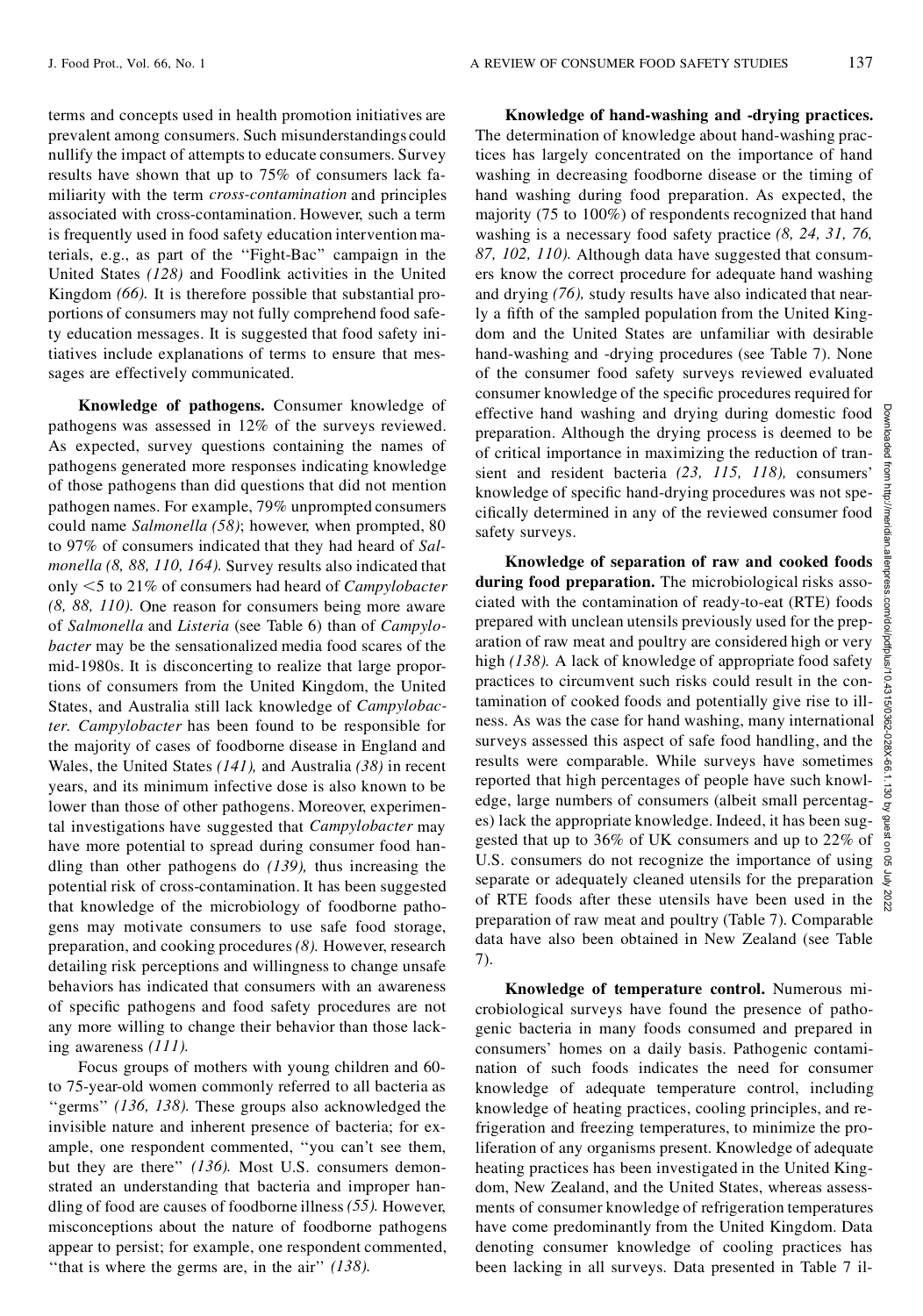|                                                         | Respondents' knowledge about food safety issue as demonstrated in:                                                                                                                                                                                                                                                                                                                                        |                                                                                                                                                                                                                                                                                                                                                       |                                                                                                                                                                                                                                                                                                                                    |
|---------------------------------------------------------|-----------------------------------------------------------------------------------------------------------------------------------------------------------------------------------------------------------------------------------------------------------------------------------------------------------------------------------------------------------------------------------------------------------|-------------------------------------------------------------------------------------------------------------------------------------------------------------------------------------------------------------------------------------------------------------------------------------------------------------------------------------------------------|------------------------------------------------------------------------------------------------------------------------------------------------------------------------------------------------------------------------------------------------------------------------------------------------------------------------------------|
| Food safety issue                                       | UK and European surveys                                                                                                                                                                                                                                                                                                                                                                                   | U.S. and Canadian surveys                                                                                                                                                                                                                                                                                                                             | Australian and New Zealand surveys                                                                                                                                                                                                                                                                                                 |
| Adequate cooking                                        | 20% knew what the temperature<br>should be inside a piece of meat<br>when it was well cooked $(175)$<br>(UK survey) <sup>a</sup><br>89% thought undercooking was a<br>risk factor associated with food<br>poisoning $(110)$ (UK survey)<br>15% knew the temperature at<br>which a beef burger was safe to<br>eat (76) (UK survey) <sup>a</sup>                                                            | 67% thought that cooking meat<br>well decreased the risk of food<br>poisoning $(8)$ (Canadian survey)<br>74–92% knew that eating under-<br>cooked meat or chicken could<br>cause food poisoning (10, 31)<br>(Canadian survey, U.S. survey)<br>7% did not know about cooking to<br>a proper temperature $(16)$ (U.S.<br>survey)                        | 93% did not think that the best<br>way to see if a roast chicken is<br>cooked is to see that it is dark<br>brown all over (83) (New Zea-<br>land survey) <sup><i>a</i></sup><br>96% answered that it is important<br>to check the inside of the chick-<br>en to ensure that it is fully<br>cooked $(24)$ (New Zealand sur-<br>vey) |
| Cooling principles                                      | 69% knew that keeping food at<br>room temperature or contamina-<br>tion of food after cooking caus-<br>es food poisoning (110) (UK<br>survey $)^a$                                                                                                                                                                                                                                                        | 49% agreed that cooked food<br>should be cooled at room tem-<br>perature before refrigeration or<br>freezing $(30)$ (U.S. survey)                                                                                                                                                                                                                     | 79% knew that foods cool more<br>quickly when cooled in a shal-<br>low dish (83) (New Zealand sur-<br>vey)<br>90% knew that a casserole should<br>be cool before being placed into<br>the refrigerator for storage $(83)$<br>(New Zealand survey)                                                                                  |
| foods                                                   | Storage temperatures of 13% knew the correct temperature<br>at which chilled foods should be<br>kept $(153)$ (UK survey)<br>7–11% knew the correct recom-<br>mended refrigerator temperature<br>$(46, 59)$ (UK surveys)<br>37% knew that correct refrigerator<br>temperature was $0-5^{\circ}C$ (58)<br>(UK survey)<br>50% knew the correct temperature<br>for a refrigerator $(76)$ (UK sur-<br>$vey)^a$ | 56% knew the refrigerator should<br>be kept below $40^{\circ}F(5^{\circ}C)(7)$<br>(U.S. survey)<br>60% of adults knew the ideal tem-<br>perature settings for a refrigera-<br>tor and a freezer $(49)$ (U.S. sur-<br>vey)<br>75% knew that bacteria responsible<br>for causing foodborne illness<br>grow at room temperature $(113)$<br>(U.S. survey) | Downloaded from http://meridian.allenpress.com/doi/pdfplus/10.4315/0362-028X-66.1.130 by guest on 05 July<br>32% did not know correct refriger-<br>ation temperature (88) (Austra-<br>lian survey) <sup>a</sup>                                                                                                                    |
| Separation of raw and<br>cooked foods during<br>storage | 75% were unaware of potential<br>risks associated with storing raw<br>meat and poultry on upper<br>shelves of refrigerators (144)<br>(European survey)                                                                                                                                                                                                                                                    | 69% thought that failing to keep<br>foods separate during prepara-<br>tion and storage could cause<br>food poisoning or foodborne ill-<br>ness $(31)$ (Canadian survey)<br>79% knew how to avoid cross-<br>contamination of RTE foods<br>with juices from raw meat $(113)$<br>$(U.S.$ survey)                                                         | 18% agreed that it was better to<br>store raw food above cooked<br>food in the refrigerator (32% did<br>not know) (83) (New Zealand<br>survey)<br>10% agreed that it was better to<br>store cooked food above raw<br>food in the refrigerator $(96)$<br>(New Zealand survey)                                                       |
| Understanding of food<br>safety terms and con-<br>cepts | 44% lacked understanding of the<br>term disinfectant, 26% lacked<br>understanding of the term <i>deter</i> -<br>gent, and 22% lacked under-<br>standing of the term sterilization<br>$(144)$ (European survey)                                                                                                                                                                                            | 75% reported understanding the<br>concept of cross-contamination<br>$(7)$ (U.S. survey)                                                                                                                                                                                                                                                               | Unprompted, 49% knew of the<br>meaning of the term cross-con-<br>tamination (88) (Australian sur-<br>vey)<br>38% had overall high awareness of<br>cross-contamination $(83)$ (Aus-<br>tralian survey)                                                                                                                              |
| Hand washing and<br>drying                              | 37% of adults thought that insuffi-<br>cient hand washing was hazard-<br>ous $(116)$ (UK survey)<br>95% thought that washing hands<br>before preparing food was very<br>important $(102)$ (UK survey)<br>When prompted, 80% thought<br>poor hand washing was a risk<br>factor associated with food poi-<br>soning $(110)$ (UK survey)                                                                     | 86% knew that washing hands be-<br>fore preparing food decreases<br>the risk of food poisoning $(8)$<br>$(U.S.$ survey)<br>75% knew that the most important<br>thing they could do to keep<br>food safe from germs was to<br>wash their hands $(31)$ (Canadian<br>survey)                                                                             | 87-99% knew that hand washing<br>should occur after visiting the<br>toilet, patting a cat or dog, or<br>smoking a cigarette $(24)$ (New<br>Zealand survey)<br>82% thought that is was important<br>to wash hands before and after<br>preparing food (88) (Australian<br>survey)                                                    |

TABLE 6. Comparison of levels of positive knowledge about common food safety issues for some of the reviewed consumer food safety *surveys*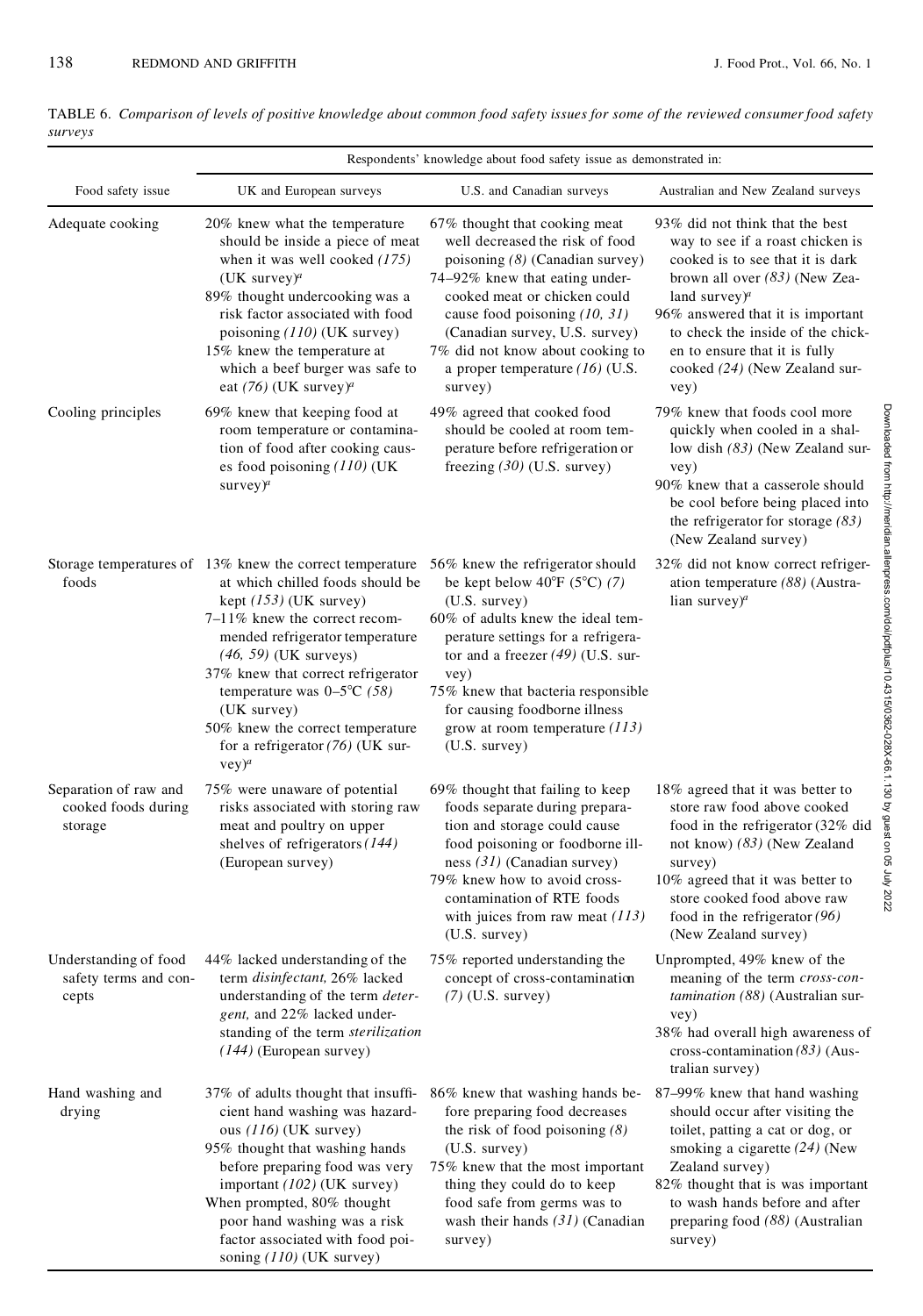### TABLE 6.*Continued*

|                                                                    | Respondents' knowledge about food safety issue as demonstrated in:                                                                                                                                                                                                                                                                                                                                                                                    |                                                                                                                                                                                                                                                                                                                                                                                                                                                                                                                                                                                                                 |                                                                                                                                                                                                                                                                                                                                                                                                                                                                                                                                                                                                                                                   |  |  |
|--------------------------------------------------------------------|-------------------------------------------------------------------------------------------------------------------------------------------------------------------------------------------------------------------------------------------------------------------------------------------------------------------------------------------------------------------------------------------------------------------------------------------------------|-----------------------------------------------------------------------------------------------------------------------------------------------------------------------------------------------------------------------------------------------------------------------------------------------------------------------------------------------------------------------------------------------------------------------------------------------------------------------------------------------------------------------------------------------------------------------------------------------------------------|---------------------------------------------------------------------------------------------------------------------------------------------------------------------------------------------------------------------------------------------------------------------------------------------------------------------------------------------------------------------------------------------------------------------------------------------------------------------------------------------------------------------------------------------------------------------------------------------------------------------------------------------------|--|--|
| Food safety issue                                                  | UK and European surveys                                                                                                                                                                                                                                                                                                                                                                                                                               | U.S. and Canadian surveys                                                                                                                                                                                                                                                                                                                                                                                                                                                                                                                                                                                       | Australian and New Zealand surveys                                                                                                                                                                                                                                                                                                                                                                                                                                                                                                                                                                                                                |  |  |
| ing (cont)                                                         | Hand washing and dry- When prompted, 100% knew when 45% knew that improper hand<br>and how it was necessary to<br>wash hands (76) (UK survey)                                                                                                                                                                                                                                                                                                         | washing could result in food<br>poisoning $(10)$ (U.S. survey)<br>79% could identify each of five in-<br>stances in which hand washing<br>was necessary $(16)$ (U.S. sur-<br>vey)                                                                                                                                                                                                                                                                                                                                                                                                                               | 82% recognized that washing<br>hands before handling or prepar-<br>ing food was a vitally important<br>food hygiene activity (88) (Aus-<br>tralian survey) <sup>a</sup>                                                                                                                                                                                                                                                                                                                                                                                                                                                                           |  |  |
| Separation of raw and<br>cooked foods during<br>food preparation   | 82% knew that allowing raw food<br>to contaminate cooked foods<br>was hazardous $(11)$ (UK survey)<br>64% thought that it was very im-<br>portant to use separate chopping<br>boards for raw meat and other<br>foods $(164)$ (UK survey)<br>77% thought that it was important<br>to use a separate chopping board<br>When prompted, 100% answered<br>questions correctly about use of<br>different utensils for raw and<br>RTE foods (76) (UK survey) | 80% knew that putting steak on a<br>plate that held raw meat in-<br>creased the risk of food poison-<br>ing $(8)$ (U.S. survey)<br>84% knew that keeping different<br>foods separated from each other<br>to avoid cross-contamination<br>was important to prevent food<br>poisoning $(31)$ (U.S. survey)<br>for raw meat $(102)$ (UK survey) 55% correctly answered questions<br>about cross-contamination (16)<br>$(U.S.$ survey)<br>78% recognized that washing cut-<br>ting boards after handling raw<br>meats and then cutting raw vege-<br>tables could result in food poi-<br>soning $(10)$ (U.S. survey) | 38% were unaware of the need to<br>use separate or clean utensils for<br>the preparation of raw and<br>cooked foods together (83)<br>Downloaded from http://meridian.allenpress.com/dol/pdfplus/10.4315/0362-028X-66.1130 by guest on 05 July 2022<br>(New Zealand survey)<br>28% agreed that one knife is all<br>that is needed to cut up raw and<br>cooked ingredients, as long as it<br>is wiped with a clean damp<br>cloth (96) (New Zealand survey)<br>97% respondents indicated that it<br>is unsafe to use the same un-<br>washed knife or chopping board<br>to cut uncooked chicken and<br>prepare a salad (24) (New Zea-<br>land survey) |  |  |
| Pathogens                                                          | When prompted, 95% knew of<br>Salmonella, 92% knew of Lister-<br>ia, and 21% knew of Campylo-<br>ing $(110)$ (UK survey)<br>Unprompted, 79-97% could name<br>Salmonella; <3-10% could<br>name Campylobacter (51, 58)<br>(UK surveys)                                                                                                                                                                                                                  | 75% knew Salmonella was associ-<br>ated with raw poultry and eggs<br>$(168)$ (U.S. survey)<br>bacter as causes of food poison- 78% had heard of Salmonella, 9%<br>had heard of Campylobacter,<br>30% had heard of E. coli, and<br>21% had heard of Listeria (111)<br>$(U.S.$ survey)<br>80% claimed to have heard of Sal-<br><i>monella</i> , and $\leq$ 5% claimed to<br>have heard of C. jejuni or E.<br>$\text{coli } (8)$ (U.S. survey)                                                                                                                                                                     | 96% had heard of Salmonella,<br>32% had heard of Listeria, 52%<br>had heard of E. coli, and 8%<br>had heard of Campylobacter<br>(88) (Australian survey)                                                                                                                                                                                                                                                                                                                                                                                                                                                                                          |  |  |
| Foods likely to be con-<br>taminated with patho-<br>genic bacteria | 73% thought poultry was a food<br>that might constitute a food poi-<br>soning risk (51) (UK survey)<br>60% recognized that soft or raw<br>eggs were a possible danger to<br>public health (164) (UK survey)<br>91% recognized poultry, 21% rec-<br>ognized beef, and 70% recog-<br>nized meat pies and pasties as<br>common sources of food poison-<br>ing $(110)$ (UK survey)                                                                        | 88% thought that a rare hamburger No data available<br>was a high-risk food (130) (U.S.<br>survey)<br>88% recognized that raw eggs<br>could be a potential health risk<br>$(7)$ (U.S. survey)<br>56% considered poultry a high-risk<br>food $(170)$ (U.S. survey)<br>65% thought that meat and poultry<br>had the greatest potential to<br>cause food poisoning illness<br>$(12)$ (U.S. survey)                                                                                                                                                                                                                 |                                                                                                                                                                                                                                                                                                                                                                                                                                                                                                                                                                                                                                                   |  |  |

*<sup>a</sup>* Published study reported lack of knowledge.

lustrate that large proportions of consumers lack knowledge about adequate refrigeration temperatures. Surveys have indicated that up to 93% of consumers do not know that the correct refrigeration temperature is 0 to  $5^{\circ}$ C. Such knowledge is more widespread in the United States, with survey results indicating that 46 to 60% of consumers do not know the ideal refrigeration temperature. Survey findings detailing consumers' refrigerator temperatures correspond with the lack of knowledge described above. Results have shown that large proportions (up to 70%) of consumers' refrigerators exceed the recommended temperatures *(44, 90, 163),* giving rise to conditions that encourage the proliferation of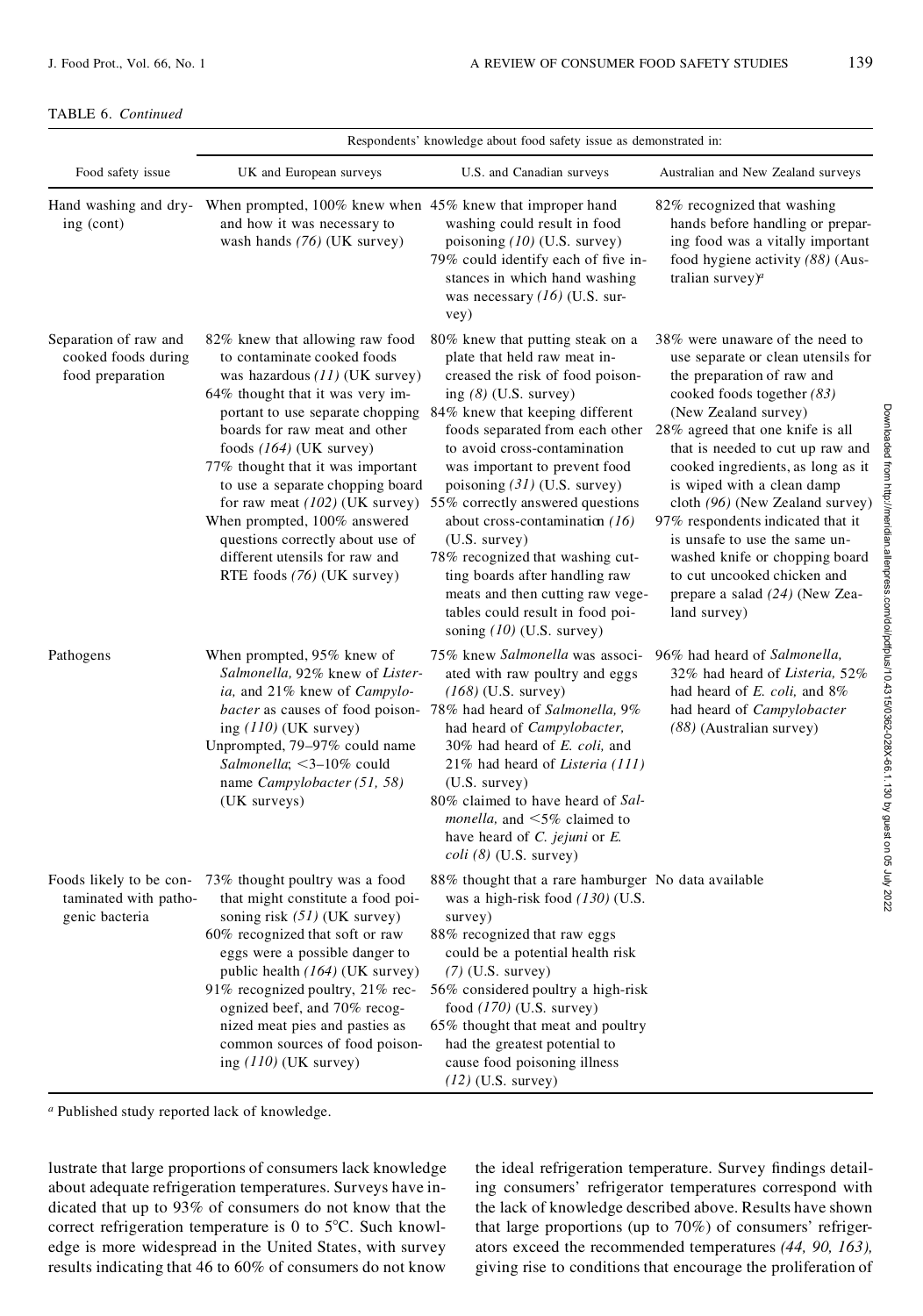| Food safety issue                  | Country              | $%$ of population<br>lacking knowledge<br>of food safety issue | Projected no. of people in<br>population who do not know safe<br>food safety practices <sup>a</sup> |
|------------------------------------|----------------------|----------------------------------------------------------------|-----------------------------------------------------------------------------------------------------|
| Hand-washing and drying            | United Kingdom       | $15 - 20$                                                      | 8,963,355-11,951,140                                                                                |
|                                    | <b>United States</b> | $14 - 21$                                                      | 40,115,685-60,173,528                                                                               |
| Separation of raw and cooked meats | United Kingdom       | $0 - 36$                                                       | $0 - 21,512,052$                                                                                    |
| during food preparation            | <b>United States</b> | $20 - 22$                                                      | 57,308,122-63,038,934                                                                               |
| Refrigeration temperatures         | United Kingdom       | $50 - 93$                                                      | 29,877,850-55,572,801                                                                               |
|                                    | <b>United States</b> | $40 - 56$                                                      | 114,616,244–160,462,742                                                                             |
| Correct heating temperature        | United Kingdom       | $80 - 85$                                                      | 47,804,345-50,792,345                                                                               |
|                                    | <b>United States</b> | $80 - 93$                                                      | 229, 232, 489 - 266, 482, 769                                                                       |

TABLE 7.*Estimated proportions of UK and U.S. populations lacking knowledge of key food safety practices*

*a* Based on calculations involving population figures for the United Kingdom (122) and the United States (160) and data from Table 6.

bacterial cells to potentially dangerouslevels and increasing the risk of illness.

Undercooking has been acknowledged by 89% of UK consumers to be a risk factor associated with foodborne disease *(110),* and data from the United States have shown that 67 to 74% of consumers think that the thorough cooking of meat decreases the risk of food poisoning. However, it has also been reported that 15 to 20% of consumers do not know what the temperature should be inside a piece of meat for the meat to be considered safe to eat. Consumer knowledge of how to determine heating adequacy has been evaluated by several studies. It has been found that 93 to 96% of consumers recognize that it is important to check the inside of a chicken to ensure that it is fully cooked. However, 88% of consumers think that a subjective measurement is acceptable to determine the end of the cooking process *(21).*

Consumer knowledge of cooling principles has not been widely studied. However, the few results obtained have indicated that many consumers are unaware of the food hazards associated with inadequate cooling practices. Study findings have shown that  $31\%$  of consumers do not know that storage of food at room temperature may cause food poisoning *(110)*; nevertheless, it has been reported that 79% of consumers know that foods cool more quickly in a shallow dish *(83).*

**Attitudes.** The determination of consumer attitudes contributes to understanding actual behaviors. Attitudes are thought (both commonly and in the field of social psychology) to be causally related to behavior *(149).* A number of definitions of *attitude* exist, and each has been discussed and challenged by social psychologists. One definition put forward is as follows: ''an attitude is a learned predisposition to think, feel and act in a particular way towards a given object or class of objects'' *(47).* Components of an attitude include a belief about an object, behavior, or behavioral outcome and an evaluative element that involves an appraisal of that belief in terms of its value to an individual *(22).* Attitude determination has been used in psychological models to attempt to predict behavior. The association between attitudes and behavior has been discussed by numerous social psychologists *(5).* Although some researchers have found that attitudes can influence behavior  $\frac{38}{8}$ <br>directly (143), other workers have found no positive cor-<br>relations between attitudes and behavior (167). Attitudes<br>are viewed as being central to heal directly (143), other workers have found no positive correlations between attitudes and behavior *(167).* Attitudes are viewed as being central to health promotion *(47),* as they affect responses and thus the potential effectiveness of initiatives.

It has been proposed that attitudes are affected by beliefs and values *(47)*; for the purposes of this review, these psychological constructs are grouped together and referred is<br>to collectively as *attitudes*. Attitudinal questions were in-<br>cluded in just over half (53%) of the food safety surveys are<br>reviewed. However, a large proport to collectively as *attitudes.* Attitudinal questions were included in just over half (53%) of the food safety surveys reviewed. However, a large proportion of these surveys  $($  >44%) included only one or two questions relating to attitudes. Such questions usually concerned beliefs about causes of food poisoning, beliefs about favorable providers of information, perceptions of risky foods, beliefs about  $\frac{8}{8}$ responsibility, and levels of concern about various aspects of food safety. Very few survey studies actually involved detailed investigations of the role of cognitive elements that may influence important food safety behaviors and specific  $\frac{6}{9}$  practices. practices.

**Perception of the home as an important point of origin of food poisoning.** Consumers' failure to associate home food-handling practices with foodborne illnesses is considered a serious impediment to convincing consumers to change inappropriate food-handling behaviors *(53).* Overall, most consumers surveyed in reviewed investigations perceived their homes and the homes of friends and family to be locations at which the acquisition of food poisoning was improbable; for example, only 9 to 23% of British, U.S., and Canadian consumers were found to perceive their homes as likely places in which to acquire food poisoning (see Table 8). Such data do not concur with the perceptions of Australian consumers, as Jay et al. *(88)* found that 77% of Australian respondents thought the home was a likely place to acquire food poisoning. Nevertheless, more Australian consumers, like U.S. and UK consumers, perceived takeaway vans, bars, and restaurants as locations at which one would be more likely to get food poisoning *(110, 131).* U.S. consumers also perceive a greater likelihood of food safety problems occurring in manufacturing facilities or in restaurants. Results concerning such attitudes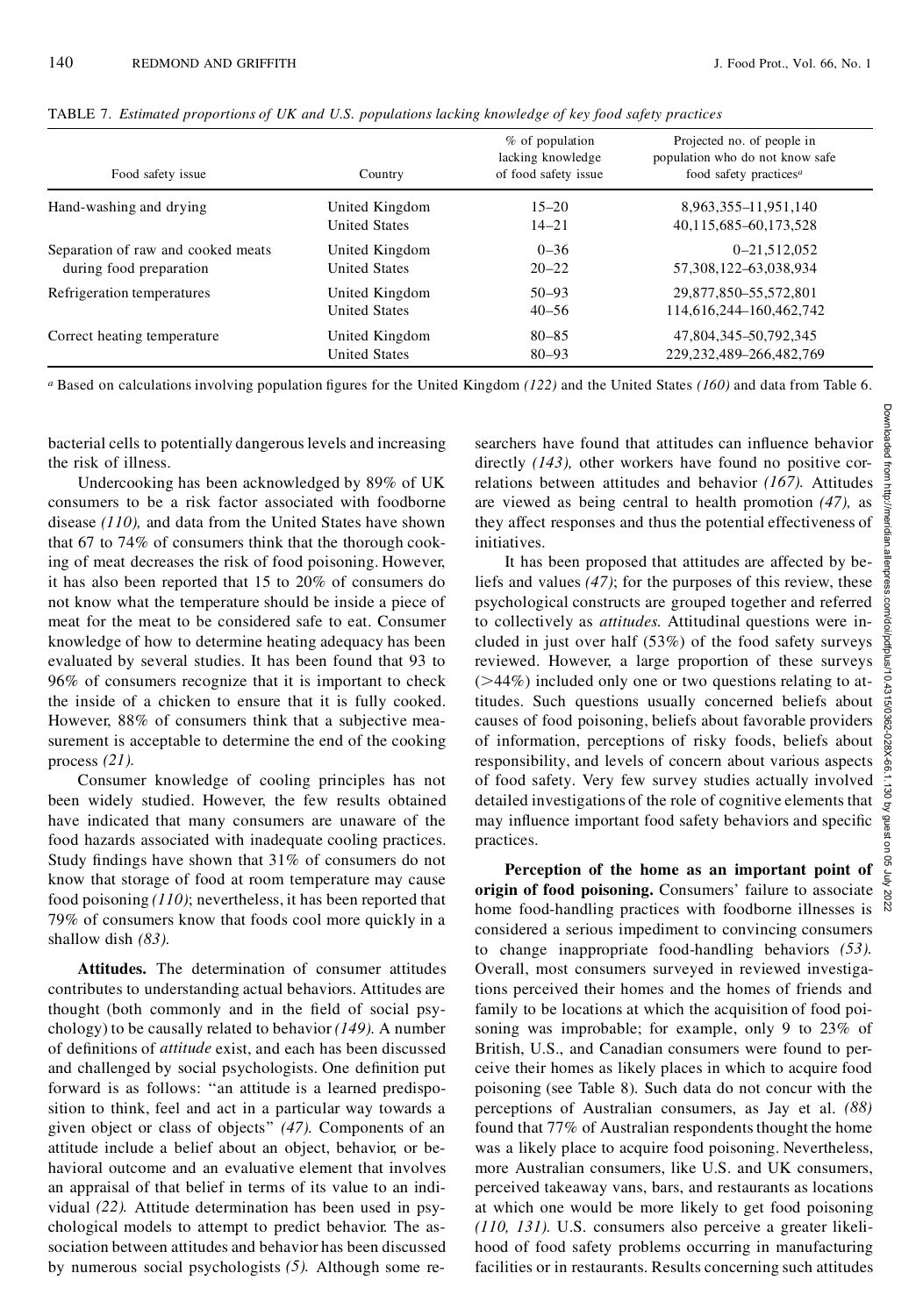| Country                                                                                                                                                                                                                                                                                                                                                                                                                                                         | Consumer food safety survey findings                                                                                                                                                                                                                                                                                                                                                                                              |                                                                                                                                                                                                                                                                                                                                                                                                                                                                         |  |
|-----------------------------------------------------------------------------------------------------------------------------------------------------------------------------------------------------------------------------------------------------------------------------------------------------------------------------------------------------------------------------------------------------------------------------------------------------------------|-----------------------------------------------------------------------------------------------------------------------------------------------------------------------------------------------------------------------------------------------------------------------------------------------------------------------------------------------------------------------------------------------------------------------------------|-------------------------------------------------------------------------------------------------------------------------------------------------------------------------------------------------------------------------------------------------------------------------------------------------------------------------------------------------------------------------------------------------------------------------------------------------------------------------|--|
| Quantitative findings                                                                                                                                                                                                                                                                                                                                                                                                                                           |                                                                                                                                                                                                                                                                                                                                                                                                                                   |                                                                                                                                                                                                                                                                                                                                                                                                                                                                         |  |
| Australia                                                                                                                                                                                                                                                                                                                                                                                                                                                       |                                                                                                                                                                                                                                                                                                                                                                                                                                   | 77% of respondents thought the home was a likely place to acquire food poisoning (88)                                                                                                                                                                                                                                                                                                                                                                                   |  |
| Canada                                                                                                                                                                                                                                                                                                                                                                                                                                                          |                                                                                                                                                                                                                                                                                                                                                                                                                                   | 16% of consumers believed that food safety problems were most likely to occur in the home $(31)$                                                                                                                                                                                                                                                                                                                                                                        |  |
| United Kingdom                                                                                                                                                                                                                                                                                                                                                                                                                                                  | 11% of consumers regarded the home as a likely source of food poisoning $(116)$<br>9% of respondents regarded the home as a likely source of food poisoning; 61% perceived the<br>home environment as having the potential to bring about food poisoning; 20% thought that<br>food poisoning rarely, if ever, occurred in the home $(110)$<br>35% of consumers ranked the home as a likely location to get food poisoning $(131)$ |                                                                                                                                                                                                                                                                                                                                                                                                                                                                         |  |
| <b>United States</b>                                                                                                                                                                                                                                                                                                                                                                                                                                            | those eaten away from home $(170)$<br>(14)                                                                                                                                                                                                                                                                                                                                                                                        | 16% of consumers thought the home was the most likely place for the mishandling of food $(168)$<br>17% of consumers attributed foodborne illness to food prepared at home (53)<br>23% of consumers considered foods eaten at home to pose a lower risk of foodborne illness than<br>No consumers thought that the home was where food safety problems were most likely to occur;<br>57% believed food poisoning to be common or very common from foods prepared at home |  |
| Qualitative findings                                                                                                                                                                                                                                                                                                                                                                                                                                            |                                                                                                                                                                                                                                                                                                                                                                                                                                   | Jownloaded from http://mer                                                                                                                                                                                                                                                                                                                                                                                                                                              |  |
| United Kingdom                                                                                                                                                                                                                                                                                                                                                                                                                                                  | "You'd like to think you wouldn't get it [foodborne disease] in your own home" $(138)$<br>"I would not think of my kitchen as being unsafe" $(136)$<br>"I think that it [the risk of foodborne disease] is higher away from home" $(136)$<br>"I think [foodborne disease is more prevalent] in establishments not necessarily in our own<br>homes" $(138)$                                                                        |                                                                                                                                                                                                                                                                                                                                                                                                                                                                         |  |
| little over the past 15 years.                                                                                                                                                                                                                                                                                                                                                                                                                                  | appear to be consistent across all international surveys re-<br>viewed, and despite increased media and educational atten-<br>tion, the perception of the home as a location at which one<br>is unlikely to get food poisoning appears to have changed                                                                                                                                                                            | perceive themselves to have control over their own food<br>safety. Perceptions of personal control have been evaluated,<br>and results have indicated that consumers perceive them-<br>selves to have more control over their own food safety than<br>others do, thus indicating judgments of optimistic bias<br>$(132)$ .                                                                                                                                              |  |
| Findings concerning consumers' perceptions of food<br>poisoning risk from focus group studies (qualitative data)<br>are comparable to findings from consumer food safety sur-<br>$\ell$ and $\ell$ and $\ell$ and $\ell$ and $\ell$ and $\ell$ and $\ell$ and $\ell$ and $\ell$ and $\ell$ and $\ell$ and $\ell$ and $\ell$ and $\ell$ and $\ell$ and $\ell$ and $\ell$ and $\ell$ and $\ell$ and $\ell$ and $\ell$ and $\ell$ and $\ell$ and $\ell$ and $\ell$ |                                                                                                                                                                                                                                                                                                                                                                                                                                   | Consumers are considered to be responsible for proper $\frac{1}{2}$<br>food-handling practices when preparing food in the home                                                                                                                                                                                                                                                                                                                                          |  |

Findings concerning consumers' perceptions of food poisoning risk from focus group studies (qualitative data) are comparable to findings from consumer food safety surveys (quantitative data). More concern was expressed about acquiring foodborne illness from locations away from the home, because the members of the focus groups perceived themselves to have more control at home *(55, 136, 138).*

**Perceptions of risk, control, and responsibility.** Bruhn *(29)* has suggested that the incidence of food poisoning and the frequency of serious consequences are underestimated by consumers. This underestimation of personal risk posed by food poisoning may prevent consumers from taking appropriate steps to reduce their exposure to food-related hazards *(68, 144).* A large proportion (90%) of UK consumers perceive that there is a very low risk of getting food poisoning from food they have prepared themselves (131), and this finding supports results obtained by Frewer et al. *(68)* indicating that consumers associate the lowest personal risk of food poisoning with home-produced food. Consumers have also been reported to perceive a higher risk of food poisoning when food is prepared by others, as opposed to themselves (see Table 9). Such findings have been discussed within the framework of ''optimistic bias'' *(68, 131).*

Consumer perceptions of control were studied in only two of the attitudinal surveys reviewed *(110, 131).* Results presented in Table 9 indicate that 66 to 88% of consumers

Consumers are considered to be responsible for proper food-handling practices when preparing food in the home *(7).* However, it has been reported that consumers are frequently unaware of their role in the prevention of foodborne disease *(146).* The majority of consumers fail to recognize the significant risks and mechanisms of bacterial growth and contamination associated with foodborne disease *(94, 146*). Numerous studies in the United Kingdom, the United  $\frac{500}{100}$ States, Canada, Australia, and New Zealand have investigated consumer perceptions of responsibility for safe food preparation. In the late 1970s, Jones and Weimer *(91)* found that most consumers underrated their individual responsibility for hygienic food preparation and relied on government inspection for the prevention of bacterial contamination of raw meat and poultry. Nearly 3 decades later, data suggest that many consumers remain unaware that food safety problems are likely to occur in their homes, believing that the responsibility for food safety lies instead with food manufacturers or restaurants *(176).* Even though recent surveys have indicated that large proportions of consumers believe that food manufacturers are ultimately responsible for food safety, other studies have suggested that consumers are beginning to recognize their own responsibility for providing safe food (see Table 9). Elderly women and mothers with young children in the United Kingdom expressed an acceptance of personal responsibility for hygienic food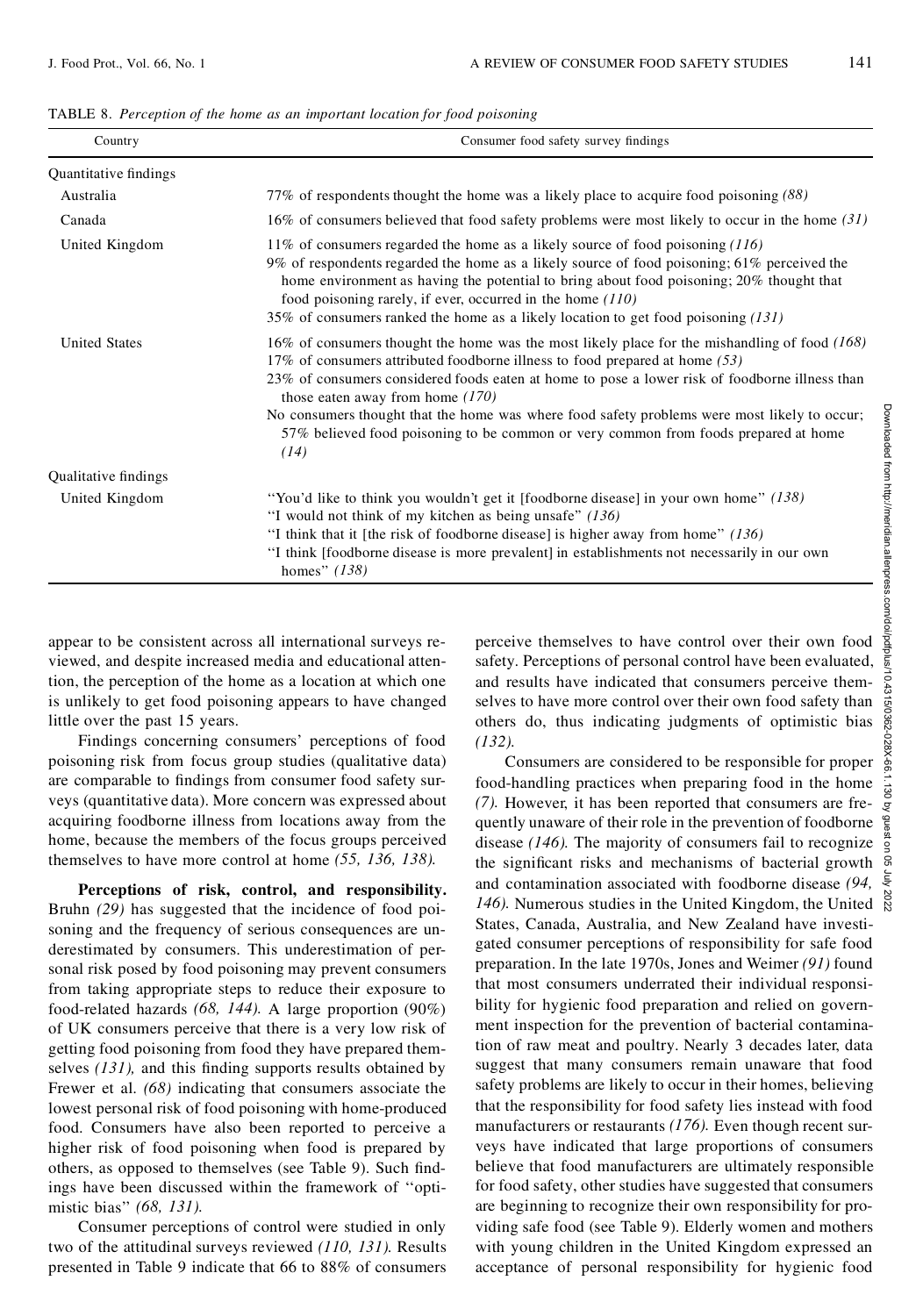| Personal risk                                                                                                              | Risk of others                                                                                                                                                | Personal control                                                                                                                                            | Control of others                                                                                                                                                       | Personal<br>responsibility                                                                                                                   | Responsibility<br>of others                                                                                                                                                                  |
|----------------------------------------------------------------------------------------------------------------------------|---------------------------------------------------------------------------------------------------------------------------------------------------------------|-------------------------------------------------------------------------------------------------------------------------------------------------------------|-------------------------------------------------------------------------------------------------------------------------------------------------------------------------|----------------------------------------------------------------------------------------------------------------------------------------------|----------------------------------------------------------------------------------------------------------------------------------------------------------------------------------------------|
| 90% of consumers<br>perceived the risk<br>of illness from<br>food they pre-<br>pared themselves<br>to be very low<br>(131) | 42\% of consumers<br>perceived other<br>people's risk of<br>experiencing food<br>poisoning from<br>food they prepared<br>themselves to be<br>very low $(131)$ | 66% of consumers<br>thought that they<br>had full or nearly<br>full control of<br>their food safety<br>when they pre-<br>pared food them-<br>selves $(131)$ | 58% of consumers<br>thought that other<br>people had total or<br>nearly total control<br>of their food safe-<br>ty when they pre-<br>pared food them-<br>selves $(131)$ | 84\% of consumers<br>stated that they<br>had total or nearly<br>total responsibility<br>for their own food<br>safety $(131)$                 | 68% of consumers<br>agreed that food<br>manufacturers<br>were ultimately re-<br>sponsible for the<br>safety of their<br>foods $(131)$                                                        |
| Personal perception<br>of risk related to<br>food safety issues<br>was low $(144)$                                         |                                                                                                                                                               | 88\% of consumers<br>felt that they had<br>control over food<br>hygiene $(110)$                                                                             |                                                                                                                                                                         | 23\% of consumers<br>thought that they<br>had the greatest<br>responsibility to<br>ensure that the<br>food eaten at<br>home was safe<br>(31) | 40\% of consumers<br>thought food sup-<br>pliers, retailers,<br>and the govern-<br>ment had the<br>greatest responsi-<br>bility to ensure<br>that the food eaten<br>at home was safe<br>(31) |

TABLE 9.*Consumer perceptions of risk, control, and responsibility*

preparation in their homes. For example, a respondent commented, ''when it [food] is in the house, it's all down to you'' *(136).* Nevertheless, Canadian data have revealed that people are divided in their views regarding who is responsible for food safety in the home *(31).* Similarly, UK consumers have indicated a common expectation that the government, retailers, and farmers should all share in the responsibility for safe food production *(138).*

**Attitudes toward hand washing and drying.** Data reviewed denoting attitudes toward hand washing during domestic food preparation have been collected mainly in the United Kingdom. Attitudes toward the importance of hand decontamination can be found in Table 10.

Overall, attitudes toward hand washing and drying after handling raw meat and poultry were found to be predominantly positive. For example, 95 to 100% of consumensure that the ment had the food eaten at greatest responsi-<br>
from exas safe bility to ensure that the food eaten at<br>
at the food eaten at at the scale at a streep of the scale<br>
dominantly positive. For example, 95 to 10 meat and poultry to be important and that there was a strong likelihood that the implementation of this procedure would prevent incidents of food poisoning. However, attitudes toward hand washing and drying before handling RTE foods were less positive. It was found that 55 to 80% of consumers considered hand washing and drying before handling RTE foods to be important, and just over half of a sampled population thought that there was a strong likelihood that the implementation of this procedure would prevent incidents of food poisoning. Such findings suggest that substantial numbers of consumers misperceive the extent of the need for the implementation of hand-washing and -dry-<br>ing procedures when handling RTE foods. Rela substantial numbers of consumers misperceive the extent of the need for the implementation of hand-washing and -drying procedures when handling RTE foods. Relatively small

TABLE 10. *Attitudes toward hand washing and drying*

|                                                        | Attitudes toward hand washing and drying:                                                                                                                                                                                                                                                            |                                                                                                                                                                                                                      |  |  |
|--------------------------------------------------------|------------------------------------------------------------------------------------------------------------------------------------------------------------------------------------------------------------------------------------------------------------------------------------------------------|----------------------------------------------------------------------------------------------------------------------------------------------------------------------------------------------------------------------|--|--|
| Food safety issue                                      | After handling raw meat or poultry                                                                                                                                                                                                                                                                   | Before handling RTE foods                                                                                                                                                                                            |  |  |
| Prevention of food<br>poisoning                        | 95% of consumers believed that washing and dry-<br>ing hands after handling raw foods was very<br>likely to prevent food poisoning $(76)$                                                                                                                                                            | 55% of consumers believed that washing and dry-<br>ing hands before handling RTE foods was very<br>likely to prevent food poisoning $(76)$                                                                           |  |  |
| Importance of hand<br>washing and drying               | 100% of consumers thought that washing and dry-<br>ing hands after handling raw food was very im-<br>portant $(76)$<br>95% of consumers thought that hand washing was<br>important after handling raw chicken $(131)$                                                                                | 55% of consumers thought that washing and drying<br>hands before handling RTE foods was very im-<br>portant $(76)$<br>80% of consumers thought that hand washing was<br>important before handling cooked foods (131) |  |  |
| Component actions of<br>hand washing and<br>drying     | 95% of consumers agreed that the use of hot soapy water was necessary for hand washing (110)                                                                                                                                                                                                         |                                                                                                                                                                                                                      |  |  |
| Hand washing as it re-<br>lates to food poison-<br>ing | 37% of consumers believed that insufficient hand washing resulted in cases of food poisoning $(116)$<br>29-43% of consumers believed that poor personal hygiene practices such as the failure to wash and dry<br>hands adequately were a main cause of food poisoning in the home $(46, 56, 57, 59)$ |                                                                                                                                                                                                                      |  |  |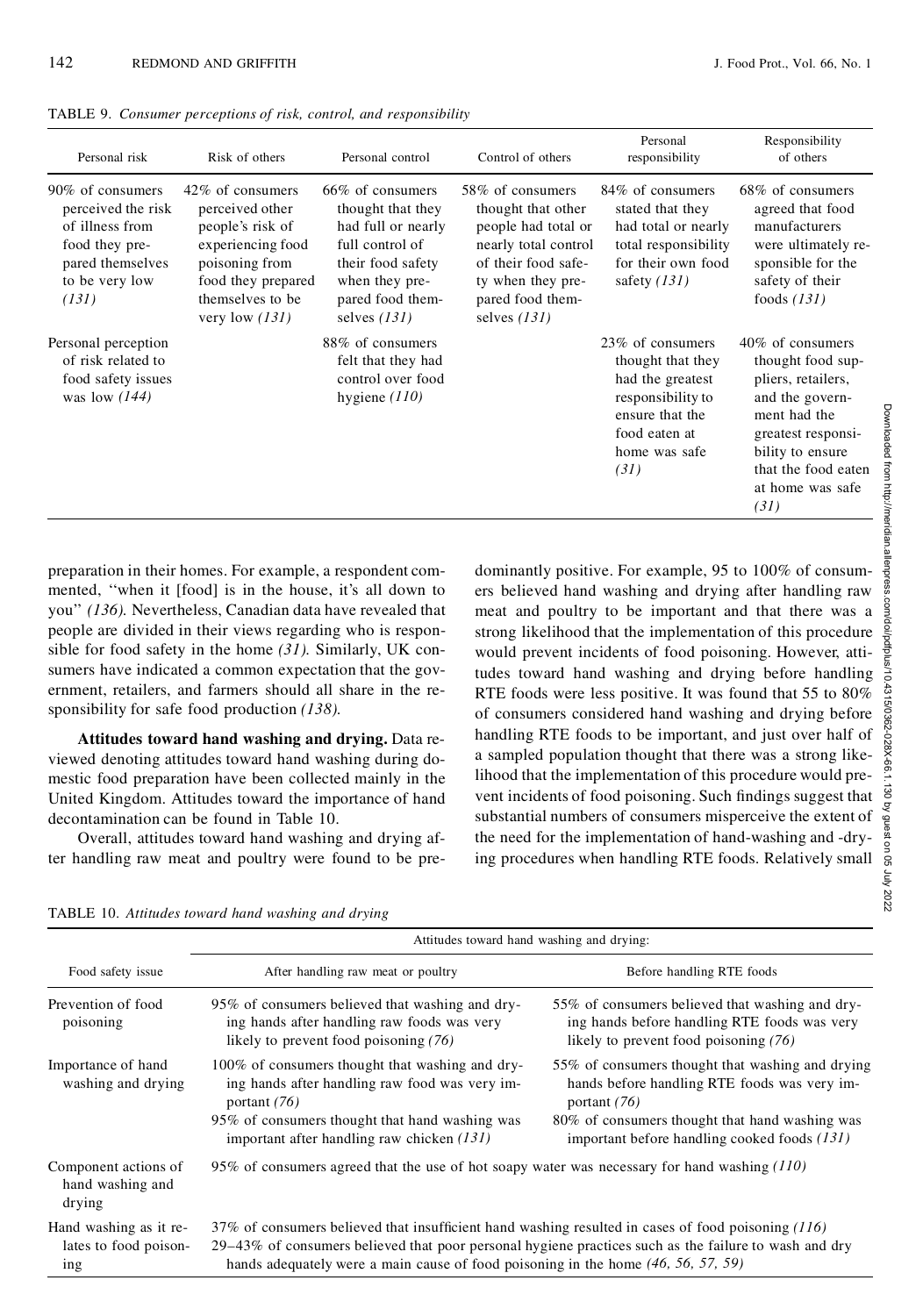proportions of consumers believed that the failure of food preparers to wash and dry their hands adequately is a major cause of food poisoning. Such findings reiterate the need for consumer food safety education regarding the microbiological risks associated with handling RTE foods with unwashed or undried hands. Improved consumer perceptions regarding the need and timing of adequate hand washing and drying may increase the implementation of the procedure and ultimately help to decrease the risk of foodborne disease.

Qualitative data obtained from focus groups have indicated a widespread unprompted understanding of the need for hand washing and drying during food preparation for ''hygiene reasons'' *(138),* yet it was notable that inaccurate perceptions of correct hand-washing and -drying procedures were common. The majority of the 60- to 75-yearold women and the mothers with young children were insistent that hand washing and drying was a vitally important procedure and that they implemented this procedure effectively before, during, and after food preparation. However, thorough descriptions of hand-washing and -drying procedures were perceived to be ''too time consuming'' *(136, 138).* Qualitative findings regarding the need for the use of soap for adequate hand washing did not correspond with the quantitative findings of Mathias (110), which indicated that the majority of consumers have a positive attitude about the use of soap for hand washing during food preparation. Additional research is required to investigate specific attitudes toward component actions of the handwashing and -drying process during domestic food preparation.

**Attitudes toward food safety practices for the preparation of raw and cooked foods.** Generally, attitudes toward safe food-handling practices regarding the use of utensils for the preparation of RTE and cooked foods were positive. It was found that 81 to 90% of consumers agreed that it is better to use different chopping boards for the preparation of raw and cooked meats *(75, 110, 131).* Similarly, 90% of consumers believe that the use of different utensils or washed utensils for the preparation of raw and RTE foods will help to prevent food poisoning *(76).* In addition, 100% of consumers have stated that they think the use of different utensils and/or washed utensils for the preparation of raw and RTE foods is important *(76).* The safety of the use of wood chopping boards relative to that of the use of plastic chopping boards has previously been discussed *(6),* and research has shown that consumers have differing attitudes toward the use of different types of chopping boards; however, there appears to be a preference for the use of plastic boards *(138).*

Focus group study findings indicate that the unprompted understanding of the need for the use of separate and/ or adequately cleaned utensils for the preparation of raw chicken and RTE foods was prevalent. For example, one respondent stated, ''I've got a meat knife and a vegetable knife'' *(136).* However, many respondents considered the rinsing of chopping boards and/or knives after they have been used for raw chicken and before they are used for

RTE foods to be an acceptable food safety procedure. For example, respondents stated, ''I always wipe over the board . . . between preparing things,'' and ''I just swill everything'' *(136),* and ''I don't use soap, just under hot water'' *(138).* As was the case for hand washing, respondents perceived themselves to be implementing adequate food safety procedures and appeared to realize the importance and the need for the implementation of such procedures; however, the same respondents also unknowingly reported unsafe practices that may present a potential risk of cross-contamination during domestic food preparation.

**Attitudes toward temperature control.** Attitude areas investigated regarding temperature control can be classified into three categories: heating, cooling, and storage of foods at room temperature. Consumer attitudes toward cooking practices in the domestic kitchen have been identified in few consumer food safety surveys. Recent findings have revealed that the majority of consumers have positive attitudes toward adequately cooked foods. Even though low proportions (12 to 14%) of consumers have been found to have negative attitudes, there is significant cause for concern, especially when such proportions of consumers may represent people making food-handling errors.

Several U.S. studies have presented results of group discussions regarding the use of thermometers for assessing  $\frac{8}{9}$ <br>heating adequacy (32, 55, 99). Findings have suggested that<br>some groups of consumers are more likely than others to  $\frac{8}{9}$ <br>use thermometers to asses heating adequacy *(32, 55, 99).* Findings have suggested that some groups of consumers are more likely than others to use thermometers to assess heating adequacy upon learning that color is not always a good indicator of heating efficacy *(55).* Qualitative findings for focus groups regarding attitudes about heating adequacy and perceptions of adequately  $\frac{8}{8}$ cooked food can be found in Table 11. Consumers indicated  $\frac{8}{8}$ positive attitudes toward determination of the end of the  $\hat{\phi}$ cooking process; indeed, several U.S. consumers perceived  $\pm$ that meat was safe when it was overcooked (99). Such findings concur with those from surveys conducted in the United Kingdom, where consumer responses indicated an understanding of the purpose of and the need for adequate cooking. Most U.S. and UK consumers perceived that  $\overline{\xi}$ cooking kills the microorganisms in raw meat and poultry. Despite this perception, discussions about actual practices revealed that some respondents unknowingly follow improper handling practices when cooking at home *(55).* For example, respondents indicated inaccurate objective means for determining the end of the cooking process.

The evaluation of attitudes toward cooling practices and the storage of foods at room temperature were researched (with surveys) by only two workers from the United Kingdom (see Table 12). It was found that 14 to 28% of consumers had negative attitudes toward the storage of foods at room temperature, and up to 84% of consumers held negative attitudes toward adequate cooling practices, thus indicating that there is confusion among consumers as to what actually constitutes acceptable and safe cooling practices.

**Behavioral intentions.** Behavioral intentions can be regarded as being derived from two parallel cognitive processes: the first process involves consideration of the indi-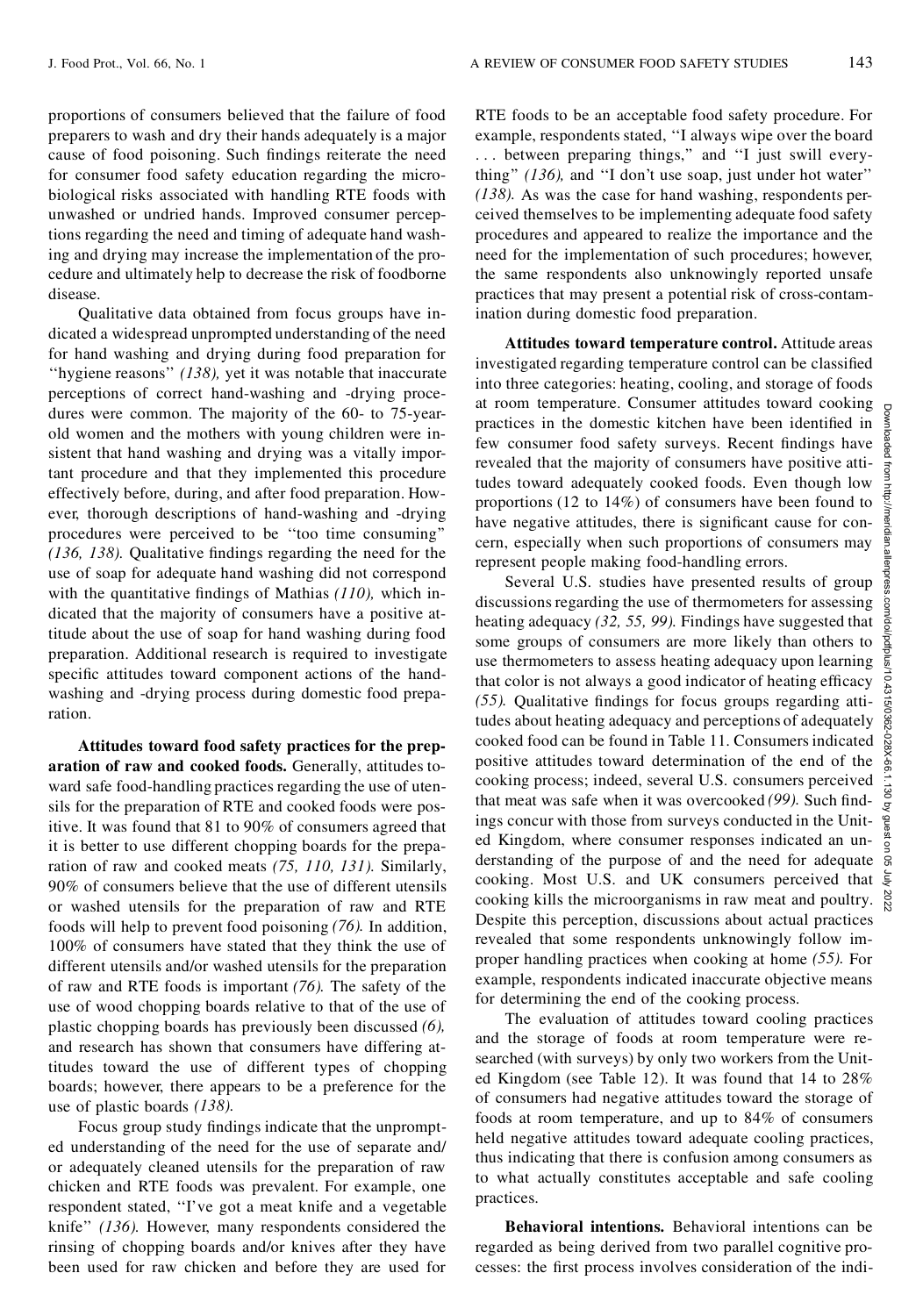TABLE 11. *Consumer perceptions toward adequate cooking of food*

| Type of findings          | Consumer perceptions according to UK and U.S. study findings                                                                                                                                                                                                                                                                                                                                                                                                                                                                                                                                                                             |
|---------------------------|------------------------------------------------------------------------------------------------------------------------------------------------------------------------------------------------------------------------------------------------------------------------------------------------------------------------------------------------------------------------------------------------------------------------------------------------------------------------------------------------------------------------------------------------------------------------------------------------------------------------------------------|
| Quantitative              | 86% of consumers agreed that proper cooking of food prevents food poisoning $(110)$ (UK study)<br>88% of consumers perceived a rare hamburger to pose a high risk of food poisoning $(130)$ (U.S. study)<br>87% of consumers did not believe that it was all right to eat food if the outside looked well cooked $(131)$<br>(UK study)                                                                                                                                                                                                                                                                                                   |
| <i><b>Oualitative</b></i> | "I think all meat is safe if it is cooked properly" $(138)$ (UK study)<br>"When it's cooked all the way, it's done" (99) (U.S. study)<br>"If I grill meat, I grill it well; I always cook it, overcook it" $(138)$ (UK study)<br>"I think you should overcook it  if you do overcook it, you do get rid of all the germs" (138) (UK<br>study)<br>"it's got to be cooked right through  you can't have any raw  make sure the meat is cooked right<br>through to the inside" $(138)$ (UK study)<br>"the smell tells you it is close to being done" (99) (U.S. study)<br>" wiggling the leg, if it's loose, it's done" $(99)$ (U.S. study) |

*a* In quantitative studies, 12 to 14% of consumers were found to have negative attitudes (i.e., attitudes opposing acceptable or safe food  $\frac{3}{6}$ preparation concepts).

vidual's own attitudes toward the behavior in question, and the second process involves consideration of social norms *(123).* Intentions are an integral part of a variety of social cognition models such as the Theory of Reasoned Action (TRA) *(4),* the Theory of Planned Behavior (TPB) *(3),* and the Health Action Process Approach (HAPA) *(147).* The TPB (a model derived from the TRA) postulates that behavior is planned and that planning is part of the function of an individual's intention *(129).* Intention has been identified as the most immediate determinant of behavior (54). For the HAPA, self-efficacy and outcome expectancies are the major predictors of intention *(123)* in what is known as the motivational phase of the approach, a phase which precedes an action phase. Research studies have determined that intention is not always directly translated into behavior *(150).* A positive intention to wash one's hands adequately may not be translated into behavior because of a lack of soap, an overriding attitude that soap is not needed for hand washing, or external events that interrupt the behavior. In the United Kingdom, consumers were targeted on the basis of the motivational phase of the HAPA for an observational study; responses to questions on risk perceptions, outcome expectancies, and perceived self-efficacy were used as the basis for identifying the target consumers. Although such cognitive elements can lead to positive intentions to perform specific food safety procedures (147), the observed

food-handling practices of the participants did not correspond to these positive intentions *(138).*

Extitute attitudes (i.e., attitudes opposing acceptable or safe food<br>
a distributions and the participants did not corre-<br>
a distributions of the participants did not corre-<br>
a distribution of the participants did not corr have been considerably understudied. Questions based on intentions to perform food safety procedures were included in only 11% of the surveys reviewed here. Only two studies reviewed here  $(76, 120)$  involved the use of social cognition<br>models such as the TRA and the TPB to attempt to under-<br>stand and explain the factors influencing food-handling bemodels such as the TRA and the TPB to attempt to understand and explain the factors influencing food-handling behaviors. Both of these studies were undertaken in South  $\frac{5}{65}$ <br>Wales. In these studies, although the TPB was found not to significantly predict food-handling behaviors of adults, significant correlations between cogni Wales. In these studies, although the TPB was found not to significantly predict food-handling behaviors of adults, significant correlations between cognitive elements of the TPB and behavioral intentions were determined *(76).* These results indicate that the TPB is useful for predicting food handlers' intentions to carry out food safety procedures from other cognitive components (76). However, when  $\sum_{n=1}^{\infty}$  Mullan (120) applied the TRA to food-handling behaviors and cognitive elements for children and young adults, a significant relationship between behaviora Mullan *(120)* applied the TRA to food-handling behaviors and cognitive elements for children and young adults, a significant relationship between behavioral intention and actual observed food safety behaviors was determined.

Responses to consumer food safety surveys indicated that 100% of consumers intended to wash and dry their hands after the next time they handled raw food. Similarly, 90% of consumers indicated that they were ''extremely likely" or "likely" to wash and dry their hands before han-

TABLE 12. *Consumer perceptions toward cooling and storage of foods at room temperature*

| Food safety issue              | Consumer perceptions according<br>to UK study findings                                                                                                                                                              | % of consumers with<br>negative attitudes <sup>a</sup> |
|--------------------------------|---------------------------------------------------------------------------------------------------------------------------------------------------------------------------------------------------------------------|--------------------------------------------------------|
| Cooling                        | 48–52% of consumers agreed that there is a need to cool hot food quickly after cooking<br>(110, 131)<br>84% of consumers agreed that it is acceptable to cool foods at room temperature $(131)$                     | 48–84                                                  |
| Storage at room<br>temperature | 84% of consumers agreed that it is unacceptable to store cooked meats at room temperature<br>(131)<br>72% of consumers had the attitude that storing food at room temperature was not difficult<br>to avoid $(110)$ | $14 - 28$                                              |

*<sup>a</sup>* Negative attitudes are attitudes opposing acceptable or safe food preparation concepts.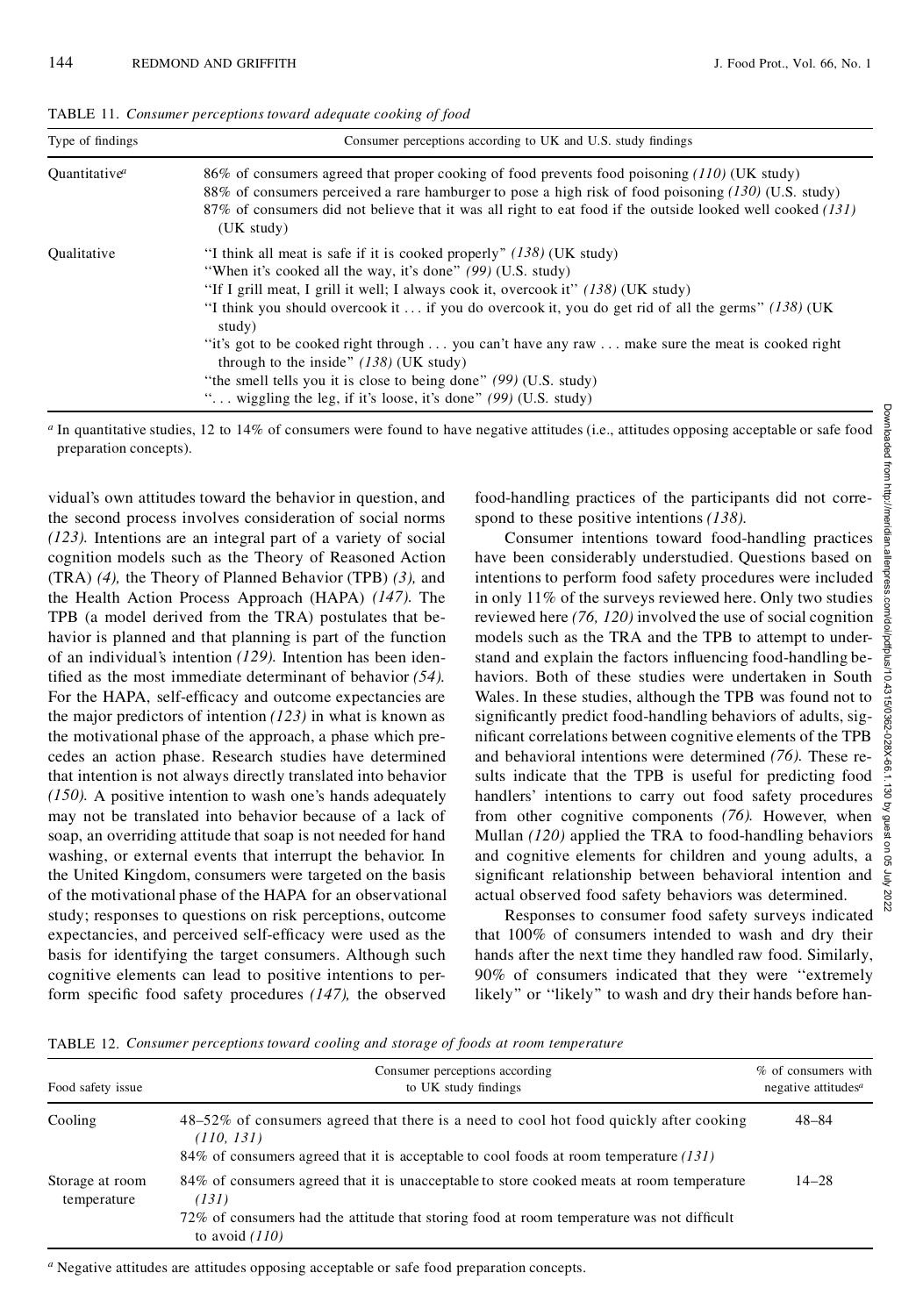| Year(s) <sup>a</sup> | Prevalence(s) of consumption of ordering, preparation,<br>and serving of undercooked hamburger patties | Prevalence(s) of consumption of raw,<br>uncooked, or runny eggs or egg products |
|----------------------|--------------------------------------------------------------------------------------------------------|---------------------------------------------------------------------------------|
| 1977                 | $15\% (91)$                                                                                            | No data available                                                               |
| 1986                 | $23\%$ (130)                                                                                           | No data available                                                               |
| 1994-1995            | $19\%$ (111), $23\%$ (97)                                                                              | 50\% (97)                                                                       |
| 1997-1998            | $4\%$ (159), 5\% (130), 6\% (124), 20\% (177)                                                          | $13\%$ (159), 50\% (177)                                                        |
| 1999-2000            | $9\%$ (178), 14\% (86), 17\% (113), 20\% (9), 30\% (151)                                               | $18\%$ (151), $19\%$ (113), $48\%$ (86), $50\%$ (9), $56\%$ (178)               |

TABLE 13. Prevalences of self-reported unsafe food consumption practices according to U.S. consumer food safety surveys undertaken *from 1977 to 2000*

*<sup>a</sup>* No data are available for 1987 to 1985, 1987 to 1993, or 1996.

dling RTE foods *(76).* The same study found that most consumers intended to use separate or washed utensils the next time they prepared raw and cooked foods and were "extremely likely" or "likely" to clean all food preparation surfaces between the preparation of raw foods and the preparation of RTE foods *(76).* Such data may indicate that consumers have knowledge of correct and important food preparation practices, but as is the case for self-reported practices, responses may be subject to social desirability bias (defined below).

**Self-reported practices.** The majority (96%) of interviews and questionnaires reviewed here included questions about self-reported practices. Self-reported practices are personal accounts of one's actions and may or may not reflect actual behaviors. Data from self-report questions may provide valid information on awareness or indirect knowledge about ''correct'' behaviors rather than precise information on actual behaviors and thus may not provide an accurate representation of what actually constitutes a respondent's true behavior. Social scientists have suggested that a respondent may claim to carry out the perceived ''correct'' behaviors as opposed to behaviors perceived to be undesirable in order to convey a positive image *(27).* This concept is known as *social desirability bias* and is reported to occur more frequently with questionnaires and telephone interviews than with face-to-face interviews *(126).* An evaluation of such data could result in misleading findings (42). Several of the survey studies reviewed here acknowledged the limitations with regard to the interpretation of self-reported data *(9, 177).* Self-reports of behavior are sometimes collected to aid in the evaluation of health promotion initiatives. A self-reported behavioral change may be a change that a respondent only perceives to have made or reports in order to convey a positive image *(95).*

Responses to self-reported behavior questions in several survey studies have suggested that reported unsafe practices and misunderstandings about safe food-handling practices exist with respect to all factors that are known to contribute to food poisoning. An overall assessment of interview responses from a U.S. survey indicated that 98% of food preparers reported at least one unsafe practice *(169).* In a more recent survey, carried out by Altekruse et al. *(8),* unsafe food hygiene practices were reported by one third of the respondents. It was apparent that questions regarding hand washing and the use of separate or washed utensils for the preparation of raw and cooked foods during food preparation were the issues investigated most frequently. There were notable differences in reports of safe and unsafe practices for different food safety issues.

**Reported** consumption of foods with the potential  $\frac{2}{8}$ **to cause foodborne disease.** At least 25% of the reviewed consumer food safety surveys determined the prevalence of food consumption practices that may cause foodborne disease. Indeed, several surveys have been devoted solely to  $\frac{1}{8}$ this topic. The majority of the data regarding the prevalence of unsafe consumption of foods were obtained in the United States and pertain to undercooked hamburgers and raw and undercooked eggs. A substantial level of media attention has been devoted to the microbiological hazards of both of these foods because of outbreaks of foodborne disease due to *E. coli* O157:H7 and *Salmonella.* Cases of illness caused by *Salmonella* Enteritidis have frequently been attributed to the consumption of raw or lightly cooked eggs *(82)* and in the United States, outbreaks of disease caused by *E. coli*  $\frac{83}{80}$  O157:H7 have been attributed to the consumption of undercooked hamburgers *(33, 34)*. the United States, outbreaks of disease caused by *E. coli* O157:H7 have been attributed to the consumption of undercooked hamburgers *(33, 34).*

A summary of proportions of consumers who reported  $\frac{8}{12}$ <br>suming various unsafe foods is presented in Table 13. consuming various unsafe foods is presented in Table 13. Overall, large proportions of consumers reported eating raw  $\frac{g}{g}$  foods of animal origin. Since 1977, the prevalence of the  $\frac{g}{g}$ foods of animal origin. Since 1977, the prevalence of the consumption of undercooked hamburgers has ranged from 4 to 30% of the sampled populations. However, some sur-4 to 30% of the sampled populations. However, some surveys undertaken since 1997 have indicated that  $\leq 5\%$  of  $\frac{5}{8}$ consumers continue to report a preference for and the consumption of medium rare and rare hamburgers *(113, 159, 170),* suggesting that a reduction in the consumption of undercooked hamburgers may have taken place. Since 1994, the prevalence of the consumption of undercooked or raw eggs has ranged from 5 to 56%. The levels of consumption of raw and undercooked eggs appear to have been consistent from the mid-1990s to the present, indicating that up to 50% of consumers may still consume raw and undercooked eggs. However, as with hamburgers, some survey studies have found as few as 5% *(113)* of consumers to report such consumption behavior. The results of a U.S. study *(145)* indicate that susceptible populations with an increased risk for foodborne disease continue to consume inadequately cooked runny eggs and pink beef burgers, which gives rise to concerns about foodborne disease.

As with other self-reported practices, it is possible that the prevalence of the consumption of unsafe foods may be higher than it has been reported to be because of the influ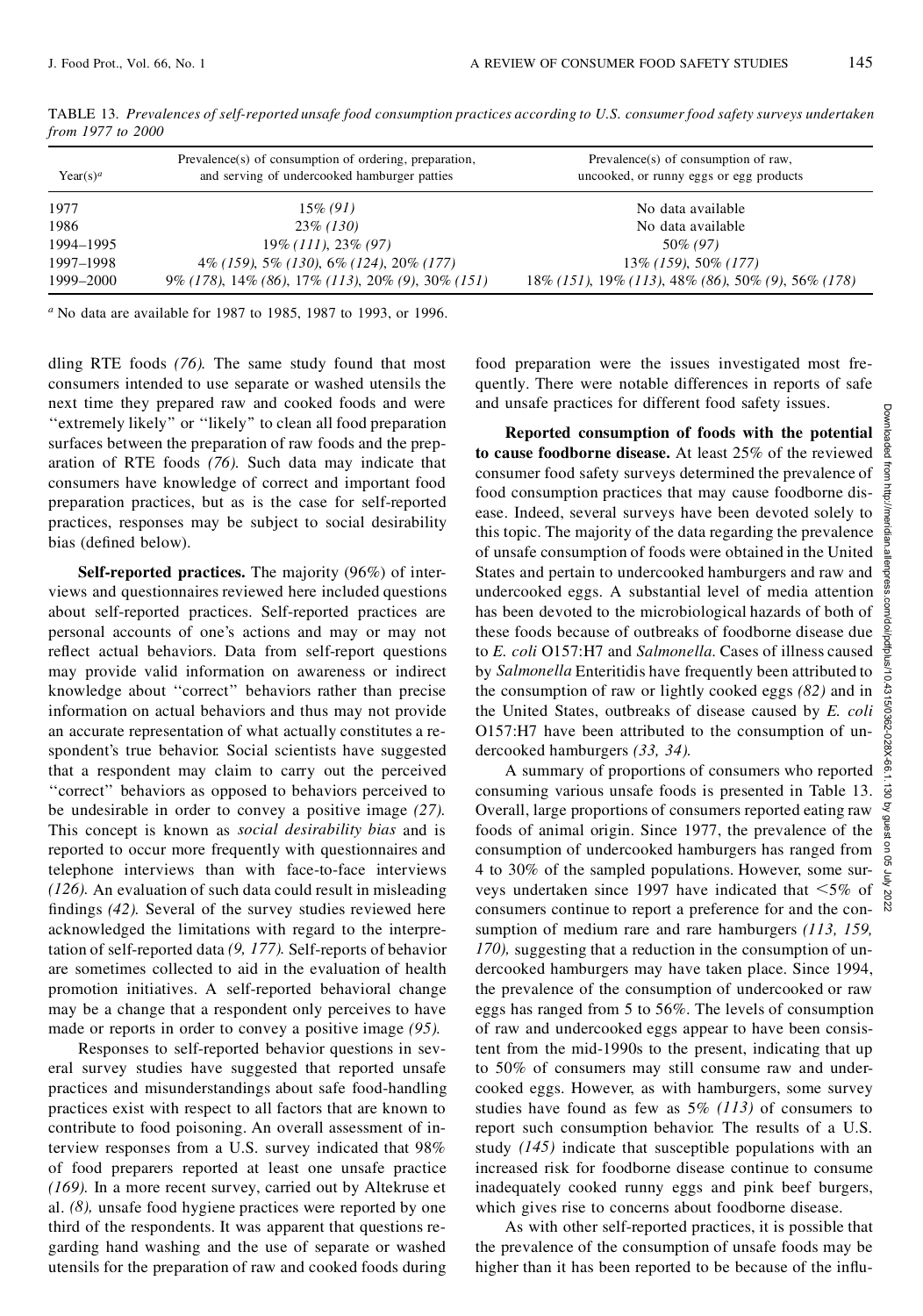ence of social desirability bias on responses. Nevertheless, large proportions of respondents admitted to such practices, which, combined with the risk of the potential contamination of the raw foods, constitutes substantial cause for concern. Consumers may be fully informed and aware of the risks associated with eating raw or uncooked foods of animal origin but choose to continue with such behaviors. Consumers may continue to consume these foods because they believe that the risks are outweighed by their culinary experience or that they have sufficient knowledge to control the degree of risk *(97).* Alternatively, the continuation of such behaviors may be due to optimistic bias *(165),* whereby negative effects are relatively unlikely to happen to them *(69).*

**Reported hand-washing and -drying practices.** Selfreported hand-washing and -drying practices were investigated in 25% of the reviewed survey studies. Surveys indicated that ''safe'' hand-washing practices (a safe [adequate] hand-washing and -drying practice includes the use of hot water and soap or detergent for the lathering and rinsing process, followed by the use of a clean, unused hand towel or disposable paper towel for the drying process *(75)*) were reported more frequently than were ''unsafe'' practices. Data presenting safe practices indicate that 62 to 100% of consumers always or usually wash their hands after handling raw meat and poultry and that 87 to 92% of consumers always or usually wash their hands with soap and water before handling food (see Table 14). The purpose of most self-reported hand-washing survey questions appeared to be merely to ascertain whether or not respondents washed their hands. Study results show that perceptions of what constitutes safe hand-washing practices are inaccurate *(138),* so a consumer may think the correct hand-washing and -drying procedure is being carried out properly and therefore may honestly (yet inaccurately) report that that is the case. Specific actions, such as using soap, touching the tap before and after washing, and lathering the hands, and methods used for hand drying have not been widely studied in terms of consumer food safety. Reports of unsafe hand-washing practices show that 17 to 50% of consumers admit to failing to wash their hands after handling raw meat and chicken or before the preparation of a meal. Such findings do not correspond to reports of safe practices, with larger proportions of respondents reporting that they ''always'' or ''usually'' implement adequate hand-washing practices. This discrepancy highlights the limitations of self-reported findings of this nature.

In some surveys, the majority of respondents have reported that they use proper hand-washing techniques *(7),* but in other surveys, 50% of the respondents have reported that they do not consistently wash their hands when barbecuing (11). This finding suggests that for questions of a general nature, consumers may have a tendency to report favorable practices; however, when asked about food preparation in specific circumstances (e.g., at a barbecue), the results may be quite different and may offer a more accurate representation of the respondent's actual behavior.

**Reported use of utensils and/or chopping boards during food preparation.** Self-reported behaviors related to the cross-contamination of RTE foods by raw meat and poultry during food preparation have been reported in at least 46% of the survey studies reviewed. The majority of the data reviewed were collected in the United States and in the United Kingdom; however, valuable information has also been collected in Australia and New Zealand. Crosscontamination behaviors with regard to the use of kitchen utensils during the preparation of raw and cooked foods were determined on the basis of proportionate frequencies of reported ''safe'' and ''unsafe'' practices (see Table 14).

Although the majority of consumers reported implementing safe food-handling practices (see Table 14), substantial proportions of consumers also reported using unsafe practices. It was found that 30 to 71% of the respondents reported using the same utensil and/or chopping board or surface to prepare raw meats and other foods, and 10 to 41% of the respondents indicated that they are not likely to wash utensils between the preparation of raw foods and  $\frac{3}{5}$ the preparation of cooked foods. Such data constitute cause for concern, because such practices allow numerous opportunities for cross-contamination to occur during domestic food preparation.

I preparation.<br>
Data relating to safe and unsafe practices with regard  $\frac{8}{3}$ <br>
i.e use of utensils and/or chopping boards during food a<br>
aration illustrate further inaccuracies in self-reported  $\frac{5}{3}$ <br>
wior data. Al to the use of utensils and/or chopping boards during food preparation illustrate further inaccuracies in self-reported behavior data. Although up to 85% of consumers stated that they use separate utensils and/or surfaces for the preparathey use separate utensils and/or surfaces for the prepara-<br>tion of raw and cooked foods, up to 71% of consumers also<br>stated that they use the same utensil for the preparation for<br>raw and cooked foods. This finding shows stated that they use the same utensil for the preparation for raw and cooked foods. This finding shows that large proportions of sampled populations have reported favorable practices. However, reports to the contrary by up to 71% of a sampled population indicates that significant numbers of consumers may lack an awareness of correct practices and implement unsafe behaviors, increasing the potential risk of foodborne disease.

**Reported temperature control.** Self-reported heating practices were evaluated in at least 7% of the survey studies reviewed. The results of these studies indicate that most consumers fail to use a thermometer to determine end point temperatures to check the ''doneness'' of meat. In 1999, the American Dietetic Association and the Conagra Foundation *(10)* found that only 12% of consumers reported using a meat thermometer, and in 2000 only 24% of consumers reported regularly using a meat thermometer during the heating of meat and poultry *(11).* Beddows *(21)* found that the majority (83%) of consumers reported that they determine the end of the cooking process subjectively.Data from Ireland, England, and Wales also indicate that many consumers use subjective measures to ensure that meat and poultry are adequately heated. It was found that 85 to 92% of consumers reported that food that is cooked is ''piping hot throughout" at the end of the heating period. Although the subjective assessment of doneness is not considered a good practice *(161),* another survey found that 81% of consumers tend to cook meat and poultry longer than recom-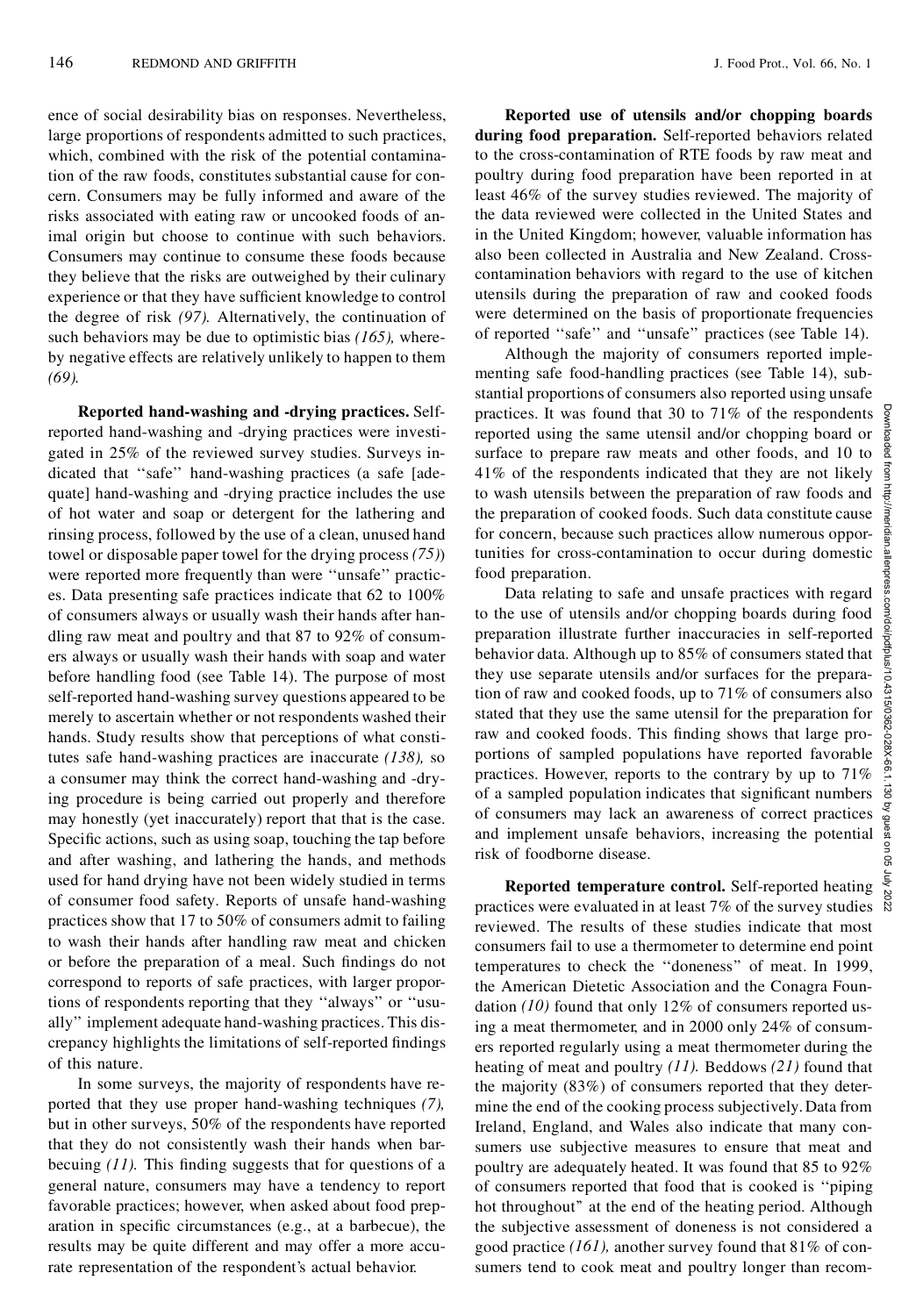mended *(121).* Nevertheless, research has shown that the assessment of meat color is not an effective method for accurately evaluating the doneness of meat and poultry products *(152).*

Self-reported cooling practices are one of the least studied aspects of consumer food safety in the surveys reviewed, featuring in at least 6% of these surveys. Most of the data regarding this subject appear to have been collected before 1995. However, the most recent findings, from 1999, indicate that 86% of Australian consumers cool leftover foods, e.g., casseroles or other foods containing meat, fish, or poultry, at room temperature *(88)*—a practice that is not considered safe *(52).* The ability of bacterial pathogens to multiply rapidly to dangerous levels in foods that are allowed to remain warm for an extended period is a frequently implicated cause of foodborne illness *(98).* Research conducted by Bradford et al. *(28)* demonstrates the ease with which transferred organisms can grow on RTE foodstuffs held at ambient temperatures, thus increasing the potential risk of foodborne illness.

**Observed food safety behaviors.** Observation is a method of data collection that is used to understand complex behavioral situations more accurately *(27, 108).* The direct observation of human and animal behavior is believed by social scientists to be superior to other methods of data collection. This belief stems from the assumption that data gathered through the direct observation of actions reflect those behaviors directly rather than through an intermediary means such as a questionnaire *(155).* It is dif ficult to directly compare observational results from different studies because data were collected and recorded by different methods, which may result in differences in findings. Nevertheless, an overall picture of consumers' actual food safety behaviors during food preparation in the domestic environment can be deduced, and areas in which unsafe handling actions require improvement can be identified.

**Repeatability and reproducibility of consumer food preparation behaviors.** To date, most of the information detailing actual consumer food safety behaviors has been based on the preparation of single meals. However, the consistency of consumer food safety practices has been determined in research carried out in South Wales *(75, 77, 131).* Consumer food safety behaviors were allocated risk scores according to the frequency and implementation of unsafe practices. The results of this research showed that there were no significant differences ( $P < 0.05$ ) between mean risk scores for repeated food preparation sessions involving the same meal, indicating that consumer food safety behaviors can be habitual *(75, 131, 135).* Study results show that the food safety behaviors of some consumers are more consistent than those of others. Repeated meal preparation sessions presented as much overall food safety risk (from all observed food safety behaviors) as the initial food preparation sessions. The reproducibility of the generic behaviors observed in different meal preparation sessions showed that it was probable that procedures such as hand washing and drying would be implemented from one meal to the next.

However, heating efficacy varied considerably between meals, possibly because of the use of different cooking methods *(75, 131).*

**Observed hand-washing and -drying behaviors.** The role of hands in the transmission of disease is well established *(48),* and the transmission of pathogens via contaminated hands is considered to be a major route of infection in cases of food poisoning. Hand washing (scrubbing and rinsing with soap and water) and hand drying have been shown to effectively remove contaminatingmicroorganisms from hands and to reduce the spread of foodborne illness *(79, 114).* Hand-washing practices were observed in all of the reviewed observational studies carried out in the United Kingdom, the United States, and Australia, and all of the results of these studies suggest that hand-washing practices are in need of improvement. The hand-drying process is considered to be of critical importance in maximizing the reduction of transient and resident bacteria *(79, 115).* Research carried out in the United Kingdom has examined  $\frac{3}{5}$ hand drying when determining consumer behavior with regard to the desirable decontamination of hands.

The results of observational studies (Table 15) show  $\frac{2}{\pi}$ that consumers in Australia and the United States demonstrated better hand-washing practices than did consumers in the United Kingdom. This finding may be due to the fact that different aspects of hand washing and drying were recorded in different studies. In Australian and U.S. studies, the rinsing of hands and the use of soap were considered,  $\frac{3}{5}$ <br>whereas drying practices were included as part of the prowhereas drying practices were included as part of the process for the adequate decontamination of hands in UK studies.

Griffith et al. (74) found that during 92 meal preparation sessions, adequate hand-washing and -drying procewhereas drying phaetices were mended as part of the process for the adequate decontamination of hands in UK studies.<br>
Griffith et al. (74) found that during 92 meal preparation sessions, adequate hand-washing and -drying to decontaminate hands (or remove residue from hands) on 50% of these occasions, and 44% of these attempts consisted of rinses only. Adequate hand washing was only imsisted of rinses only. Adequate hand washing was only implemented on 6% of these occasions after handling raw  $\frac{5}{5}$ meat or poultry *(74)*.

The data presented in Table 15 show comparable results for hand-washing and -drying practices observed in consumers' homes and those observed in a model domestic environment. In the model domestic kitchen, consumers from different target groups (60- to 75-year-old people, mothers with young children, and single young men) all failed to implement adequate hand-washing and -drying practices *(138).* Another study showed that 100% of 60- to 75-year-old women failed to wash and dry their hands immediately and adequately on at least one occasion after handling raw chicken, and 28% failed to do so on more than six occasions *(134).*

It was found in a recent study that 34% of whole-chicken packaging is contaminated with *Campylobacter* and 11% is contaminated with *Salmonella (81).* Observations indicated that 66 to 83% of UK consumers failed to wash and dry their hands immediately and adequately after touching raw meat and poultry packaging, giving rise to a potential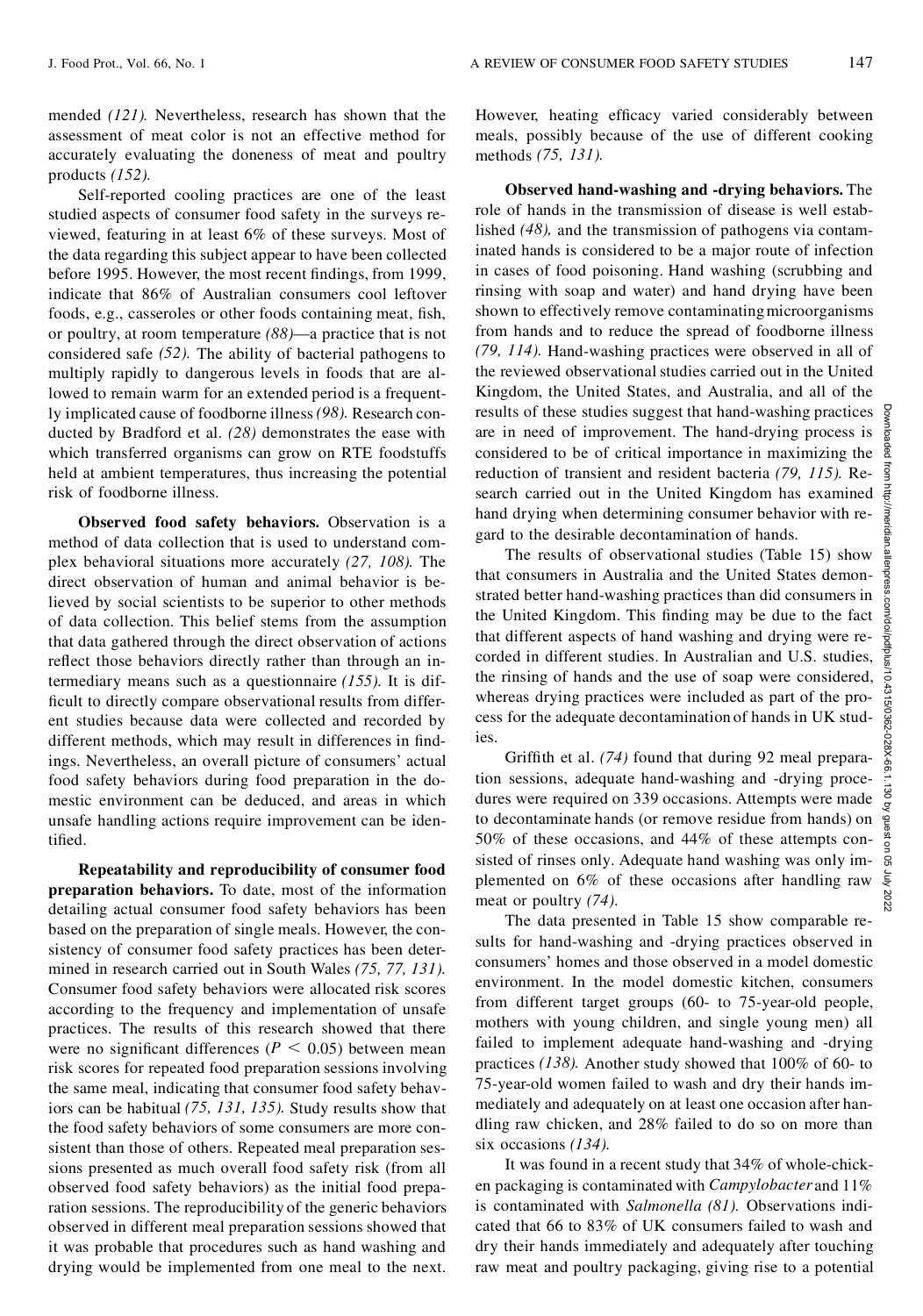|                                |                                                                                                                                                                                                                                                                                                                                                                                                                                                                                                          | Respondents' self-reported practices with regard to food safety issues in:                                                                                                                                                                                                                                                                                                                                                                                                                                                                                                                                  |                                                                                                                                                                                                                                                                        |
|--------------------------------|----------------------------------------------------------------------------------------------------------------------------------------------------------------------------------------------------------------------------------------------------------------------------------------------------------------------------------------------------------------------------------------------------------------------------------------------------------------------------------------------------------|-------------------------------------------------------------------------------------------------------------------------------------------------------------------------------------------------------------------------------------------------------------------------------------------------------------------------------------------------------------------------------------------------------------------------------------------------------------------------------------------------------------------------------------------------------------------------------------------------------------|------------------------------------------------------------------------------------------------------------------------------------------------------------------------------------------------------------------------------------------------------------------------|
| Food safety issue              | UK and European surveys                                                                                                                                                                                                                                                                                                                                                                                                                                                                                  | U.S. surveys                                                                                                                                                                                                                                                                                                                                                                                                                                                                                                                                                                                                | Australian and<br>New Zealand surveys                                                                                                                                                                                                                                  |
| Cooking                        | 81% tended to cook meat or<br>poultry longer than recom-<br>mended $(121)$ (UK survey)<br>88% assessed end of cooking<br>subjectively $(21)$ (UK survey)<br>85-92% always or usually en-<br>sured that food they cooked or<br>heated up was piping hot<br>throughout $(57, 59)$ (UK sur-<br>vey, European survey)                                                                                                                                                                                        | 28% considered a hamburger that<br>is pink inside cooked $(124)$<br>12% always used a meat ther-<br>mometer to check the doneness<br>of meats $(10)$<br>76% did not regularly use a ther-<br>mometer to measure the done-<br>ness of meat or poultry $(11)$                                                                                                                                                                                                                                                                                                                                                 | No data available                                                                                                                                                                                                                                                      |
| Cooling                        | 35% reported leaving leftover<br>cooked chicken at room tem-<br>perature for $2-4$ h $(21)$ (UK<br>survey)<br>29% who prepared meals in ad-<br>vance stored cooked meals on<br>work surface and 22% stored<br>food in saucepan (110) (UK<br>survey)                                                                                                                                                                                                                                                      | Almost 50% incorrectly thought<br>that cooked food should be<br>cooled at room temperature be-<br>fore refrigerating or freezing<br>(30)<br>45% inappropriately left foods at<br>room temperature after heating<br>(7)<br>Leftover stew would be stored in<br>a deep container by 54% of re-<br>spondents; only 32% said they<br>would store it in a shallow<br>container $(168)$<br>65% said they would immediately<br>refrigerate chicken after cook-<br>ing; however, 29% would let<br>the chicken sit on the counter<br>until it reached room tempera-<br>ture and would then refrigerate<br>it $(168)$ | Downloaded from http://meridian.allenpress.com/doi/pdfplus/10.4315/0362-028X-66.1.130 by guest on 05 July<br>86% reported that they would<br>cool leftover casserole or other<br>food with meat, fish, or poultry<br>at room temperature (88) (Aus-<br>tralian survey) |
| Storage                        | 48% stored raw meat or poultry<br>on top or middle shelf; 12%<br>stored raw foods or poultry<br>wherever there was space in<br>the refrigerator $(175)$ (UK sur-<br>vey)<br>12% stated that they stored un-<br>cooked meat at the top of the<br>refrigerator $(153)$ (UK survey)<br>91% kept raw meat, fish, and<br>poultry separate from other<br>foods $(102)$ (UK survey)<br>57–68% kept raw food below<br>cooked food in the refrigerator<br>$(46, 57, 59)$ (two UK surveys,<br>one European survey) | $>$ 20% reported placing meat,<br>poultry, or fish on a refrigera-<br>tor shelf above other foods<br>(105)                                                                                                                                                                                                                                                                                                                                                                                                                                                                                                  | 41% said they stored meat on the<br>top or middle shelves of the re-<br>frigerator (88) (Australian sur-<br>vey)                                                                                                                                                       |
| Hand washing<br>Safe practices | 87-92% always or usually<br>washed their hands with soap<br>and water before handling food<br>(46, 57, 59) (two UK surveys,<br>one European survey)<br>75% always washed and dried<br>hands after handling raw foods<br>$(76)$ (UK survey)                                                                                                                                                                                                                                                               | 66–76% said they washed their<br>hands after handling raw meat<br>or poultry $(8, 55)$<br>72-93% said they almost always<br>washed their hands after han-<br>dling raw meat or poultry $(124, 124)$<br><i>151</i> )                                                                                                                                                                                                                                                                                                                                                                                         | 62% always washed their hands<br>after handling raw meat or<br>poultry (117) (New Zealand<br>survey)<br>82% said they washed their hands<br>with soap or detergent $(88)$<br>(Australian survey)                                                                       |

TABLE 14. Comparison of self-reported practices with regard to common food safety issues from some of the reviewed consumer food *safety surveys undertaken in the United Kingdom, the United States, Australia, and New Zealand*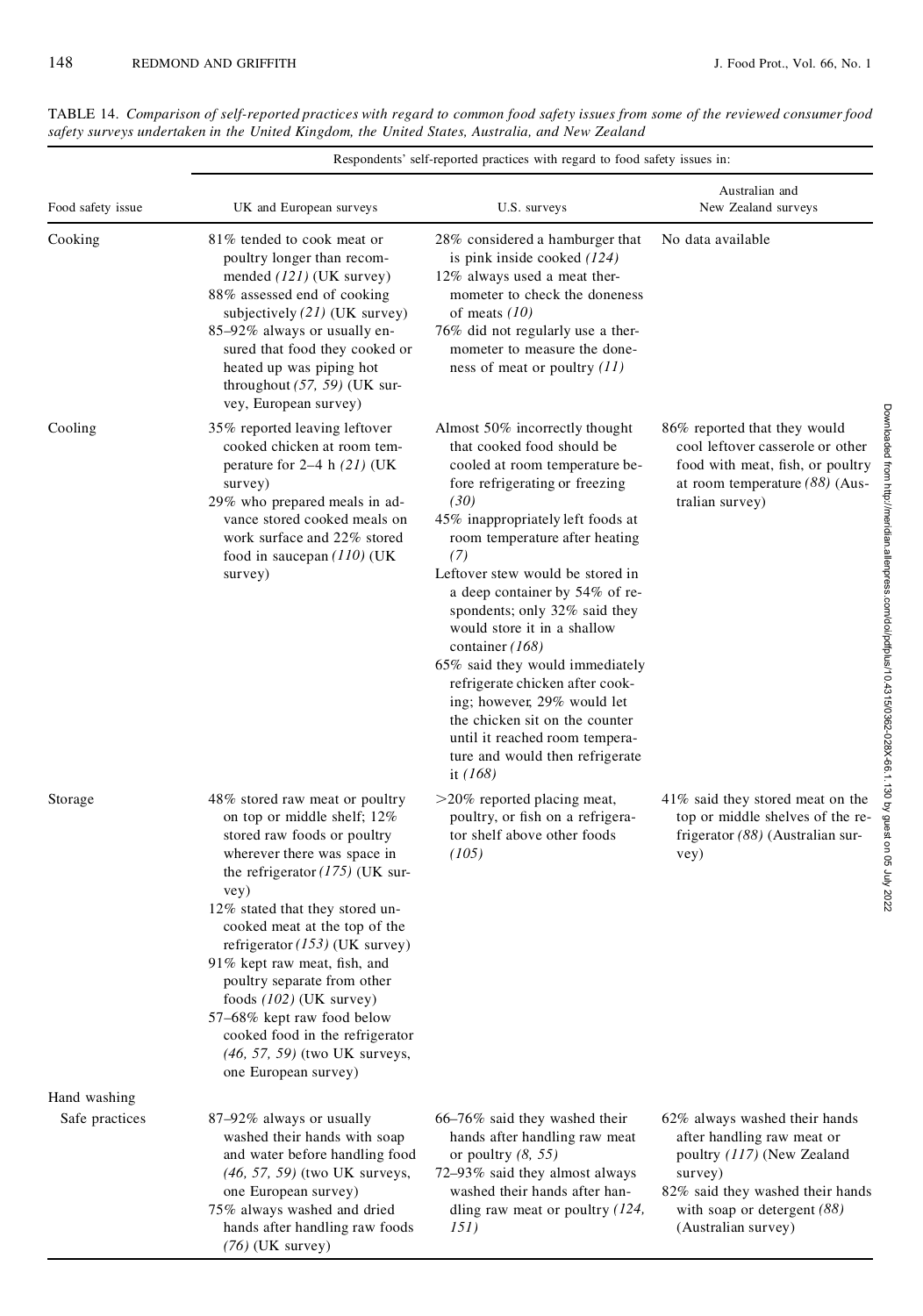|                     |                                                                                                                                                                                                                                                                                                                                                                                 | Respondents' self-reported practices with regard to food safety issues in:                                                                                                                                                                                                                                                                                                                                                                                                                                                  |                                                                                                                                                                                                                                                                                 |
|---------------------|---------------------------------------------------------------------------------------------------------------------------------------------------------------------------------------------------------------------------------------------------------------------------------------------------------------------------------------------------------------------------------|-----------------------------------------------------------------------------------------------------------------------------------------------------------------------------------------------------------------------------------------------------------------------------------------------------------------------------------------------------------------------------------------------------------------------------------------------------------------------------------------------------------------------------|---------------------------------------------------------------------------------------------------------------------------------------------------------------------------------------------------------------------------------------------------------------------------------|
| Food safety issue   | UK and European surveys                                                                                                                                                                                                                                                                                                                                                         | U.S. surveys                                                                                                                                                                                                                                                                                                                                                                                                                                                                                                                | Australian and<br>New Zealand surveys                                                                                                                                                                                                                                           |
| Hand washing (cont) |                                                                                                                                                                                                                                                                                                                                                                                 |                                                                                                                                                                                                                                                                                                                                                                                                                                                                                                                             |                                                                                                                                                                                                                                                                                 |
| Unsafe practices    | $26\%$ of men and 17% of women<br>said they did not always wash<br>their hands before preparing<br>food $(58)$ (UK survey)                                                                                                                                                                                                                                                      | 20% did not wash their hands<br>with soap after handling raw<br>meat or chicken $(177)$<br>19% reported not routinely wash-<br>ing their hands with soap after<br>handling raw meat or chicken<br>(9)<br>44% consistently forgot to wash<br>their hands properly before<br>meal preparation $(10)$                                                                                                                                                                                                                          | No data available                                                                                                                                                                                                                                                               |
| Cross-contamination |                                                                                                                                                                                                                                                                                                                                                                                 |                                                                                                                                                                                                                                                                                                                                                                                                                                                                                                                             |                                                                                                                                                                                                                                                                                 |
| Safe practices      | 59–76% always or usually used<br>separate utensils and chopping<br>boards for preparation of raw<br>meat and cooked food (46, 57,<br>59) (two UK surveys, one Eu-<br>ropean survey)<br>80% always used different uten-<br>sils or wash utensils with raw<br>and RTE foods (75) (UK sur-<br>vey)                                                                                 | 67% stated that they washed or<br>changed cutting boards after<br>cutting up raw meat or poultry<br>(8)<br>85-93% always washed the chop-<br>ping board after cutting raw<br>chicken (124, 151)<br>77-80% said they never used the<br>same plate for raw and cooked<br>meat $(11, 30)$<br>83% washed cutting boards used<br>for cutting meat or poultry<br>with soap and/or bleach before<br>using the cutting board again<br>(55)                                                                                          | No data available                                                                                                                                                                                                                                                               |
| Unsafe practices    | 30–56% used same chopping<br>board for uncooked meat and<br>for cooked meats $(21, 153,$<br>$175)$ (UK surveys)<br>76% did not prepare raw and<br>cooked foods in separate areas<br>of the kitchen $(175)$ (UK sur-<br>veys)<br>41% were unlikely to wash uten-<br>sils and chopping boards be-<br>tween preparation of raw food<br>and cooked meat (59) (Europe-<br>an survey) | 51\% said a surface used to cut<br>uncooked meat and poultry<br>would be also used to cut<br>cooked meat (7)<br>$\sim$ 25% said they would use the<br>cutting board after cutting raw<br>meat or chicken without clean-<br>ing it $(97)$<br>19–20% reported not washing the<br>cutting board with soap or<br>bleach after using it to cut raw<br>meat or chicken (9, 177)<br>10% always or sometimes used<br>the same plate for raw and<br>cooked meat or did not wash<br>the plate before using it for<br>cooked meat (30) | $66-71\%$ used the same chopping<br>board or knife for raw meats<br>and other foods $(117)$ (New<br>Zealand survey)<br>oon6 fa oo<br>30% would perform an unsafe<br>cross-contamination action<br>when preparing raw meat and<br>salad vegetables (88) (Austra-<br>lian survey) |

risk of cross-contamination during domestic food preparation *(75, 131).*

**Observed actions presenting a risk of cross-contamination during the preparation of raw and cooked foods.** Direct and indirect cross-contamination behaviors were observed during meal preparation sessions in studies conducted in the United Kingdom, the United States, and Australia. These observations indicated a substantial potential risk of the transfer of pathogenic bacteria from raw meat and poultry to

RTE foods and kitchen surfaces, which could result in foodborne illness. Indeed, observational studies have revealed that direct and indirect cross-contamination behaviors were exhibited in the majority of consumer meal preparation sessions (see Table 15). In a UK study, unsafe food-handling practices were compared with actual pathogenic contamination of food products and kitchen surfaces. It was found that 17% of homemade chicken salads prepared in a model domestic environment tested positive for *Campylobacter(138).* All such salads had become contaminated by observed indirect contamination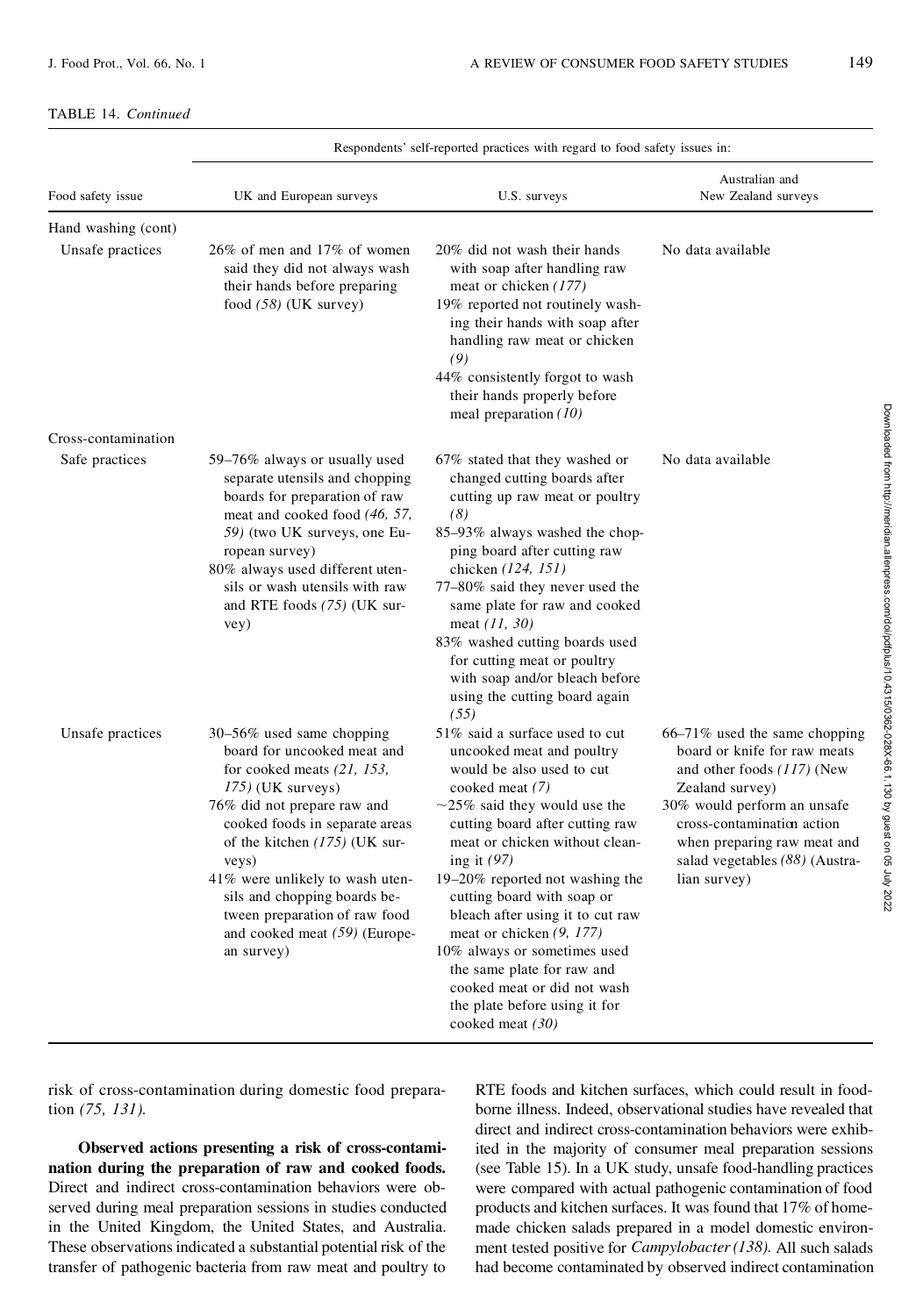|                                                                                                                                  |                                                                                                                                                                                                                                                                                                                                                                              | Observations for participants in:                                                                                                                                                                                                                                                                                                                                                                                                                          |                                                                                                                                                                                                                                                                                                                      |                                                                                                                                                                                                                                                                                                                                                |
|----------------------------------------------------------------------------------------------------------------------------------|------------------------------------------------------------------------------------------------------------------------------------------------------------------------------------------------------------------------------------------------------------------------------------------------------------------------------------------------------------------------------|------------------------------------------------------------------------------------------------------------------------------------------------------------------------------------------------------------------------------------------------------------------------------------------------------------------------------------------------------------------------------------------------------------------------------------------------------------|----------------------------------------------------------------------------------------------------------------------------------------------------------------------------------------------------------------------------------------------------------------------------------------------------------------------|------------------------------------------------------------------------------------------------------------------------------------------------------------------------------------------------------------------------------------------------------------------------------------------------------------------------------------------------|
| Food handling practice                                                                                                           | UK model<br>domestic kitchen <sup>a</sup>                                                                                                                                                                                                                                                                                                                                    | UK consumer<br>home kitchens                                                                                                                                                                                                                                                                                                                                                                                                                               | U.S. consumer<br>home kitchen                                                                                                                                                                                                                                                                                        | Australian consumer<br>home kitchens                                                                                                                                                                                                                                                                                                           |
| Cooking                                                                                                                          | 3% failed to fry chicken<br>pieces adequately<br>(138)<br>15% did not cook foods<br>to an internal tempera-<br>ture of $75^{\circ}$ C (175)                                                                                                                                                                                                                                  | $0-3\%$ failed to fry chick- 18-24% used internal<br>en pieces adequately<br>(138)<br>50 and 83% undercooked<br>roast chickens, respec-<br>tively (75, 131)                                                                                                                                                                                                                                                                                                | cooking temperatures<br>that were too low $(15-$<br>17)<br>homemade burgers and 46 and 82% undercooked<br>meatloaf and chicken,<br>respectively; 95% did<br>not use a meat ther-<br>mometer $(14)$                                                                                                                   | No data available                                                                                                                                                                                                                                                                                                                              |
| Cooling                                                                                                                          | 14% implemented all ad- 100% failed to imple-<br>equate cooling princi-<br>ples for rice and<br>chicken korma (131)                                                                                                                                                                                                                                                          | ment necessary actions<br>for adequate cooling<br>(138)                                                                                                                                                                                                                                                                                                                                                                                                    | 24-47% implemented<br>improper cooling pro-<br>cedures for leftovers<br>$(15-17)$                                                                                                                                                                                                                                    | No data available                                                                                                                                                                                                                                                                                                                              |
| Storage                                                                                                                          | 100% stored chicken<br>korma and rice at<br>room temperature after<br>heating $(131)$<br>14% left chocolate<br>mousse at room tem-<br>perature for storage<br>(131)                                                                                                                                                                                                          | salad at room tempera-<br>ture for storage $(138)$                                                                                                                                                                                                                                                                                                                                                                                                         | 57% left cooked chicken 44% stored leftover meat- No data available<br>loaf in the original<br>cooking container with<br>lid or plastic covering<br>(14)                                                                                                                                                             |                                                                                                                                                                                                                                                                                                                                                |
| Inadequate hand washing<br>and drying                                                                                            | 93-100% failed to wash and dry their hands imme-<br>135, 136, 138, 175)                                                                                                                                                                                                                                                                                                      | diately and adequately on at least one occasion<br>while handling raw meat or poultry (74-77, 131,                                                                                                                                                                                                                                                                                                                                                         | 29-57% neglected hand<br>washing $(15-17)$<br>45% attempted to wash<br>their hands before<br>food preparation; of<br>those who did, 84%<br>used soap $(14)$                                                                                                                                                          | Downloaded rrom nitp://mendian.alienpress.com/dol/pdiplus/ i.0.43 ip/o362-028X-06.1.130 by guest on 05<br>$\sim$ 75% failed to wash<br>their hands or used an<br>inadequate procedure<br>for doing so $(47\%$<br>failed to wash their<br>hands after handling<br>raw meats; the 44%<br>who washed their<br>hands failed to use<br>soap) $(87)$ |
| Actions that increased<br>cross-contamination po-<br>tential during the prep-<br>aration of raw meat or<br>poultry and RTE foods | 91% inadequately<br>cleaned cutting board<br>after use with raw in-<br>gredients $(175)$<br>67% failed to use sepa-<br>rate or adequately<br>washed and dried<br>knife and/or chopping<br>board for preparation<br>of raw poultry and<br>RTE foods (131)<br>83-90% did not use sep-<br>arate areas of the<br>kitchen for preparation<br>of raw and cooked<br>foods (75, 175) | 52% failed to use sepa-<br>rate or washed and<br>dried utensils for raw<br>and RTE foods (76)<br>60% failed to wash and<br>dry chopping board<br>and/or knife for prepa-<br>ration of raw chicken<br>and salad ingredients<br>(138)<br>66-75% failed to wash<br>and dry or use sepa-<br>rate chopping boards<br>and 23-61% failed to<br>wash and dry or use<br>separate knives for the<br>preparation of raw<br>meat or poultry and<br>RTE foods (75, 131) | 25-71% used improper<br>cross-contamination<br>procedures $(15-17)$<br>84% of cross-contamina-<br>tion actions observed<br>involved transmission<br>from potentially con-<br>taminated raw meat or<br>eggs to RTE foods<br>(14)<br>80% did not use separate<br>areas of the kitchen<br>for raw and RTE foods<br>(14) | $\sim$ 35% failed to wash<br>utensils between prep-<br>aration of raw foods<br>and that of other foods<br>(87)<br>$\sim$ 30% failed to clean the<br>preparation surface be-<br>fore preparing RTE<br>foods $(87)$                                                                                                                              |

TABLE 15. Inadequate food-handling practices observed during consumer meal preparation sessions in the United Kingdom, the United *States, and Australia*

*<sup>a</sup>* The model domestic kitchen is a test kitchen representative of a standard domestic environment (at the Food Research and Consultancy Unit, University of Wales Institute, Cardiff, UK).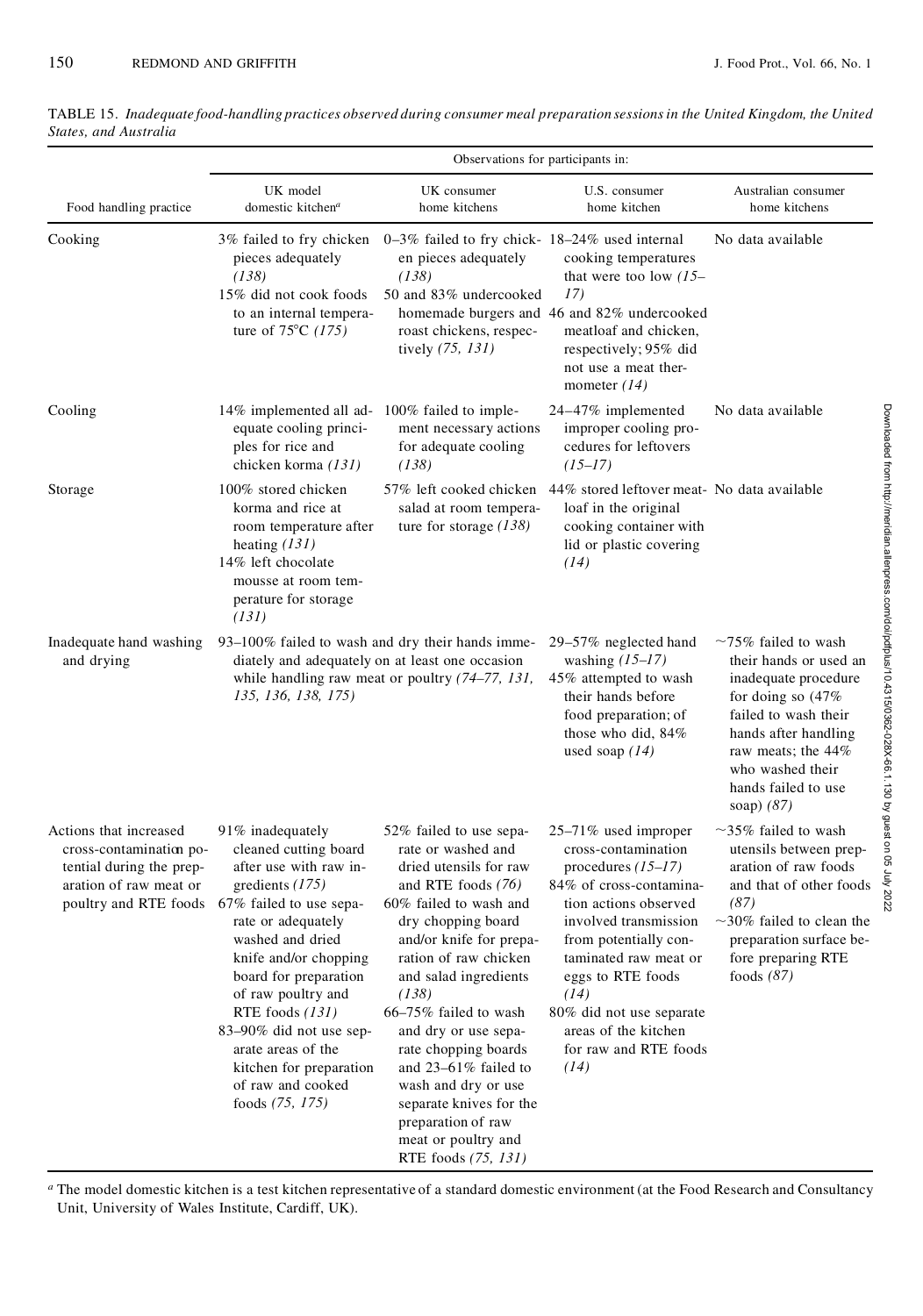| Sample size  | Food safety issue                                                  | Respondents' knowledge<br>of food safety issue                                                                 | Respondents' self-reported<br>practices with regard<br>to food safety issue        | Reference                    |
|--------------|--------------------------------------------------------------------|----------------------------------------------------------------------------------------------------------------|------------------------------------------------------------------------------------|------------------------------|
| 1,620 adults | Hand washing                                                       | 86% knew that hand washing re-<br>duced the risk of food poison-<br>ing                                        | 66% reported washing their<br>hands after handling raw meat<br>and poultry         | 8                            |
|              | Cross-contamination                                                | 80% knew that serving steak on<br>a plate that had held raw steak<br>increased the risk of food poi-<br>soning | 67% reported cleaning a cutting<br>board after contact with raw<br>meat or poultry |                              |
|              | Heating adequacy                                                   | 67% knew that cooking meat<br>well reduced the risk of food<br>poisoning                                       | 71% reported serving adequately<br>cooked hamburgers at home                       |                              |
| 426 adults   | Cross-contamination from<br>raw to cooked foods                    | 88% demonstrated knowledge of<br>cross-contamination from raw<br>to cooked foods                               | 75% reported implementing<br>practices to prevent cross-con-<br>tamination         | $\overline{7}$               |
|              | Improper cooling, leaving<br>cooked foods at room<br>temperature   | 81% demonstrated knowledge of<br>adequate cooling principles                                                   | 46% reported implementing ade-<br>quate cooling procedures                         | Downloaded from http://merid |
|              | Cooking                                                            | 61% demonstrated knowledge of<br>adequate cooking                                                              | 97% reported cooking foods ad-<br>equately                                         |                              |
|              |                                                                    |                                                                                                                |                                                                                    |                              |
|              | during the preparation of a <i>Campylobacter</i> -positive chicken |                                                                                                                | raw meat and poultry and RTE foods (Table 15). Obser-                              |                              |
|              | piece and RTE salad vegetables (138).                              |                                                                                                                | vational study results have indicated that 66 to 75% of con-                       |                              |
|              | The preparation of raw and cooked food in the same                 |                                                                                                                | sumers appear to wash and dry chopping boards or use                               |                              |
|              | work area of a kitchen could increase the risk of cross-           |                                                                                                                | separate chopping boards for raw chicken and RTE foods,                            |                              |
|              | contamination during food preparation. Observational study         |                                                                                                                | whereas 23 to 61% appear to wash and dry knives or use                             |                              |

TABLE 16. *Intrastudy comparisons of knowledge and self-reported practices for U.S. studies*

The preparation of raw and cooked food in the same work area of a kitchen could increase the risk of crosscontamination during food preparation. Observational study results have shown that 80 to 90% of consumers failed to use separate parts of the kitchen for the preparation of raw and cooked foods *(14, 75, 175).*

Significant risk potential has been attributed to the failure to use separate utensils (namely, knives and chopping boards) for the preparation of raw chicken and RTE foods. Real-time microbiological analysis of food preparation practices has shown that 81% (a probability of 9 of 11) of salad vegetables prepared with an unwashed or inadequately washed and dried chopping board and/or knife previously used for raw chicken were contaminated with *Campylobacter* and/or *Salmonella* from the raw chicken *(139).* Many of the observational studies reviewed here have reported consumer use of utensils during the preparation of raw meat and poultry and RTE foods (Table 15). Observational study results have indicated that 66 to 75% of conseparate chopping boards for raw chicken and RTE foods, whereas 23 to 61% appear to wash and dry knives or use different knives *(75, 131).* Other observational studies have revealed that more than half of UK consumers fail to use separate or adequately washed and dried utensils between the preparation of raw foods and the preparation of RTE foods (76, 131). Although substantial numbers of co separate or adequately washed and dried utensils between the preparation of raw foods and the preparation of RTE foods *(76, 131).* Although substantial numbers of consumers fail to implement safe practices, some observational study results have indicated that attempts to use adequately cleaned or separate utensils to prepare raw chicken and RTE foods are made. Redmond et al. *(138)* found that although 64% consumers failed to wash and dry chopping boards or use separate chopping boards for at least one RTE food after the preparation of raw chicken, fewer consumers  $\frac{8}{6}$ (36%) failed to do so during the preparation of four different RTE foods. Sixty-four percent of the consumers failed

TABLE 17. *Intrastudy comparisons of knowledge and observed behavior for U.S. studies*

| Sample size    | Food safety issue   | Participants' knowledge<br>of food safety issue                                                                     | Participants' observed<br>food safety behavior                                           | Reference |
|----------------|---------------------|---------------------------------------------------------------------------------------------------------------------|------------------------------------------------------------------------------------------|-----------|
| 121 households | Hand washing        | 79% correctly identified instanc-<br>es in which hand washing<br>was necessary during food<br>preparation           | 20% were observed to neglect<br>hand washing practices                                   | 16        |
| 100 consumers  | Cross-contamination | 97% rated the consumption of<br>lettuce moistened by raw<br>poultry dripping as a "risky"<br>food-handling behavior | 98\% cross-contaminated RTE<br>foods with raw meat or raw<br>egg during food preparation | 14        |
| 121 households | Cooking             | 7% indicated knowledge regard-<br>ing heating foods to an ade-<br>quate temperature                                 | 81\% were observed to cook<br>their foods to proper tempera-<br>tures                    | 16        |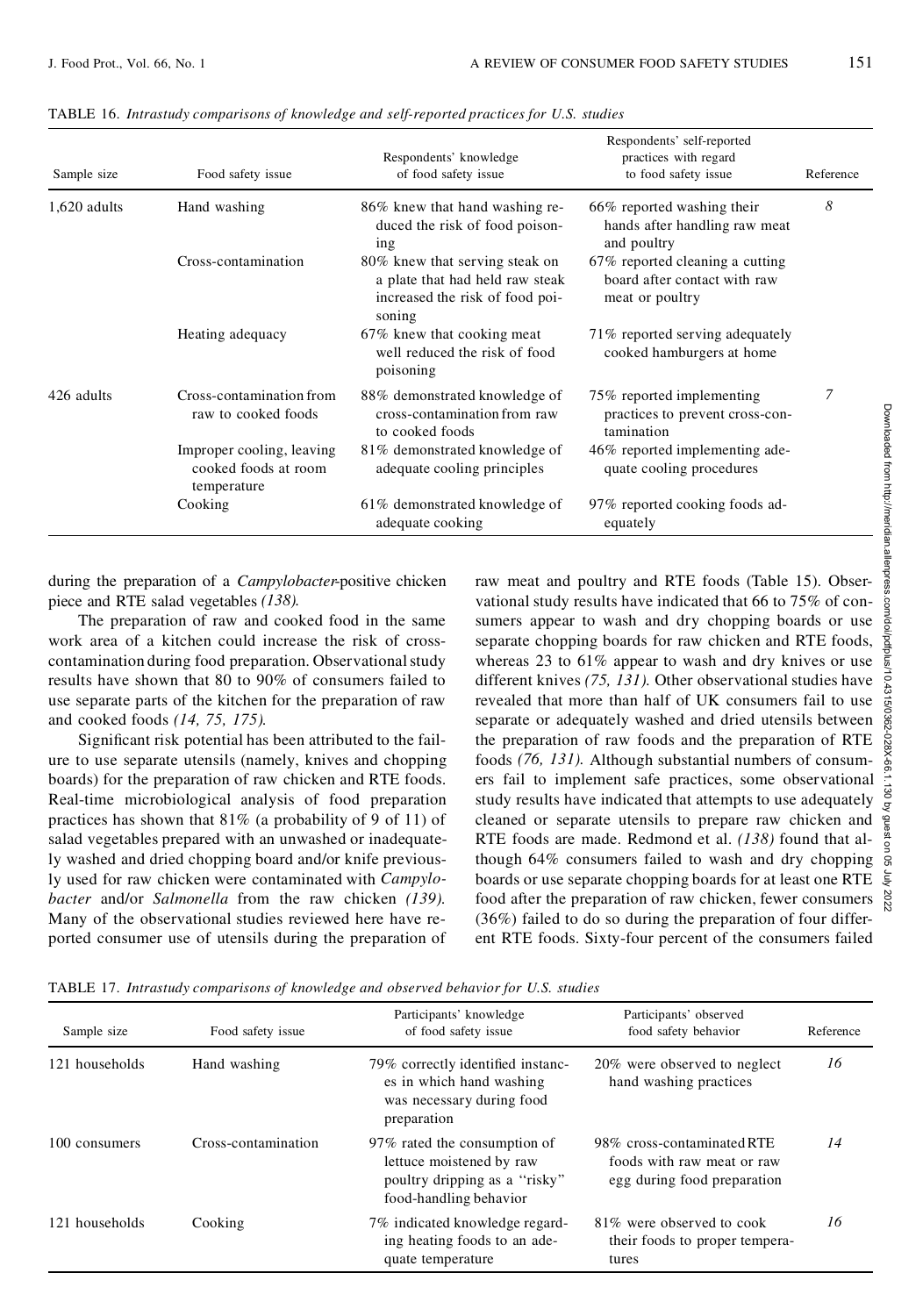| Food safety issue                                           | Participants' attitudes<br>toward food safety behavior                                                             | Participants' observed<br>food safety behavior                                                                   |
|-------------------------------------------------------------|--------------------------------------------------------------------------------------------------------------------|------------------------------------------------------------------------------------------------------------------|
| Hand washing                                                | 100% believed hand washing after han-<br>dling raw chicken to be an important<br>food safety behavior              | 100% failed to wash their hands immedi-<br>ately and adequately after touching raw<br>chicken                    |
| Use of separate chopping boards for raw<br>and cooked foods | 100% agreed that it is better to use differ-<br>ent chopping boards for the preparation<br>of raw and cooked foods | 43% were observed to actually use sepa-<br>rate boards                                                           |
| Use of "clean" utensils for the preparation<br>of RTE foods | 90% agreed that the use of clean utensils<br>and equipment is essential for the han-<br>dling of RTE foods         | 51% used the same unwashed knife or<br>chopping board for the preparation of<br>raw chicken and salad vegetables |
| Adequate cooking                                            | 97% agreed that inadequate cooking in-<br>creases the risk of illness                                              | 100% cooked a chicken dish adequately                                                                            |

TABLE 18. Intrastudy comparisons of attitudes toward food safety and corresponding observed behavior (adapted from Redmond and *Grifth, (132)<sup>a</sup>*

*<sup>a</sup>* The study was conducted in the United Kingdom and involved 30 targeted consumers (older adults, mothers with young children, and single young men).

to wash and dry utensils or use separate utensils for the preparation of contaminated raw chicken and RTE foods, and 13% of the foods prepared by these consumers were found to test positive for *Campylobacter (138).*

**Observed temperature control.** In the majority of the food safety observational studies reviewed, heating efficacy levels for raw meats, poultry, and eggs have been evaluated (Table 15). In these studies the adequacy of heating was assessed mainly on the basis of heating time or the actual temperature of the food product being heated. Research in the United Kingdom validated the use of the Charm Heat Efficiency (CHEF) test (Charm Sciences Inc.) to detect levels of alkaline phosphatase as a retrospective means of determining heating efficacy for meat and poultry (137). Furthermore, in validation studies, recommended cooking temperatures have been correlated with heating time to achieve adequate heating efficacy (74).

Overall, results denoting the adequate heating of food products by consumers have differed widely depending on the cooking method employed. Only 0 to 3% of consumers failed to fry chicken pieces for the recommended time *(138)* and all consumers cooked a chicken curry to a suf ciently safe level *(74).* However, 46 to 50% of consumers undercooked meat loaves and hamburgers *(14, 74)* and 83% failed to cook a roast chicken for the recommended time *(74).* In U.S. studies, the internal cooking temperatures of foods were found to be too low *(15–17).* It has been noted that the majority (93%) of consumers have been observed to rely on visual indicators to determine the doneness of and the products, as opposed to using a meat thermometer  $(14)$ .<br>During the observation of individual meal preparation sessions, it is difficult to obtain detailed meat products, as opposed to using a meat thermometer *(14).*

During the observation of individual meal preparation sessions, it is difficult to obtain detailed information about actual cooling procedures and storage methods. However,  $\frac{3}{8}$ <br>study results show that 24 to 47% of U.S. consumers used  $\frac{3}{8}$ <br>improper cooling procedures for leftovers (15–17). In a UK  $\frac{3}{8}$ <br>study, no participa study results show that 24 to 47% of U.S. consumers used improper cooling procedures for leftovers *(15–17).* In a UK study, no participants were observed to implement all of the correct cooling practices prior to the storage of leftover cooked chicken and pasta salad *(138).* Indications of consumers' actual procedures for the storage of leftover foods were obtained from UK research. Substantial numbers of consumers have been found to leave meals such as chicken korma and rice, chicken salad, and roast chicken at room temperature for storage (74, 131, 138), thus encouraging  $\overline{g}$  the proliferation of any microorganisms present and in-<br>creasing the risk of foodborne illness. the proliferation of any microorganisms present and increasing the risk of foodborne illness.

**Correspondence between knowledge, attitudes, behavioral intentions, self-reported practices, and observed food safety behaviors.** All of the described variables pertaining to the implementation and perceptions of consumer food safety behaviors have been evaluated in only one consumer food safety study *(76),* which was conducted in South Wales. However, the correspondence between knowledge and self-reported practice has been evaluated in several works *(7, 8, 168),* and other researchers have ascertained the relationship between knowledge and

TABLE 19. *Intrastudy comparisons of self-reported practice and observed behavior (adapted from Anderson et al. (14))<sup>a</sup>*

| Food safety issue | Participants' self-reported<br>practices with regard to food safety issue           | Participants' observed food safety behavior                                  |
|-------------------|-------------------------------------------------------------------------------------|------------------------------------------------------------------------------|
| Hand washing      | 87% reported washing their hands all or most of the time<br>before food preparation | 45% attempted to wash their hands before beginning to<br>prepare food        |
| Cooking           | 30% reported owning a food thermometer                                              | 5% used a food thermometer to determine the doneness<br>of their meat entrée |

*<sup>a</sup>* The study was carried out in the United States and involved 100 consumers.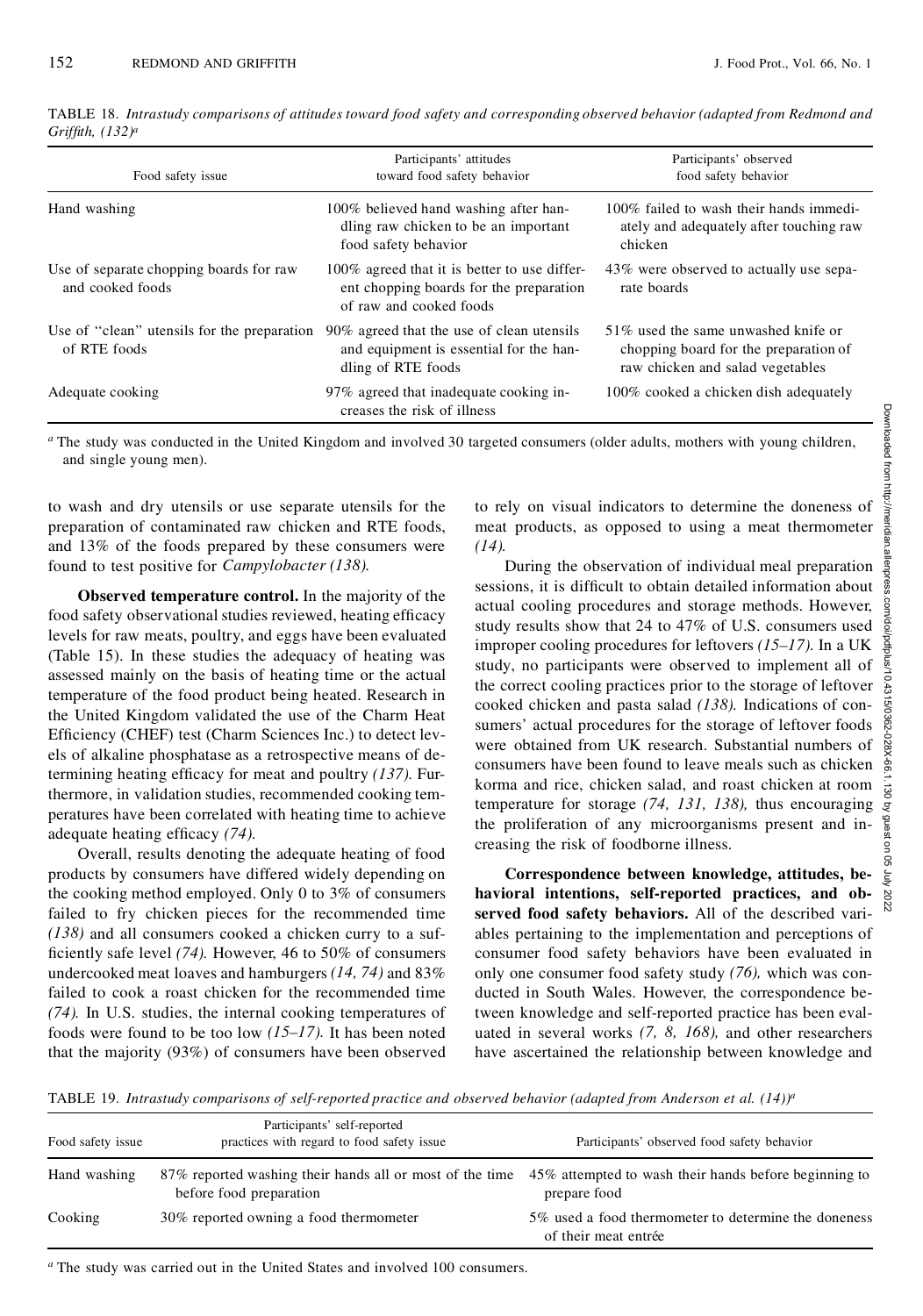| Food safety issue                                   | Knowledge<br>$(\%)^b$ | Attitude<br>$(\%)^c$ | Intention<br>$(\%)^d$ | Self-reported<br>practice<br>$(\%)^e$ | Actual<br>behavior<br>$(\%)^f$ |
|-----------------------------------------------------|-----------------------|----------------------|-----------------------|---------------------------------------|--------------------------------|
| Hand washing after handling of raw foods            | 100                   | 100                  | 85                    | 75                                    | $\theta$                       |
| Hand washing before handling of RTE foods           | 100                   | 55                   | 55                    | 45                                    |                                |
| Use of different or washed utensils for raw and RTE |                       |                      |                       |                                       |                                |
| foods                                               | 100                   | 80                   | 80                    | 80                                    | 48                             |

TABLE 20. Results of a UK study (76) on knowledge, attitudes, intentions, self-reported practices, and actual food safety behaviors *with regard to generic food handling practices<sup>a</sup>*

*<sup>a</sup>* The study involved 40 consumers.

*<sup>b</sup>* Percentage of questions answered correctly by participants.

*<sup>c</sup>* Percentage of participants considering behavior ''extremely important.''

*<sup>d</sup>* Percentage of participants indicating that implementation of appropriate procedure is ''very likely'' the next time food is prepared.

*<sup>e</sup>* Percentage of participants reporting ''always'' implementing procedure.

*<sup>f</sup>* Percentage of participants performing procedure adequately at all times during observed food preparation.

actual behavior *(15–17, 87).* In addition, the correspondence between attitudes about specific actions and actual observed behaviors has also been evaluated *(74, 131).* The following discussion presents comparable findings determined within consumer food safety studies (intrastudy comparisons) and between different studies (interstudy comparisons).

**Intrastudy comparison of knowledge and self-reported practices.** Analysis of results indicate that consumer food safety knowledge fail to correlate with self-reported safe home food preparation practices *(7, 8, 168).* The principal findings are presented in Table 16. Albrecht (7) found that a number of respondents knew about the concepts of proper food handling but did not report putting those concepts into practice. In Altekruse et al.'s *(8)* study, 20 to 27% of consumers demonstrated that they knew of safe food-handling behaviors to reduce the risk of food poisoning but did not report the implementation of the corresponding safe practices. Such disparities were not observed for the adequate cooking of meat and poultry. More consumers reported to serve adequately cooked meat than knew that adequate cooking of meat reduces the risk of food poisoning *(8).* Overall, surveys examining knowledge and selfreported practice have found that a respondent who knows a term or concept will not always use the corresponding safe home food preparation procedure *(168).*

**Intrastudy comparison of knowledge and observed behaviors.** Assessments of knowledge and actual behavior have featured in several U.S. studies *(14, 17)* and in an Australian study *(87)* (Table 17). On the basis of research conducted in the United States, it was concluded that knowledge does not correlate with actual food-handling practices *(17).* For example, although nearly all U.S. consumers rated the consumption of lettuce moistened with raw poultry drippings as a ''risky'' food-handling behavior, observations of food preparation practices showed that 98% of the same consumers cross-contaminate RTE foods with raw meat and raw egg *(14).* Nevertheless, a lack of knowledge does not mean that the use of an unsafe practice is imminent. For example, although only 7% of consumers knew the temperatures required for the adequate cooking of foods, >80% of consumers were observed to cook their foods to proper temperatures *(17).* Australian data also reveals significant variance between stated answers (given on a questionnaire) and observed (via video monitoring) foodhandling and hygiene practices *(87).* Nineteen percent of households claimed to have soap available in the kitchen but did not, and contrary to participant statements, almost half of the surveyed households did not use a detergent or cleaner for cleaning kitchen surfaces *(87).* Because of such discrepancies between knowledge and actual behavior, researchers have concluded that knowledge is a poor indicator<br>of actual behavior, and when it comes to food safety, it is<br>difficult to measure what the general population does by<br>what they know (17).<br>**Intrastudy comparison** of actual behavior, and when it comes to food safety, it is difficult to measure what the general population does by what they know *(17).* of foods,  $>80\%$  of consumers were observed to cook the production<br>foods to proper temperatures ( $1/2$ ). Australian data also re-<br>gian data is proper temperatures ( $7/2$ ). Australian data also re-<br>shandling and hygiene p

**Intrastudy comparison of attitudes and observed behaviors.** Very few studies have investigated the correspondence between consumer attitudes about food-handling  $\frac{1}{\beta}$ practices and observed behaviors (Table 18). In a study conducted in South Wales, it was found that 79% of consumers perceive that are unlikely to get food poisoning in  $\frac{9}{5}$ their homes. However, observations of the same consumers' food preparation practices indicated that no participant implemented all of the high-risk food safety behaviors necessary to prevent the cross-contamination of pathogens from raw chicken during the food preparation process *(132).* Results like these suggest that positive attitudes toward food safety concepts do not correspond with safe food-handling practices.

**Intrastudy comparison of self-reported practice and observed behavior.** The correspondence between self-reported practices and actual observed behavior was researched by Anderson et al. *(14).* The results of their study show that the proportions of consumers reporting the implementation of safe food-handling procedures was substantially larger than the proportions of consumers who actually performed these procedures (Table 19). For example, although nearly all respondents reported that they washed their hands before they prepared food, less than half actually did so, indicating that self-reports of food safety prac-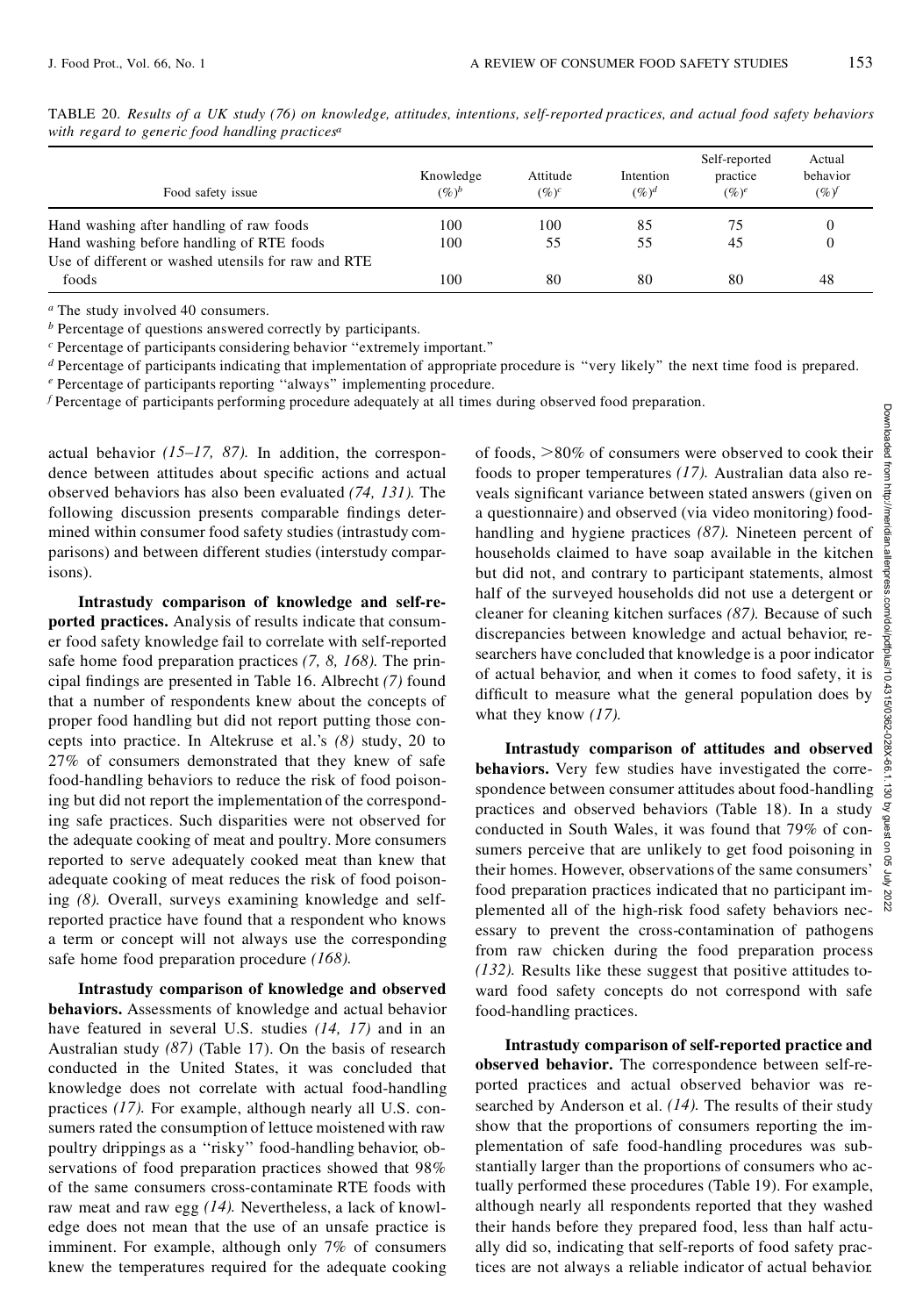| selected generic food-handling practices<br>Food safety issue | Participants' knowledge                                                                                                                                                                                                | Participants' attitudes                                                                                                                                                                                                                                        | Participants' intentions                                                                                                                                                                                                       | Participants' self-reported<br>practices                                                                                                                                                              | observed behaviors<br>Participants' actual                                                                                                                                                          |
|---------------------------------------------------------------|------------------------------------------------------------------------------------------------------------------------------------------------------------------------------------------------------------------------|----------------------------------------------------------------------------------------------------------------------------------------------------------------------------------------------------------------------------------------------------------------|--------------------------------------------------------------------------------------------------------------------------------------------------------------------------------------------------------------------------------|-------------------------------------------------------------------------------------------------------------------------------------------------------------------------------------------------------|-----------------------------------------------------------------------------------------------------------------------------------------------------------------------------------------------------|
| Heating efficacy                                              | ature at which a beef burger<br>85% did not know the temper-<br>the chicken to ensure that it<br>96% knew that it was impor-<br>tant to check the inside of<br>was fully cooked (24,<br>was safe to eat (76)           | 40-64% believed that improper<br>86% agreed that cooking food<br>prevents food poi-<br>poisoning in the home $(46, 56, 58, 59)$<br>heating or cooking of food<br>was a major cause of food<br>soning $(110)$<br>properly                                       | No data available                                                                                                                                                                                                              | cooked or heated food was<br>85-92% always ensured that<br>piping hot throughout (57,                                                                                                                 | to determine heating adequa-<br>cy for roast chicken or beef<br>$0\%$ used a meat thermometer<br>46-83% undercooked home-<br>made burgers or meatloaf<br>and chicken (14, 75, 131)<br>burgers (131) |
| Cooling                                                       | 31% did not know that keeping<br>cooking caused food poison-<br>food at room temperature or<br>contamination of food after<br>ing $(110)$                                                                              | 53% agreed that it was essen-<br>cooled down quickly for<br>tial for hot food to be<br>storage $(\mathit{131})$                                                                                                                                                | No data available                                                                                                                                                                                                              | other food with meat or fish<br>or poultry at room tempera-<br>86% reported that they would<br>cool leftover casserole or<br>ture $(88)$                                                              | procedures required for ade-<br>100% failed to implement all<br>quate cooling (138)                                                                                                                 |
| Storage of foods                                              | be refrigerated within 1 h of<br>75% thought that food should<br>completion of cooking (11)<br>questions regarding storage<br>73% answered all knowledge<br>correctly (76)                                             | 84% agreed that cooked foods,<br>frigerated or frozen immedi-<br>83% agreed that it was unac-<br>meats at room temperature<br>once cooled, should be re-<br>ceptable to store cooked<br>ately (131<br>(131)                                                    | No data available                                                                                                                                                                                                              | room temperature after heat-<br>45% reported leaving foods at<br>ing $(7)$                                                                                                                            | 57% left chicken salad at room<br>temperature for storage (138)                                                                                                                                     |
| Hand washing and<br>drying                                    | fore and after preparing food<br>necessary to wash hands be-<br>86% knew that washing hands<br>creases the risk of food poi-<br>before preparing food de-<br>82-100% knew that it was<br>(76, 88, 102)<br>soning $(8)$ | 95% believed that the washing<br>was very likely to prevent<br>the handling of raw foods<br>100% believed that washing<br>and drying of hands after<br>and drying of hands after<br>the handling of raw food<br>was very important (76)<br>food poisoning (76) | foods the next time they pre-<br>85% intended to wash and dry<br>raw food the next time they<br>hands before handling RTE<br>their hands after handling<br>55% intended to wash their<br>prepared food (76)<br>pared food (76) | dling raw foods $(8, 76, 117)$<br>dried their hands after han-<br>87-92% always washed their<br>hands with soap and water<br>62-78% always washed and<br>before handling food (46,<br>57, 59)<br>124) | $\sim$ 75-100% failed to wash and<br>dry their hands immediately<br>dling raw chicken (74–76,<br>and adequately after han-<br>87, 138, 175)                                                         |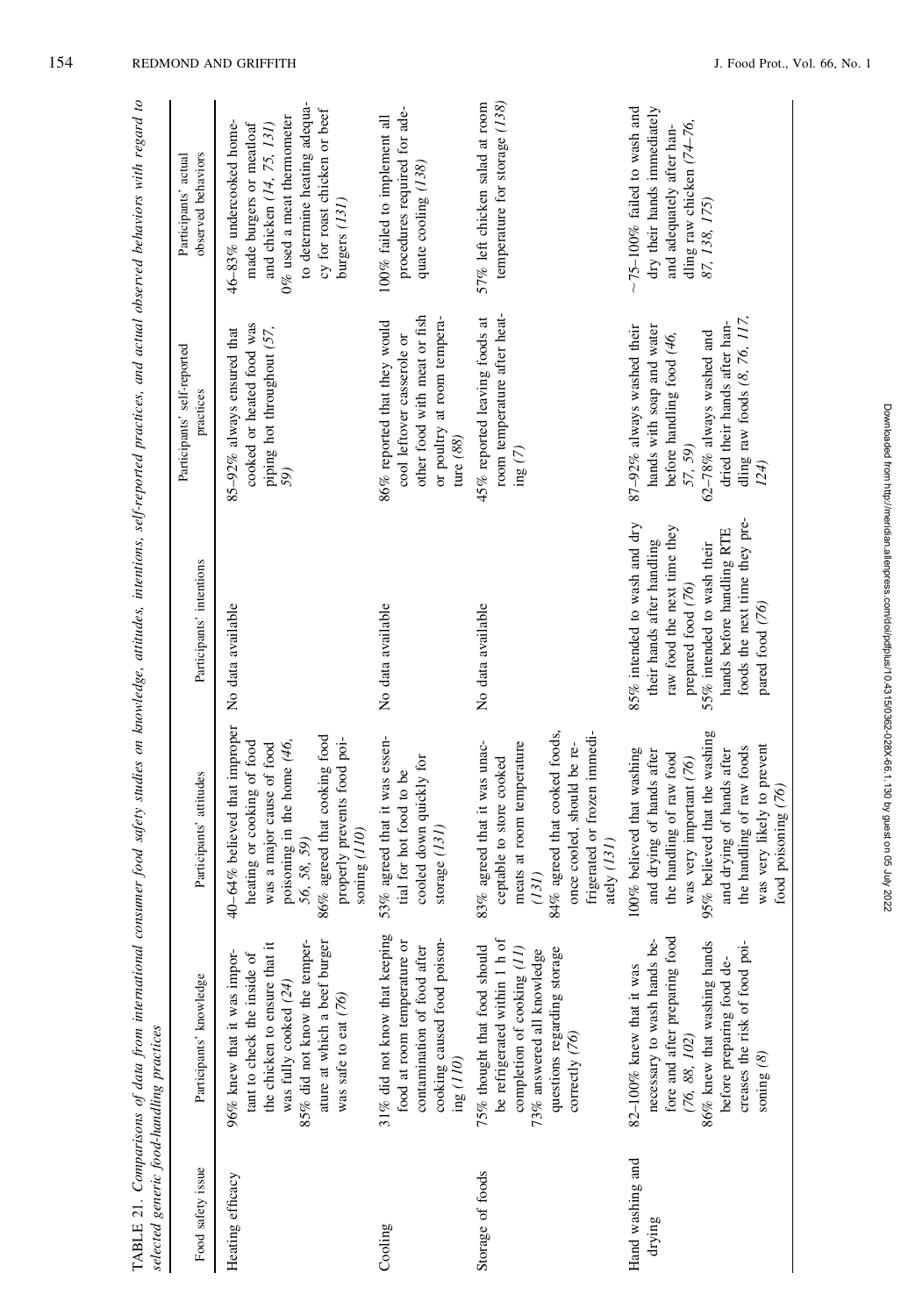| Food safety issue   | Participants' knowledge                                                                                                   | Participants' attitudes                                                                                                  | Participants' intentions                                                                                                     | Participants' self-reported<br>practices                                                                         | observed behaviors<br>Participants' actual                                                                                |
|---------------------|---------------------------------------------------------------------------------------------------------------------------|--------------------------------------------------------------------------------------------------------------------------|------------------------------------------------------------------------------------------------------------------------------|------------------------------------------------------------------------------------------------------------------|---------------------------------------------------------------------------------------------------------------------------|
| Cross-contamination | preparation of raw meats and<br>78% knew that failure to wash<br>then cutting raw vegetables<br>a cutting board after the | different utensils or washed<br>of raw and RTE foods was<br>90% believed that the use of<br>utensils for the preparation | extremely likely to use sepa-<br>rate utensils or washed uten-<br>sils for raw and RTE foods<br>80% indicated that they were | preparation of raw meat and<br>used separate utensils and<br>59-76% always or usually<br>chopping boards for the | 52-75% failed to wash and dry<br>chicken and ingredients (75,<br>chopping boards and knives<br>for the preparation of raw |
|                     | 64-77% knew that it was very<br>could result in food poison-<br>$\text{ing} (10)$                                         | to prevent food<br>90% agreed that it was better<br>(26)<br>very likely<br>poisoning                                     | the next time they prepared<br>60% would wash a work sur-<br>food (76)                                                       | washed or changed cutting<br>cooked food (46, 57, 59)<br>65-85% indicated that they                              | areas of the kitchen for raw<br>83-90% did not use separate<br>76, 138)                                                   |
|                     | meat and other foods (102,<br>important to use separate<br>chopping boards for raw<br>164)                                | boards for the preparation of<br>raw and cooked meats (131)<br>91% agreed that contact be-<br>to use different chopping  | face between the handling of<br>a raw turkey and the han-<br>dling of a cooked turkey<br>(169)                               | up raw meat or poultry and<br>boards or plates for cutting<br>RTE foods (8, 76, 124)                             | and RTE foods (14, 75, 175)                                                                                               |
|                     | 97% knew that it was unsafe<br>to use the same unwashed                                                                   | tween raw and cooked food<br>could cause food poisoning                                                                  |                                                                                                                              |                                                                                                                  |                                                                                                                           |
|                     | knife or chopping board to<br>cut uncooked chicken and<br>prepare a salad (25)                                            | (110)                                                                                                                    |                                                                                                                              |                                                                                                                  |                                                                                                                           |

**Intrastudy comparison of knowledge, attitudes, intentions, self-reported practices, and actual behaviors.** Findings obtained in South Wales concur with U.S. and Australian data on discrepancies between knowledge, selfreported practices, and actual behaviors (Table 20). Griffith et al. *(76)* investigated knowledge, attitudes, intentions, self-reported practices, and actual behaviors with regard to hand-washing and cross-contamination actions. Observations of hand washing after handling raw food and before handling RTE foods showed that despite having the knowledge of, a positive attitude toward, and the intention to perform adequate hand-washing procedures, no participants were observed to wash their hands adequately at any time before RTE food was handled or after handling raw food. Actual hand-washing behavior did not appear to be influenced by attitudes toward each food safety action, as 100% of consumers thought hand washing after handling raw foods was ''extremely important'' and 55% thought hand washing before handling RTE foods was ''extremely important''; however, neither practice was implemented adequately during the food preparation process.

A noticeable discrepancy between cognitive compo-A noticeable discrepancy between cognitive components and actual behavior like that observed with regard to the heard to see of different or washed utensils for the preparation of raw and RTE foods. As with hand washing, hand washing was also observed with regard to use of different or washed utensils for the preparation of raw and RTE foods. As with hand washing, knowledge of measures for the prevention of cross-contamination during the preparation of raw and RTE foods was demonstrated by consumers, and positive attitudes toward the relevant behaviors were held. Consumers indicated an intention to carry out the required behaviors the next time they prepared food and giust over half of the study participants reported that they always cleaned surfaces between the prepara the required behaviors the next time they prepared food and just over half of the study participants reported that they always cleaned surfaces between the preparation of raw foods and the preparation of RTE foods. A larger proportion of the study participants reported that they always used  $\vec{e}$ different or washed utensils for the preparation of raw and RTE foods. However, smaller proportions of consumers were observed to actually implement appropriate practices such as using different or washed utensils for the preparation of raw and RTE foods and adequately cleaning surfaces between the preparation of raw foods and the preparation of RTE foods.

**Interstudy comparison of knowledge, attitudes, intentions, self-reported practices, and actual behaviors.** A comparison of knowledge, attitudes, behavioral intentions, self-reported practices, and observed food safety behaviors with regard to some generic food-handling practices from international studies is presented in Table 21. A comparison of data from all of the reviewed consumer food safety studies reveals that large proportions (82 to 100%) of consumers reported knowing that hand washing is an important action before and after handling food and that implementation of hand washing decreases the risk of food poisoning. Results from these studies also suggest that consumers know when and how to wash their hands properly. The majority of consumers also believed that the implementation of an adequate hand-washing procedure would help to prevent food poisoning, although smaller propor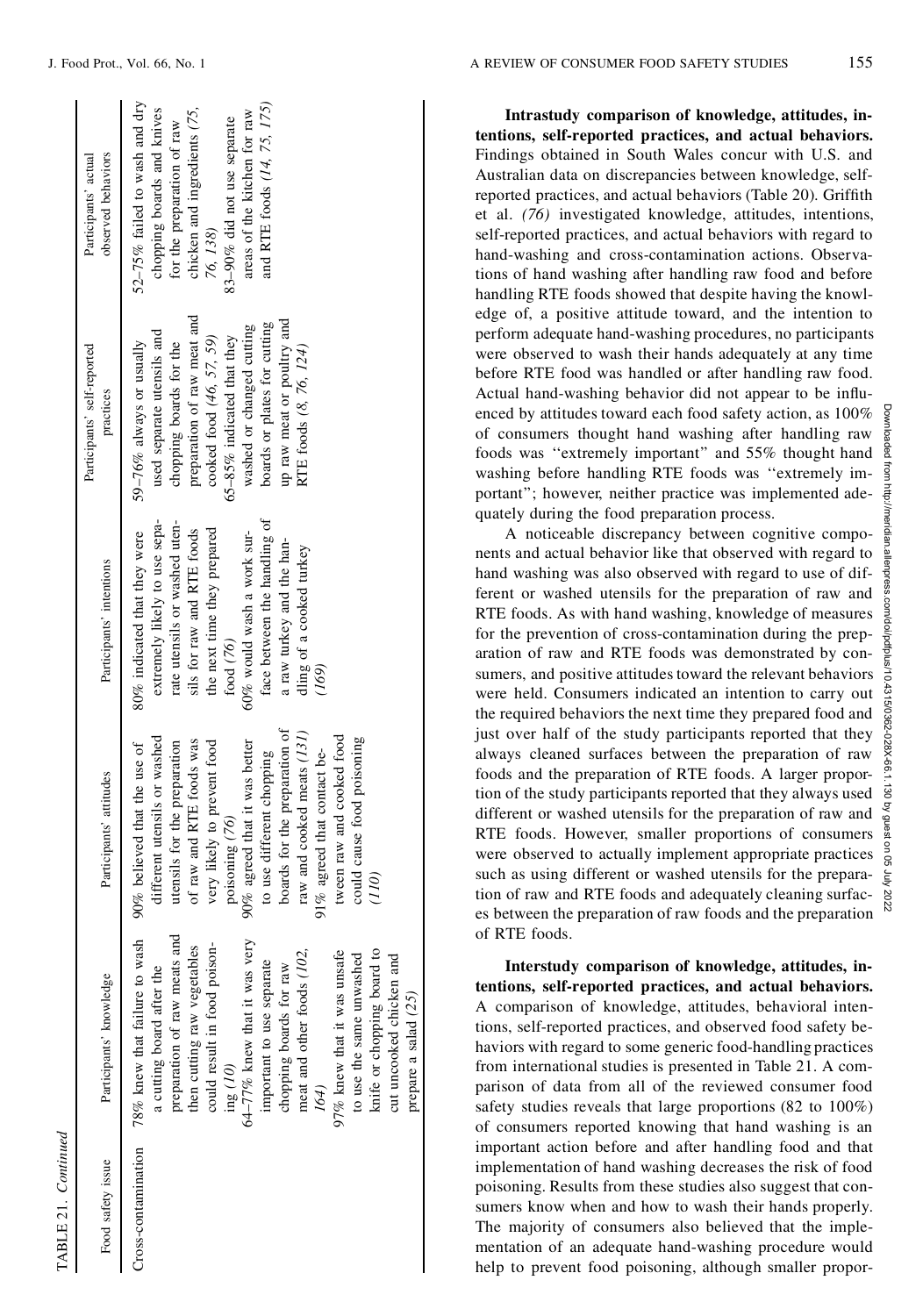tions of consumers (55 to 85%) indicated an intention to wash their hands adequately the next time they prepared food. The proportions of consumers (62 to 78%) who reported that they always implemented adequate hand-washing practices were smaller than the proportions of consumers who demonstrated knowledge, expressed the intention to implement appropriate hand-washing procedures, and held a positive attitude toward hand washing, suggesting distinct discrepancies between self-reported practices and cognitive influences. Inconsistencies appeared to exist between knowledge, attitudes, intentions, and self-reported practices with regard to hand-washing behaviors, because observations showed that 75 to 100% of consumers failed to wash and/or dry their hands during observed meal preparation sessions.

Information presented in Table 21 shows that the majority of sampled populations demonstrated knowledge that failure to wash a cutting board after the preparation of raw meats and before the preparation of raw vegetables could result in food poisoning and that it is important to use separate utensils for raw meat and other foods. The majority of consumers (90 to 91%) demonstrated a positive attitude in agreeing that contact between raw and cooked foods can cause food poisoning and that it is therefore better to use different utensils for the preparation of raw and cooked foods. Most of a sampled population assessed in 2001 indicated a positive intention to use separate and/or washed utensils between the preparation of raw foods and the preparation of RTE foods. Earlier findings (from 1985) suggested that only 60% of consumers had positive attitudes toward the use of cleaned or different utensils for the preparation of raw and RTE foods, suggesting that over the past 16 years attitudes toward this particular food safety practice have improved. As with hand washing, an overall smaller proportion (59 to 85%) of consumers reported that they always implemented correct, safe food preparation procedures when preparing raw and cooked foods; however, such reports were not synonymous to observed associated behaviors. It was observed that 52 to 75% of consumers failed to actually use separate or adequately washed and dried utensils for the preparation of raw chicken and RTE salad, and up to 90% of consumers failed to use separate areas of the kitchen for the preparation of raw and RTE foods.

Study results regarding consumer knowledge of heating efficacy show that nearly all consumers know that it is important to check the inside of a chicken to ensure that the chicken is fully cooked. However, other findings indicate that consumers' knowledge of the internal temperature at which cooked meat is safe to eat is lacking. Nevertheless, substantial proportions of consumers have positive attitudes about the idea that cooking food properly prevents food poisoning. Corresponding with this attitude, 85 to 92% of consumers stated that they always ensured that cooked food was piping hot throughout. However, observations of actual behaviors showed that no participants used a meat thermometer to ensure heating adequacy, and substantial numbers of meat products and chicken were found to be undercooked, again indicating that disparities exist between cognitive influences and actual behaviors.

Cooling practices were not widely studied in the consumer food safety studies reviewed, and results obtained in these studies indicate that consumer knowledge of correct principles is inadequate. Only half of the study participants agreed that it is essential for hot food to be cooled down quickly for storage. In addition, large proportions of consumers stated that they leave foods, e.g., leftover casseroles, at room temperature after heating. Corresponding with this lack of knowledge, negative attitudes, and self-reported practices, observation results indicated that 90% of consumers failed to implement all of the procedures required for the adequate cooling of meat and poultry products.

Three quarters of consumers appeared to know about temperature control of foods for storage after heating, and most consumers expressed the attitude that it is unacceptable to store cooked foods (such as cooked meat) at room temperature. Although less than half of the study participants reported leaving foods at room temperature for storage, observation showed that more than half of the participants left meals requiring no further heating at room temperature.

#### **CONCLUSIONS**

Over the past 26 years, a substantial amount of valuable information about consumer food safety has been collected. The key findings from this review are as follows:

- ge, observation showed that more than half of the partic-<br>pants left meals requiring no further heating at room tem-<br>erature.<br>
CONCLUSIONS<br>
Over the past 26 years, a substantial amount of valu-<br>
ble information about consu Australia, and New Zealand indicate that substantial proportions of foodborne-disease can be attributed to food preparation practices used in the domestic environment.
- 2. Interest in domestic food-handling practices has prompted consumer food safety studies internationally. The majority of these studies have been conducted in the United Kingdom and Northern Ireland (48% of the  $\frac{g}{g}$ ) studies reviewed) and the United States (42% of the  $\frac{5}{9}$ studies reviewed).
- 3. Eighty-three percent of the consumer food safety studies reviewed have been carried out since 1995.
- 4. Data on consumer food safety were collected through surveys (questionnaires and interviews) in 75% of the reviewed studies.
- 5. Only one of the reviewed consumer food safety studies linked actual pathogenic contamination with observed food-handling behaviors; the study's results demonstrated extensive cross-contamination.
- 6. Few surveys have evaluated consumer attitudes and intentions regarding domestic food-handling behaviors with a view to determining why some food safety practices are implemented and others are not.
- 7. Observational study results suggest that substantial numbers of consumers still implement unsafe foodhandling practices. For example, up to 100% of study participants failed to wash and dry their hands adequately after handling raw chicken, and more than half of the participants failed to use separate or adequately washed and dried utensils for the preparation of raw meat and poultry and the preparation of RTE foods.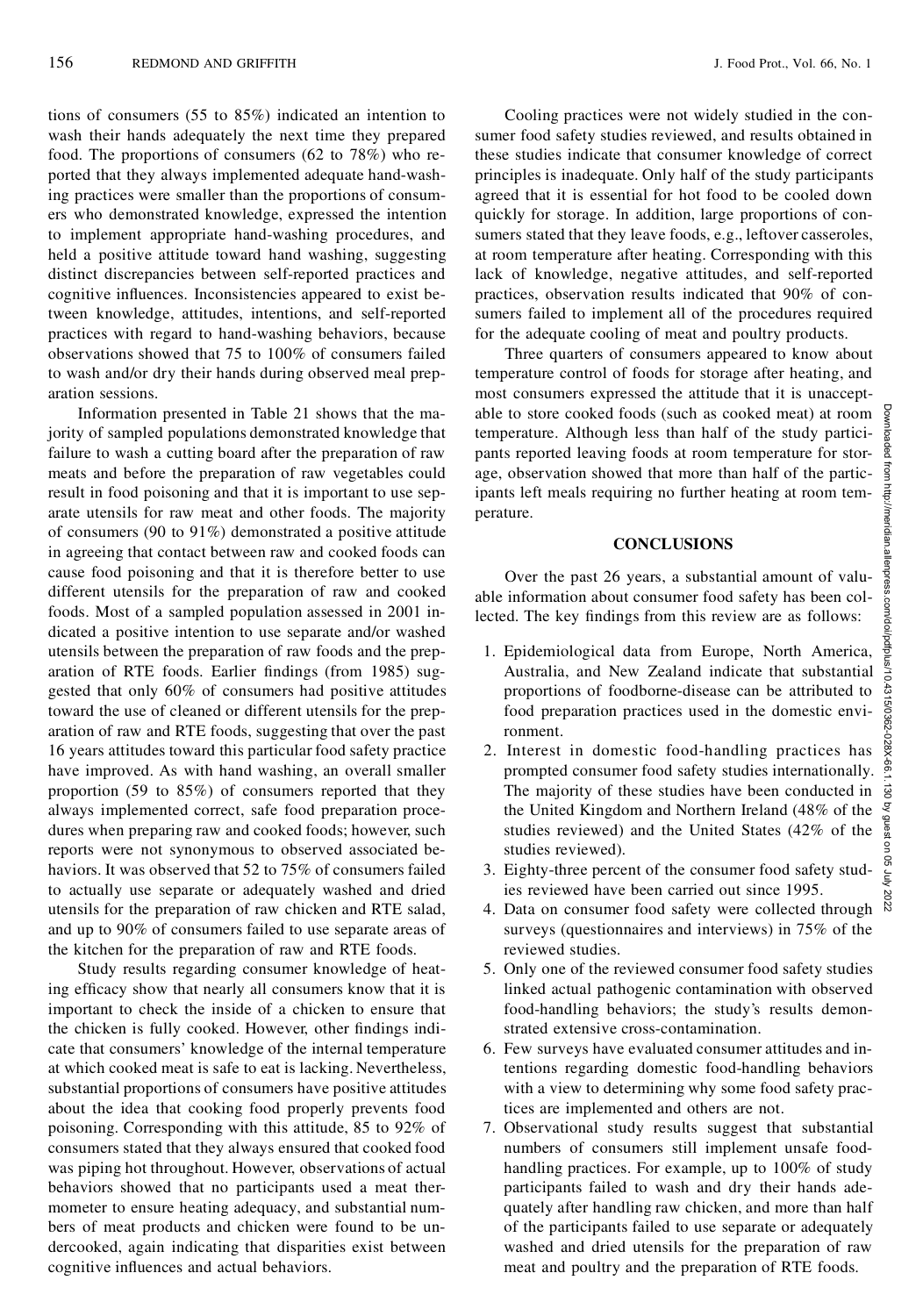- 8. Knowledge of food safety concepts does not generally correspond to self-reported practices for most food safety behaviors. For example, although 86% of consumers indicated that they knew that the implementation of adequate hand-washing procedures can reduce the risk of food poisoning, only 66% of consumers reported actually implementing such procedures.
- 9. A consumer's intention to perform a food safety procedure does not always result in the implementation of that procedure. For example, although 85% of consumers indicated that they intended to wash their hands after handling raw foods, no consumers were observed to do so.
- 10. Consumers demonstrated judgments of optimistic bias, perceiving themselves to be less at risk from foodborne disease than others and continuing to consume unsafe foods despite knowing the potential consequences of this behavior.
- 11. Positive attitudes about reducing the risk of foodborne disease associated with specific food-handling practices did not necessarily result in the implementation of the corresponding food safety practices.
- 12. Self-reported practices did not correspond to observed food safety behaviors, indicating that when food safety concepts are known, survey data may be subject to social desirability bias. Moreover, inaccurate perceptions of what constitutes ''adequate practices'' are widespread. For example, consumers may consider rinsing under running water ''adequate hand-washing/ drying"  $(75)$ ; thus, survey responses may reflect inaccurate information about self-reported practices.
- 13. Comparisons of self-reported practices, knowledge, attitudes, intentions, and actual observed behaviors indicate that actual consumer food-handling behaviors may be represented more accurately by data obtained through observation than by data obtained through intermediary means.

One of the most notable conclusions extrapolated in this review is that consumer knowledge, attitudes, intentions, and self-reported practices determined by intermediary means such as interviews and questionnaires do not correspond well with actual observed behaviors. Nevertheless, the determination of consumer knowledge, attitudes, intentions, and self-reported practices with regard to food safety has provided information that can be used to facilitate the understanding of why consumers implement some food safety behaviors and not others. Although the measurement of such variables may aid in the evaluation of food safety education initiatives and provide health professionals with baseline data for use in the development of food safety interventions, direct observation of actual behaviors is thought to provide more accurate data on consumer implementation of safe food-handling practices. In UK research, direct observation was used to evaluate a community food safety education initiative that had been developed on the basis of the social marketing approach. Research results show that the observation of consumers' food preparation practices provides a reliable measure of the effectiveness of intervention material through the assessment of actual behavioral change *(134).*

Food safety concepts that were not extensively represented in the reviewed studies include the component actions of hand washing and drying, cooling principles, and the correct storage procedures for cooked foods prepared in advance of consumption. Observational study results suggest that the procedures associated with these concepts are inadequately performed, and research is required to determine why this is so and to determine the extent of the use of unsafe practices. Such information may aid in the development of effective targeted food safety education programs to improve consumer understanding and implementation of specific food safety practices.

Content analysis of the reviewed consumer food safety surveys indicated that the psychological determinants of safe food-handling behaviors, such as attitudes and intentions, have not been studied extensively. A more complete understanding of why certain food safety practices are implemented and others are not may aid in the development  $\frac{3}{5}$ of future food safety education initiatives.

Although many surveys have presented data indicating  $\frac{2}{9}$ that large proportions of consumers possess adequate food safety knowledge, this review has determined that substantial proportions of populations in Europe, North America, Australia, and New Zealand appear to lack knowledge of key safe food-handling behaviors. Therefore, consumers  $\frac{8}{8}$ may not even be aware that they are implementing unsafe practices. Although perceptions of the risk of foodborne disease appear to be generally accurate, a considerable signumber of consumers have demonstrated optimistic bias,  $\frac{5}{60}$  which may impede attempts to improve food-handling practices through education. Even though majo number of consumers have demonstrated optimistic bias, which may impede attempts to improve food-handling practices through education. Even though majorities of consumers report practicing safe food-handling behaviors, substantial numbers of consumers report practicing unsafe behaviors. Such responses may indicate a lack of awareness of the risks arising from the use of unsafe food preparation  $\frac{3}{6}$ practices, which constitutes substantial cause for concern. Observational study results have shown that despite nationwide food safety education attempts, unsafe food-handling  $\frac{80}{88}$ practices are still frequently used during the preparation of food in the domestic environment. An increase in the frequency of the failure to implement safe food-handling procedures results in an increase in the potential risk of illness from food poisoning. The majority of unsafe food hygiene practices observed in the studies reviewed here were associated with cross-contamination; therefore, there is a need to minimize behaviors conducive to cross-contamination during the preparation of food. Educational efforts are required in order to reduce the risk of foodborne disease and improve consumers' food-handling behaviors in the domestic environment.

#### **REFERENCES**

- 1. Ackerley, L. 1994. Consumer awareness of food hygiene and food poisoning. *Environ. Health* March 1994:69–74.
- 2. Advisory Committee on the Microbiological Safety of Food. 1991. The microbiological safety of food. Part 2. Her Majesty's Sationery Office, London.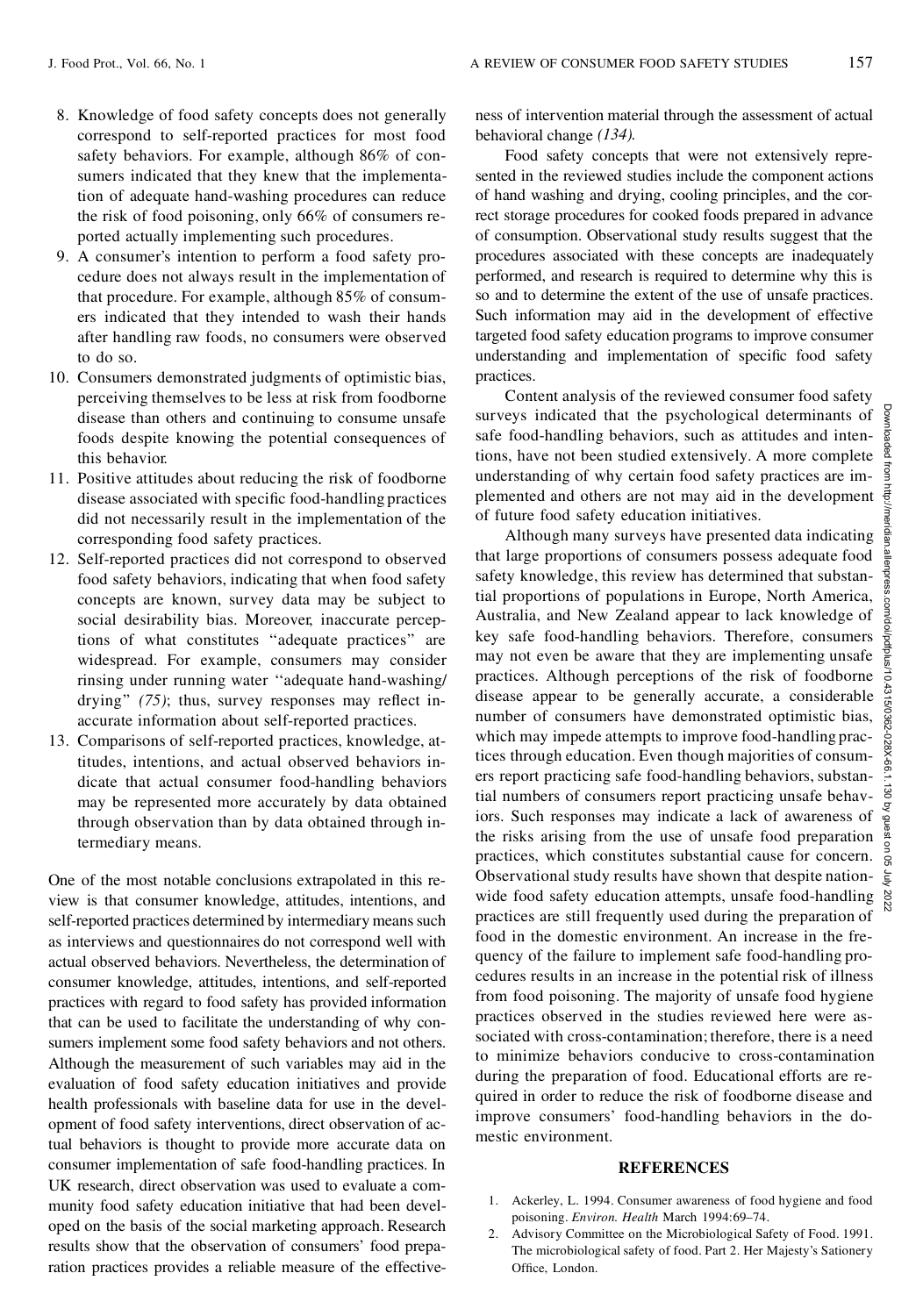- 3. Ajzen, I. 1991. The theory of planned behaviour. *Organ. Behav. Hum. Decision Process.* 50:179–211.
- 4. Ajzen, I., and M. Fishbein. 1980. Understanding attitudes and predicting social behaviour. Prentice Hall, New York.
- 5. Ajzen, I., and C. Timko. 1986. Correspondence between health attitudes and behavior. *Basic Appl. Soc. Psychol.* 7:259–276.
- 6. Ak, N. O., D. O. Cliver, and C. W. Kaspar. 1994. Cutting boards of plastic and wood contaminated experimentally with bacteria. *J. Food Prot.* 57:16–22.
- 7. Albrecht, J. A. 1995. Food safety knowledge and practices of consumers in the USA. *J. Consumer Stud. Home Econ.* 19:119–134.
- 8. Altekruse, S. F., D. A. Street, S. B. Fein, and A. Levy. 1996. Consumer knowledge of foodborne microbial hazards and food handling practices. *J. Food Prot.* 59:287–294.
- 9. Altekruse, S. F,. S. Yang, B. B. Timbo, and F. J. Angulo. 1999. A multi-state survey of consumer food handling and food-consumption practices. *Am. J. Prev. Med.* 16:216–221.
- 10. American Dietetic Association and Conagra Foundation. 1999. Home Food Safety Benchmark Survey. Unobtainable Internet address: http://www.homefoodsafety.org/HomeFoodSafety/pr\_key\_find2. htm.
- 11. American Dietetic Association and Conagra Foundation. 2000. Home food safety summer survey. Unobtainable Internet address: http://www.homefoodsafety.org/HomeFoodSafety/pr\_sum\_sur\_key\_ find.htm.
- 12. American Dietetic Association (ADA) and Conagra Foundation. 2000. Summertime home food safety survey. Unobtainable Internet address: http://www.homefoodsafety.org/HomeFoodSafety/pr\_key\_find. htm.
- 13. American Meat Institute. 1996. Report says education is missing link in food safety education; cites major knowledge cap on ways to prevent food borne illness. *AMI Online Hot News and views,* 12 September 1996. Unobtainable Internet address: http://www. meatami.org/news996.htm.
- 14. Anderson, J. B., T. A. Shuster, E. Gee, K. Hansen, and V. T. Mendenhall (Utah State University). 2000. A camera's view of consum er food safety practices. Personal communication.
- 15. Audits International. 1998. Audits International's home food safety survey. Conducted for the fourth quarter of 1997. Unobtainable Internet address: http://www.audits.com/survey.htm.
- 16. Audits International. 1999. Audits International's home food safety survey. Conducted for second quarter of 1999. Unobtainable Internet address: http://www.audits.com/Report.html.
- 17. Audits International. 2000. Home food safety study [news release]. Available at: http://www.audits.com/HFSS.html.
- 18. Australia New Zealand Food Authority. 1999. Food safety standards, costs and benefits. Commonwealth of Australia, Canberra, Australia.
- 19. Australia New Zealand Food Authority. 2002. Executive summary: the role of ANZFA. Available at: http://www.anzfa.gov.au.
- 20. Bassett, P., and P. Redman. 2000. The Farm to Fork approach in the Food Standards Agency. Summary of a project conducted for the Joint Food Safety and Standards Group. ADAS Consulting, London.
- 21. Beddows, C. 1983. Chicken research. *Home Econ.* April:28–30.
- 22. Bennett, P., and S. Murphy. 1999. Psychology and health promotion. Open University Press, Buckingham, UK.
- 23. Blackmore, M. A. 1989. A comparison of hand drying methods. *Catering Health* 1:189–198.
- 24. Bloomfield, A., and G. Neal (Auckland Healthcare Public Health Protection Service). 1997. Consumer food safety knowledge in Auckland. Personal communication.
- 25. Bloomfield, S. F. 2001. Preventing infectious disease in the domestic setting: a risk based approach. *Am. J. Infect. Control* 29:207– 212.
- 26. Borneff, J., R. Hassinger, J. Wittig, and R. Edenharder. 1988. Effective hygienic measurements in householdstoday. *Zentralbl. Bacteriol. Microbiol. Hyg.* 187:404–413.
- 27. Bowling, A. 2000. Research methods in health, investigating health and health services. Open University Press, Buckingham, UK.
- 28. Bradford, M. A., T. J. Humphrey, and H. M. Lappin-Scott. 1997. The cross contamination and survival of *Salmonella enteritidis* PT4 on sterile and non-sterile foodstuffs. *Lett. Appl. Microbiol.* 24:261–264.
- 29. Bruhn, C. 1997. Consumer concerns: motivating to action. *Emerg. Infect. Dis.* 3:511–515.
- 30. Bruhn, C. M., and H. G. Schultz. 1999. Consumer food safety knowledge and practices. *J. Food Saf.* 19:73–87.
- 31. Canadian Food Inspection Agency. 1998. 1998 Safe food handling study. Report no. PN4242. Environics Research Group, Toronto.
- 32. Cates, S. C., and D. W. Anderson. 1999. Thermometer slogan focus group study. Presented to the U.S. Department of Agriculture, Food Safety and Inspection Service, 31 August 1999. Research Triangle Institute, Research Triangle Park, N.C.
- 33. Centers for Disease Control. 1993. Multi-state outbreak of *Escherichia coli* 0157:H7 infections from hamburgers—western United States, 1992–1993. *Morb. Mortal. Wkly. Rep.* 14:258–263.
- 34. Centers for Disease Control. 1994. *Escherichia coli* O157:H7 outbreak linked to home-cooked hamburgers—California, July, 1993. *Morb. Mortal. Wkly. Rep.* 43:213–216.
- 35. CMF&Z Food Practice Group and International Food Safety Coun-CMF&Z Food Practice Group and International Food Safety Council. 1998. 1998 Food issues survey. Unobtainable Internet address: http://www.cmfz.com/foodissues/results.htm.
- 36. CMF&Z Food Practice Group and International Food Safety Counreturnational Safety Coun-<br>CMF&Z Food Practice Group and International Food Safety Coun-<br>cil. 1999. 1999 Food safety survey. Unobtainable Internet address: http://www.foodissues.org/foodsafety.htm.
- 37. Cogan, T. A., S. F., Bloomfield, and T. J. Humphrey. 1999. The distribution from chicken carcasses in the domestic kitchen. *Lett. Appl.* Microbiol. 29:1–18.<br>38. Communicable Diseases Network Australia. 2002. National effectiveness of hygiene procedures for prevention of cross-contamination from chicken carcasses in the domestic kitchen. *Lett. Appl. Microbiol.* 29:1–18.
- 38. Communicable Diseases Network Australia. 2002. National Noti fiable diseases surveillance system: notification table. Available at: http://www.health.gov.au/pubhlth/cdi/nndss/year005.htm.
- 39. Communicable Diseases Network, Australia and New Zealand. 1997. Foodborne disease: towards reducing foodborne illness in Australia. Technical report series no. 2, publ. 2338. Commonwealth of Australia, Foodborne Disease Working Party for CDNANZ, Canberra.
- Open University Press, Buckingham, UK.
- 61 Tasauma, Footbook Bisease Working Farty for CBTWEY2, Can<br>berra.<br>(2) Connor, M., and P. Norman. 1996. Predicting health behaviour.<br>(2) Open University Press, Buckingham, UK.<br>41. Cowden, J. M., P. G. Wall, S. Le Baigue, 41. Cowden, J. M., P. G. Wall, S. Le Baigue, D. Ross, G. K. Adak, and H. Evans. 1995. Outbreaks of foodborne infectious intestinal disease in England and Wales: 1992 and 1993. *Commum. Dis. Rep. Wkly.* 5:R109–R117.
- wkiy. 3:K109-K117.<br>42. Curtis, V., S. Cousens, T. Mertens, E. Traore, B. Kanki, and I.  $\frac{6}{9}$ <br>Diallo. 1993. Structured observations of hygiene behaviours in Bur-Diallo. 1993. Structured observations of hygiene behaviours in Burkina Faso: validity, variability and utility. *Bull. World Health Organ.* 71:23–32.
- 43. Daniels, R. W. 1998. Home food safety. *Food Technol.* 52:54–56.
- 44. Daniels, R. W. 2001. Increasing food safety awareness. *Food Technol.* 55:132.
- 45. Dawkins, H. C., F. J. Bolton, and D. N. Hutchinson. 1984. A study of the spread of *Campylobacter jejuni* in four large kitchens. *J. Hyg. Camb.* 92:357–364.
- 46. Department of Health and Social Sciences and Northern Ireland Health and Social Services Board. 1998. Public knowledge and attitudes to food safety in Northern Ireland. Research Evaluation Services, Belfast, Northern Ireland.
- 47. Downie, R. S., A. Tannahill, and C. Tannahill. 1998. Health promotion: models and values. Oxford University Press, New York.
- 48. Emery, H. C. 1990. Changing poor hand-washing habits—a continuing challenge for sanitarians. *Dairy Food Environ. Sanit.* 10:8–9.
- 49. Endres, J. T., T. Welch, and T. Perseli. 2001. Use of a computerised kiosk in an assessment of food safety knowledge of high school students and science teachers. *J. Nutr. Educ.* 33:37–42.
- 50. Evans, H. S., P. Madden, C. Douglas, G. K. Adak, S. J. O'Brien, T. Djuretic, P. G. Wall, and R. Stanwell-Smith. 1998. General outbreaks of infectious intestinal disease in England and Wales: 1995 and 1996. *Commun. Dis. Public Health* 3:165–171.
- 51. Evans, J. 1992. Consumer handling of chilled foods: perceptions and practice. *Int. J. Refrig.* 15:290–298.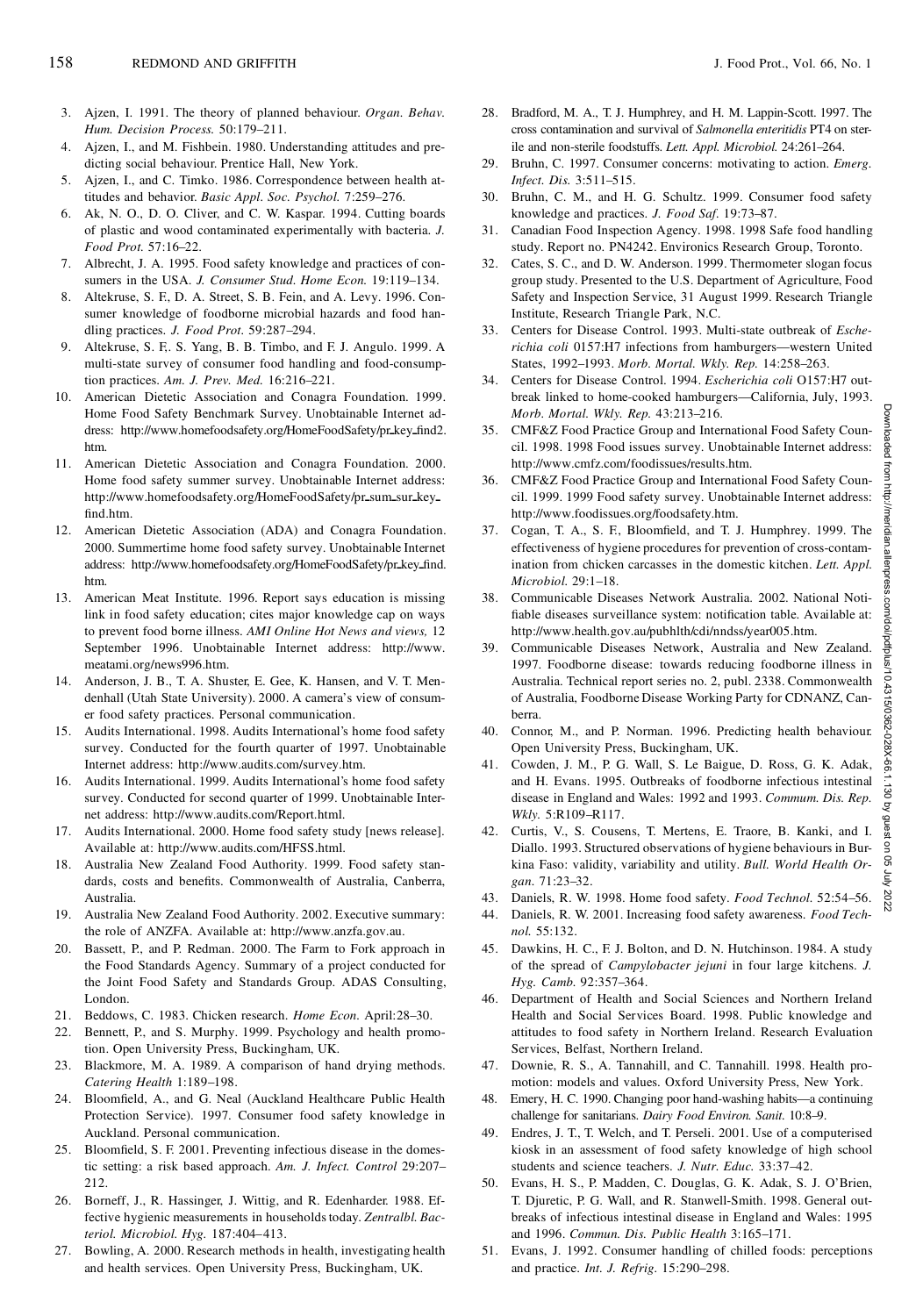- 52. Farber, J. M., and A. Hughes. 1995. General guidelines for the safe handling of foods. *Dairy Food Environ. Sanit.* 15:70–78.
- 53. Fein, S. B., C. T. Jordan-Lin, and A. S. Levy. 1995. Foodborne illness: perceptions, experiences and preventative behaviors in the United States. *J. Food Prot.* 58:1405–1411.
- 54. Fishbein, M., and I. Ajzen. 1975. Belief, attitude, intention and behavior: an introduction to theory and research. Addison-Wesley, Reading, Mass.
- 55. Food and Drink Administration and Food Safety and Inspection Service. 2000. Food safety survey: pathogen reduction/HACCP rule evaluation report—focus group study on food safety messages and delivery mechanisms. Research Triangle Institute, Research Triangle Park, N.C.
- 56. Food and Drink Federation. 1993. The FDF-IEHO national food safety report. Foodlink, London.
- 57. Food and Drink Federation. 1996. The FDF-IEHO national food safety report. Foodlink, London.
- 58. Food and Drink Federation. 11 June 2001. Dirty hands put millions at risk of food poisoning. Foodlink. Available at: http:// www.foodlink.org.uk/.
- 59. Food Safety Authority of Ireland. 1998. Public knowledge and attitudes to food safety in Ireland. Research and Evaluation Services, Dublin.
- 60. Food Standards Agency. 2000. Qualitative research to explore public attitudes to food safety. Prepared for FSA and COI communications by Cragg Ross Dawson Ltd., London.
- 61. Food Standards Agency. 2000. Your food—farm to fork. Unobtainable Internet address: http://www.foodstandards.gov.uk/ farm\_fork.htm.
- 62. Food Standards Agency. 2000. The food standards agency—statement of general objectives and practices—putting the consumer first. Draft report. Food Standards Agency, London.
- 63. Food Standards Agency. 2000. Foodborne disease: developing a strategy to deliver the agencies targets. Paper no. FSA 00/05/02. Agenda item 4, 12 October 2000. Food Standards Agency, London.
- 64. Food Standards Agency. 2001. Consumer attitudes to food standards. Prepared for FSA and COI Communications by Taylor Nelson Sofres, London.
- 65. Food Standards Agency. 2002. Consumer attitudes to food standards—wave 2. Prepared for FSA and COI communications by Taylor Nelson Sofres Consumer, London.
- 66. Foodlink. 2002. Food safety materials. Available at: http:// www.foodlink.org.uk/index.htm.
- 67. Foster, G. M., and F. K. Kaferstein. 1985. Food safety and the behavioural sciences. *Soc. Sci. Med.* 21:1273–1277.
- 68. Frewer, L. J., C. Howard, and R. Shepherd. 1995. Consumer perceptions of food risks. *Food Sci. Technol. Today* 9:212–216.
- 69. Frewer, L. J., R. Shepherd, and P. Sparks. 1994. Biotechnology and food production: knowledge and perceived risk. *Br. Food J.* 96:26– 32.
- 70. Gilbert, R. J. 1983. Foodborne infections and intoxications—recent trends and prospects for the future, p. 47–66. *In* Food microbiology advances and prospects for the future. Academic Press, London.
- 71. Griffith, C., D. Worsfold, and R. Mitchell. 1998. Food preparation, risk communication and the consumer. *Food Control* 9:225–232.
- 72. Griffith, C. J. 2001. Food safety in catering establishments, p. 235– 256. *In* J. M. Farber and E. C. Todd (ed.), Safe handling of foods. Marcel Dekker, New York.
- 73. Griffith, C. J., B. Mullan, and P. Price. 1995. Food safety: implications for food, medical and behavioural scientists. *Br. Food J.*  $97.23 - 28$
- 74. Griffith, C. J., A. C. Peters, A. Lewis, C. Davidson, E. C. Redmond, and C. Davies. 1999. The application of notation analysis to assess the potential for cross contamination in domestic food preparation. Department of Health, London.
- 75. Griffith, C. J., A. C. Peters, E. C. Redmond, and P. Price. 1999. Food safety risk scores applied to consumer food preparation and the evaluation of hygiene interventions. Department of Health, London.
- 76. Griffith, C. J., P. Price, A. C. Peters, and D. A. Clayton. 2001. An

evaluation of food handlers knowledge, belief and attitudes about food safety and its interpretation using social cognition models. Food Standards Agency, London.

- 77. Griffith, C. J., and E. C. Redmond. 2001. Evaluating hygiene behaviour in the domestic setting and the impact of hygiene education. *J. Infect.* 43:70–74.
- 78. Griffith, C. J., and D. Worsfold. 1994. Application of HACCP to food preparation practices in domestic kitchens. *Food Control.* 5: 200–204.
- 79. Guzewich, J. J., and M. P. Ross. 1999. Evaluation of risks related to microbiological contamination of ready-to-eat food by food preparation workers and the effectiveness of interventions to minimize those risks. Available at: http://vm.cfsan.fda.gov/~ear/rterisk.html.
- 80. Harrison, W. A., C. J. Griffith, and D. Tennant. 2001. Determining exposure assessment and modeling risks associated with the preparation of poultry products in institutional catering and the home. Food Standards Agency, London.
- 81. Harrison, W. A., C. J. Griffith, D. Tennant, and A. C. Peters. 2001. Incidence of *Campylobacter* and *Salmonella* isolated from retail  $\frac{3}{8}$  chicken and associated packaging in South Wales. Lett. Appl. Michicken and associated packaging in South Wales. *Lett. Appl. Microbiol.* 33:450–454.
- *crobiol.* 33:450–454.<br>
Hayes, S., G. Nylers, R. Smith, R. L. Salmon, and S. R. Palmer.<br>
1999. Undercooked hens eggs remain a risk factor for sporadic S.<br> *enteritidis* infection. *Commun. Dis. Public Health* 2:66–67. 1999. Undercooked hens eggs remain a risk factor for sporadic *S. enteritidis* infection. *Commun. Dis. Public Health* 2:66–67.
- 83. Hodges, I. 1993. Raw to cooked: community awareness of safe<br>food handling practices. Internal Report for The Department of<br>Health Te Tari Ora, Health Research and Analytical Service, Wel-<br>lington, New Zealand.<br>84. Int food handling practices. Internal Report for The Department of Health Te Tari Ora, Health Research and Analytical Service, Wellington, New Zealand.
- 84. International Commission on Microbiological Specifications for Foods. 1988. Micro-organisms in foods, book 4. Application of the hazard analysis critical control point (HACCP) system to ensure microbiological safety and quality. Blackwell Scientific, Oxford.
- 85. International Scientific Forum on Home Hygiene. 1998. Guidelines for prevention of infection and cross infection in the domestic en vironment. Intramed Communications, Milan.
- 1886. Jabusch, L., and V. Hilliers (Washington State University). 1999.<br>
Consumption of high-risk foods by Mexican immigrants in Washington state: implications for extension of food safety program-<br>
ington state: implicat Consumption of high-risk foods by Mexican immigrants in Washington state: implications for extension of food safety programming. Personal communication.
- 87. Jay, L. S., D. Comar, and L. D. Govenlock. 1999. A video study of Australian food handlers and food handling practices. *J. Food Prot.* 62:1285–1296.
- 88. Jay, L. S., D. Comar, and L. D. Govenlock. 1999. A national Australian food safety telephone survey. *J. Food Prot.* 62:921–928. 88. Jay, L. S., D. Comar, and L. D. Govenlock. 1999. A national Australian food safety telephone survey. *J. Food Prot.* 62:921–928. **S.** 89. Jermini, M. 1999. HACCP: internal verses regulatory assessments.  $\frac{8}{3}$
- Presented at the Seminar on Food Safety Assessment and Nutrition Research organized by the International Life Science Institute, Europe. Ankora, Turkey, 22–23 November 1999. Unobtainable Internet address: http://www.who.it/programmes/food\_safety.htm.
- 90. Johnson, A. E., A. J. M. Donkin, K. Morgan, J. M. Lilley, R. J. Neale, R. M. Page, and R. Silburn. 1998. Food safety knowledge and practice among elderly people living at home. *J. Epidemiol. Community Health* 52:745–748.
- 91. Jones, L. E., and J. P. Weimer. 1977. Food safety: homemakers' attitudes and practices. Economic report no. 360. National Economic Analysis Division, Economic Research Service, U.S. Department of Agriculture, Washington, D.C.
- 92. Jones, M. V. 1998. Application of HACCP to identify hygiene risks in the home. *Int. Biodeterioration Biodegradation* 41:191–199.
- 93. Josephson, K. L., J. R. Rubino, and I. L. Pepper. 1997. Characterization and quantification of bacterial pathogens and indicator organisms in household kitchens with and without the use of a disinfectant cleaner. *J. Appl. Microbiol.* 83:737–750.
- 94. Kaferstein, F. K. 1997. Food safety: a commonly underestimated public health issue (introduction). *World Health Stat. Q.* 50:3–4.
- 95. Katz, J., and A. Peberdy. 1997. Promoting health knowledge and practice. Macmillan and Open University, London
- 96. Kerslake, V. B. 1995. Community awareness of safe food handling practices and food poisoning: knowledge and experience. University of Wellington, New Zealand.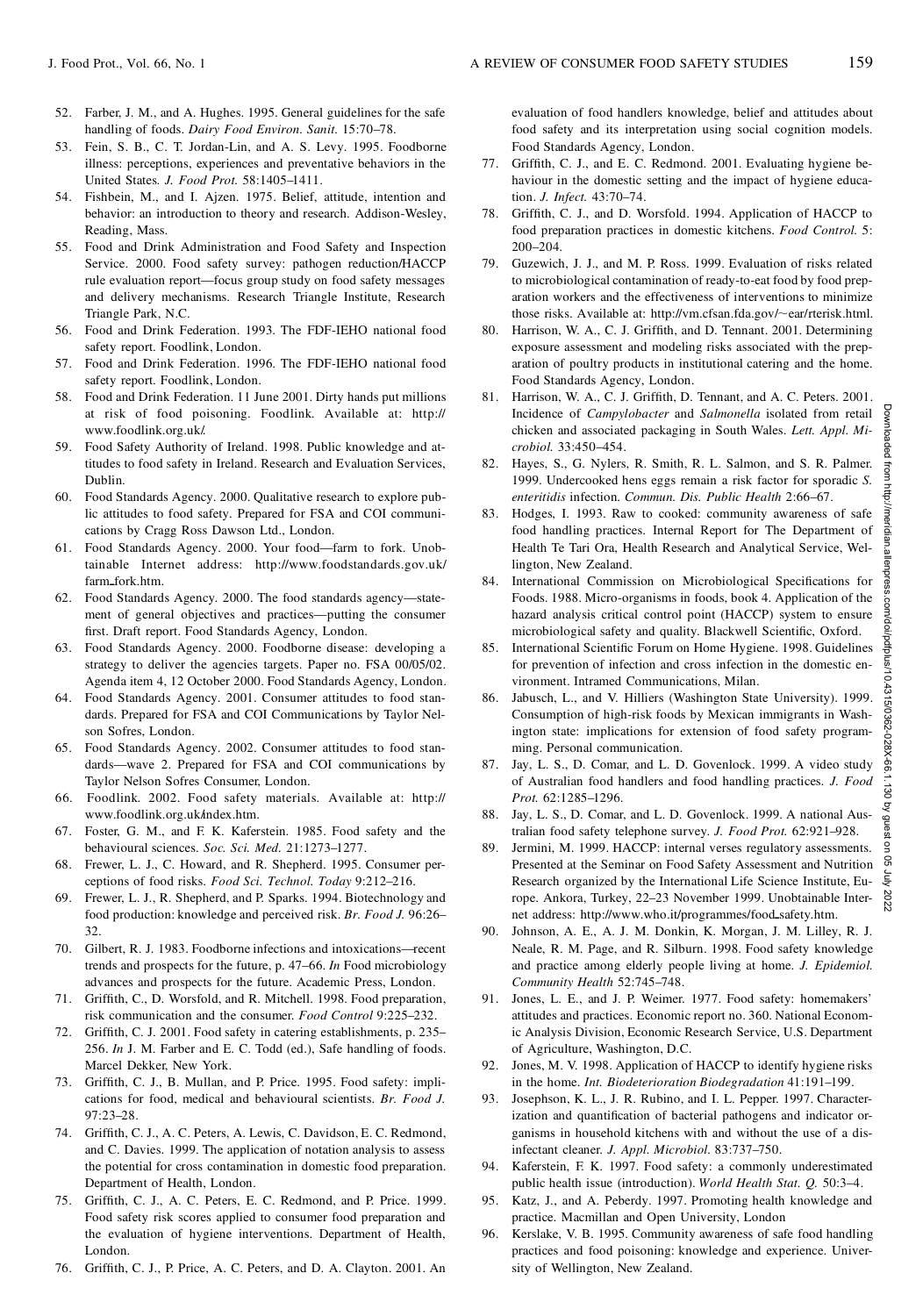- 97. Klontz, K. C., B. Timbo, S. Fein, and A. Levy. 1995. Prevalence of selected food consumption and preparation behaviours associated with increased risks of foodborne disease. *J. Food Prot.* 58:927–930.
- 98. Knabel, S. J. 1995. Foodborne illnesses: role of home food handling practices. *Food Technol.* 49:119–131.
- 99. Koeppl, P. T. 1998. Focus groups on barriers that limit consumers' use of thermometers when cooking meat and meat products. Submitted to the U.S. Department of Agriculture, Food Safety and Inspection Service, Washington, D.C.
- 100. Kruegar, R. A. 1994. Focus groups: a practical guide for applied research. Sage Publications, Thousand Oaks, Calif.
- 101. Kruegar, R. A. 1998. Focus group interviewing—training notes, p. 1–13. *In* Proceedings of the 8th Annual Conference Social Marketing in Public Health, Clearwater Beach, Fla., 10 to 13 June 1998. University of South Florida, College of Public Health.
- 102. Lader, D. 1999. Food safety in the home 1998. Office for National Statistics, London.
- 103. Lake, R. J., M. G. Baker, N. Garett, W. G. Scott, and H. M. Scott. 2000. Estimated number of cases of foodborne infections disease in New Zealand. *N. Z. Med. J.* 113:278–281.
- 104. Lerman, P. 2001. Clinical and microbiological features of suspect sporadic food poisoning cases presenting to an accident and emer gency department. *Commun. Dis. Public Health* 4:209–212.
- 105. Li, A. I., and C. M. Bruhn. 2001. Consumer handling and washing of fresh fruits and vegetables. Poster presentation P004. IAFP Conference 2001, 88th annual meeting, Minneapolis, Minn., 5 to 8 August 2001.
- 106. Linquist, R., Y. Anderson, B. DeJong, and P. Norberg. 2000. A summary of reported foodborne disease incidents in Sweden, 1992– 1997. *J. Food Prot.* 63:1315–1320.
- 107. MacDonald, T. H. 1998. Rethinking health promotion. A global approach. Routledge, London.
- 108. Malhotra, N. K., and D. F. Burks. 2000. Marketing research. An applied approach. Pearson Education, London.
- 109. Manun-Ebo, M., S. Cousens, P. Haggerty, M. Kalengaie, A. Ashworth, and B. Kirkwood. 1997. Measuring hygiene practices: a comparison of questionnaires with direct observations in rural Zaire. *Trop. Med. Int. Health* 2:1015–1011.
- 110. Mathias, K. 1999. The use of consumer knowledge, beliefs and attitudes in the development of a local authority strategy for domestic food safety education. M.Phil. thesis. Open University, Cardiff, UK.
- 111. McIntosh, W. A., L. B. Christensen, and G. R. Acuff. 1994. Perceptions of risks of eating undercooked meat and willingness to change cooking practices. *Appetite* 22:83–96.
- 112. Mead, P. S., L. Slutsker, V. Dietz, L. McCaig, J. S. Bresee, C. Shapiro, P. M. Griffin, and R. V. Tauxe. 1999. Food related illness and death in the United States. *Emerg. Infect. Dis.* 5:607–625.
- 113. Meer, R. R., and S. L. Misner. 2000. Food safety knowledge and behavior of expanded food and nutrition program participants in Arizona. *J. Food Prot.* 63:1725–1731.
- 114. Michaels, B. (Georgia Pacific, Palatka Operations). 1999. Personal hygiene white paper. Personal communication.
- 115. Michaels, B., V. Gangar, T. Ayers, E. Meyers, and M. S. Curiale. 2001. The significance of hand drying after hand-washing, p. 294– 301. *In* J. S. A. Edwards and M. M. Hewedi (ed.), Culinary arts and sciences III. Global and national perspectives. The Worshipful Company of Cooks Centre for Culinary Research at Bournemouth University, Al-Karma, Egypt.
- 116. Ministry of Agriculture Fisheries and Food. 1988. Food hygiene: report on a consumer survey. Research Surveys of Great Britain, Her Majesty's Sationery Office, London.
- 117. Ministry of Health. 1995. Camplobacteriosis in New Zealand: magic study. Ministry of Health and Public Health Commission, Wellington, New Zealand.
- 118. Montville, R., Y. H. Chen, and D. W. Schaffner. 2002. Risk assessment of hand-washing efficacy using literature and experimental data. *Int. J. Food. Microbiol.* 73:305–313.
- 119. Motarjemi, Y., and F. K. Kaferstein. 1997. Global estimation of foodborne disease. *World Health Stat. Q.* 50:5–11.
- 120. Mullan, B. 1997. Knowledge, beliefs and attitudes concerning food hygiene in children and young adults in South East Wales. Ph.D. thesis. Open University, Cardiff, UK.
- 121. National Consumer Council. 1991. Time temperature indicators: research into consumer attitudes and behaviour. Ministry of Agriculture, Fisheries and Food, London.
- 122. National Statistics. 2000. Mid-2000 UK population estimates. Available at: http://www.statistics.gov.uk/popest\_mid00.asp.
- 123. Norman, P., and P. Connor. 1999. The role of social cognition models in predicting health behaviours: future directions, p. 1–22. *In* P. Norman and P. Connor (ed.), Predicting health behaviour. Open University Press, Philadelphia.
- 124. Nunnery, P. 1997. Epidemiology of foodborne illness, p. 7–11. *In* Conference proceedings, Changing Strategies, Changing Behaviour, 13 to 14 June 1997. U.S. Department of Agriculture, Food and Drink Administration, Centers for Disease Control and Prevention, Washington, D.C.
- 125. Olsen, S. J., L. C. MacKinon, J. S. Goulding, N. H. Bean, and L. Slutsker. 2000. Surveillance for foodborne disease outbreaks United States 1993–1997. *Morb. Mortal. Wkly. Rep.* 49:1–51.
- 126. Oppenheim, A. N. 1998. Questionnaire design, interviewing and attitude measurement. Pinter, London.
- 127. Parliamentary Office of Science and Technology. 1997. Safer eating, microbiological food poisoning and its prevention. Parliamentary Office of Science and Technology, London.
- safe from bacteria. Available at: http://www.fightbac.org/main.cfm.
- 129. Pitts, M., and K. Phillips. 1998. The psychology of health: an introduction. Routledge, London.
- 130. Raab, C. A., and M. J. Woodburn. 1997. Changing risk perceptions and food handling practices of Oregon household food preparers. *J. Consumer Stud. Home Econ.* 21:117–130.
- 128. Partnership for Food Safety Education. 2002. Fightbac: keep food safe from bacteria. Available at: http://www.fightbac.org/main.cfm.  $\frac{1}{2}$ <br>129. Pitts, M., and K. Phillips. 1998. The psychology of health: an intro 131. Redmond, E. C. 2002. Food handling risks in the home: development, application and evaluation of a social marketing food safety education initiative. Ph.D. thesis. University of Wales, Cardiff, UK.
- safety attitudes and behaviour of three targeted groups of consum ers. Unpublished data.
- 132. Redmond, E. C., and C. J. Griffith. 2002. Comparison between food safety attitudes and behaviour of three targeted groups of consumers. Unpublished data.<br>
133. Redmond, E. C., and C. J. Griffith. A comparison and eva 133. Redmond, E. C., and C. J. Griffith. A comparison and evaluation of research methods used in consumer food safety studies. *Int. J. Consumer Stud.,* in press.
- 134. Redmond, E. C., and C. J. Griffith. 2002. Evaluation of the effectiveness of a community based social marketing food safety education initiative using observation. Unpublished data.
- 135. Redmond, E. C., C. J. Griffith, and A. C. Peters. 2000. The repeatability and reproducibility of food safety behaviour in the domestic environment. Poster presentation P079. IAFP Conference,  $\frac{8}{20}$ <br>87th enanel meeting. Atlanta, Ga, 6 to 0 August 2000. 87th annual meeting, Atlanta, Ga., 6 to 9 August 2000.
- 136. Redmond, E. C., C. J. Griffith, and A. C. Peters. 2000. Use of social marketing in the prevention of specific cross contamination actions in the domestic environment, p. 305–314. *In* Proceedings of the 2nd NSF International Conference on Food Safety: preventing foodborne illness through science and education, Savannah, Ga., 11 to 13 October 2000. NSF International, Ann Arbor, Mich.
- 137. Redmond, E. C., C. J. Griffith, and A. C. Peters. 2001. Validation and use of alkaline phosphatase reduction as an indicator for meat cooking efficiency. Poster presentation P079. IAFP Conference 2001, 88th annual meeting, Minneapolis, Minn., 5 to 8 August 2001.
- 138. Redmond, E. C., C. J. Griffith, J. Slader, and T. J. Humphrey. 2001. The evaluation and application of information on consumer hazard and risk to food safety education. CSA 5107. Food Standards Agency, London.
- 139. Redmond, E. C., C. J. Griffith, J. Slader, and T. J. Humphrey. 2002. Assessment of risks associated with consumer food handling practices using real-time microbiological analysis. Poster presentation P057. IAFP Conference, 89th annual meeting, San Diego, Calif., 30 June to 3 July 2002.
- 140. Roberts, D. 1992. Factors contributing to outbreaks of food poi-